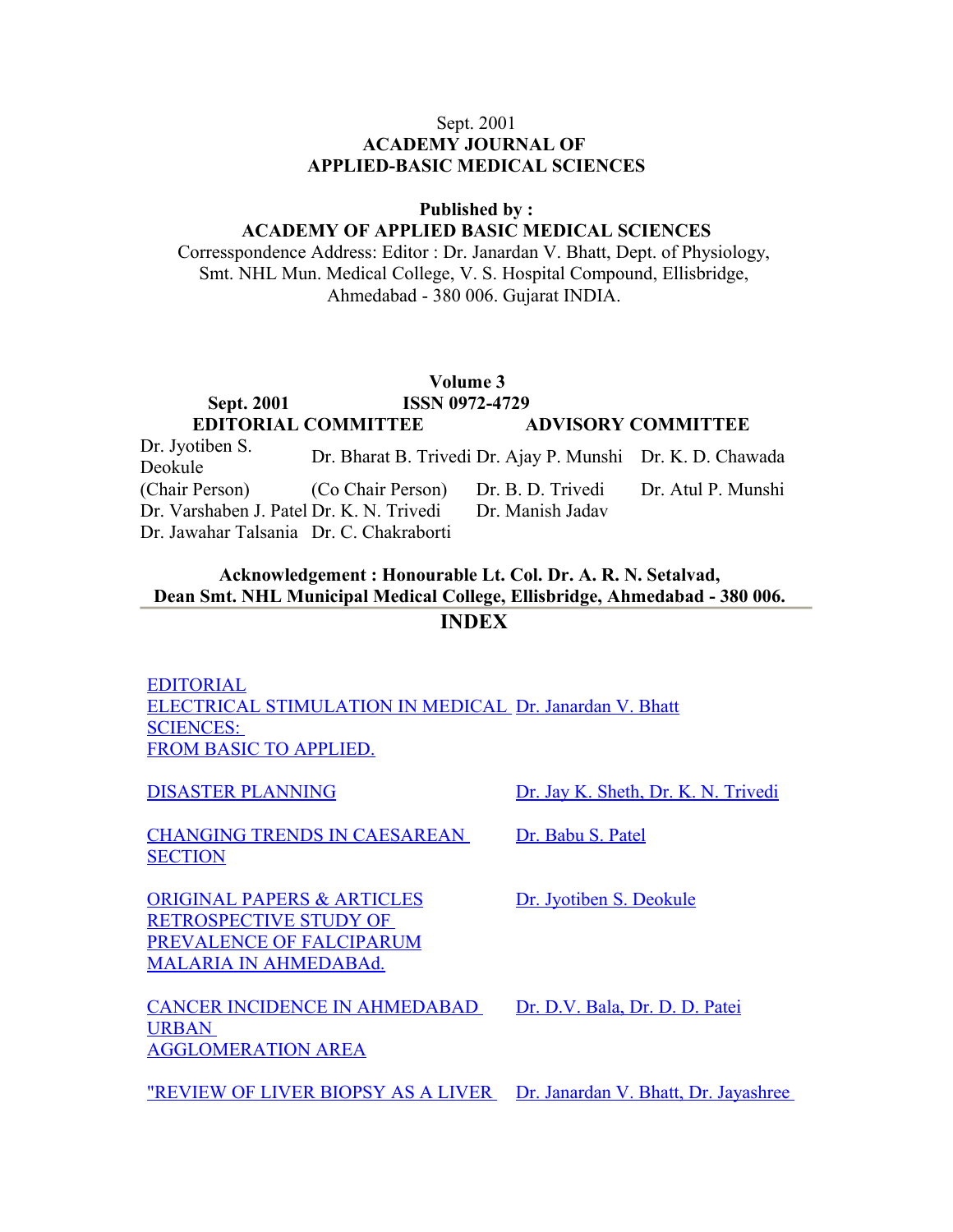FUNCTION [TEST IN THE ERA OF ADVANCED](http://www.nhlmmc.edu.in/review-liver.htm) [HEPATOLOGY"](http://www.nhlmmc.edu.in/review-liver.htm)

[EVALUATION OF OSTEOPOROTIC](http://www.nhlmmc.edu.in/evaluation-osteoprotic.htm) [COMPLICATIONS IN INDIAN](http://www.nhlmmc.edu.in/evaluation-osteoprotic.htm) [MENOPAUSAL WOMEN](http://www.nhlmmc.edu.in/evaluation-osteoprotic.htm)

[IMPACT OF REPRODUCTIVE](http://www.nhlmmc.edu.in/impact-reproductive.htm) [PHYSIOLOGY EDUCATION IN THE ERA OF](http://www.nhlmmc.edu.in/impact-reproductive.htm) [A.I.D.S](http://www.nhlmmc.edu.in/impact-reproductive.htm)

[PHENYLPROPANOLAMINE IN COLD](http://www.nhlmmc.edu.in/phenylpropanolamine.htm) [REMEDIES-HOW MUCH RISK?](http://www.nhlmmc.edu.in/phenylpropanolamine.htm)

[NEW DRUGS COLUMN](http://www.nhlmmc.edu.in/new-drugs-column.htm)  **LEFLUNOMIDE** [PARECOXIB:](http://www.nhlmmc.edu.in/new-drugs-column.htm)

[CASE REPORTS](http://www.nhlmmc.edu.in/case-reports-annula-pancreas.htm) ["ANNULAR PANCREAS"](http://www.nhlmmc.edu.in/case-reports-annula-pancreas.htm) [Dr. A. K. Pathak, M.S.](http://www.nhlmmc.edu.in/case-reports-annula-pancreas.htm)

[TWO LOBES SPLEEN](http://www.nhlmmc.edu.in/case-reports-annula-pancreas.htm#two) [Dr. B. D. Trivedi](http://www.nhlmmc.edu.in/case-reports-annula-pancreas.htm#two)

**[OBITUARY](http://www.nhlmmc.edu.in/obitury.htm)** [MESSAGE OF WHO – 2001](http://www.nhlmmc.edu.in/obitury.htm#m) [Dr. Jay K. Sheth](http://www.nhlmmc.edu.in/obitury.htm#m)

[Dr. Falguni R. Shah](http://www.nhlmmc.edu.in/review-liver.htm)

[M. Shah,](http://www.nhlmmc.edu.in/review-liver.htm)

[Dr. Babu S. Patel, Dr. Paras B. Pandit](http://www.nhlmmc.edu.in/evaluation-osteoprotic.htm)  [Dr. Malvika K. Bhatt](http://www.nhlmmc.edu.in/evaluation-osteoprotic.htm)

[Dr. Janardan V. Bhatt](http://www.nhlmmc.edu.in/impact-reproductive.htm)

[ZINC: IN HEALTH & DISEASE](http://www.nhlmmc.edu.in/zinc-in-health.htm) [Dr. B. M. Shah, Dr. R. H. Bhavsar](http://www.nhlmmc.edu.in/zinc-in-health.htm)

[Dr.Varsha J Patel, Dr Rekha Bhavsar,](http://www.nhlmmc.edu.in/phenylpropanolamine.htm)  [Dr Bhairavi Shah](http://www.nhlmmc.edu.in/phenylpropanolamine.htm)

[DIABETIC FOOT](http://www.nhlmmc.edu.in/diabetic-foot.htm) DR. Bharat B. Trivedi, Dr. Ramesh [Goyal](http://www.nhlmmc.edu.in/diabetic-foot.htm)

> [Dr.G.H.Dumra, Dr.V.J.Patel Dr.N. R.](http://www.nhlmmc.edu.in/new-drugs-column.htm) [Agrawal &](http://www.nhlmmc.edu.in/new-drugs-column.htm)  [Dr.V. J. Patel](http://www.nhlmmc.edu.in/new-drugs-column.htm)

## **EDITORIOALS ELECTRICAL STIMULATION IN MEDICAL SCIENCES : FROM BASIC TO APPLIED.**

#### **Dr. Janardan V. Bhatt MD.MD.PhD. Editor.**

The concept of electricity in living tissue is not new. In early part of 18th century. John Hunter, Cavendisch, etc demonstrated electricity in eels, rays (fishes) to stun their prey with electric shock. It was Luigi-Galvani who demonstrated muscular contraction by electrical stimulation. He took a dissected frog outdoor on the upstairs porch and attached wire on it. As the lightening broke out at the same moment, the muscles fell into multiple contraction. He concluded that electrical current stimulate the muscle and produce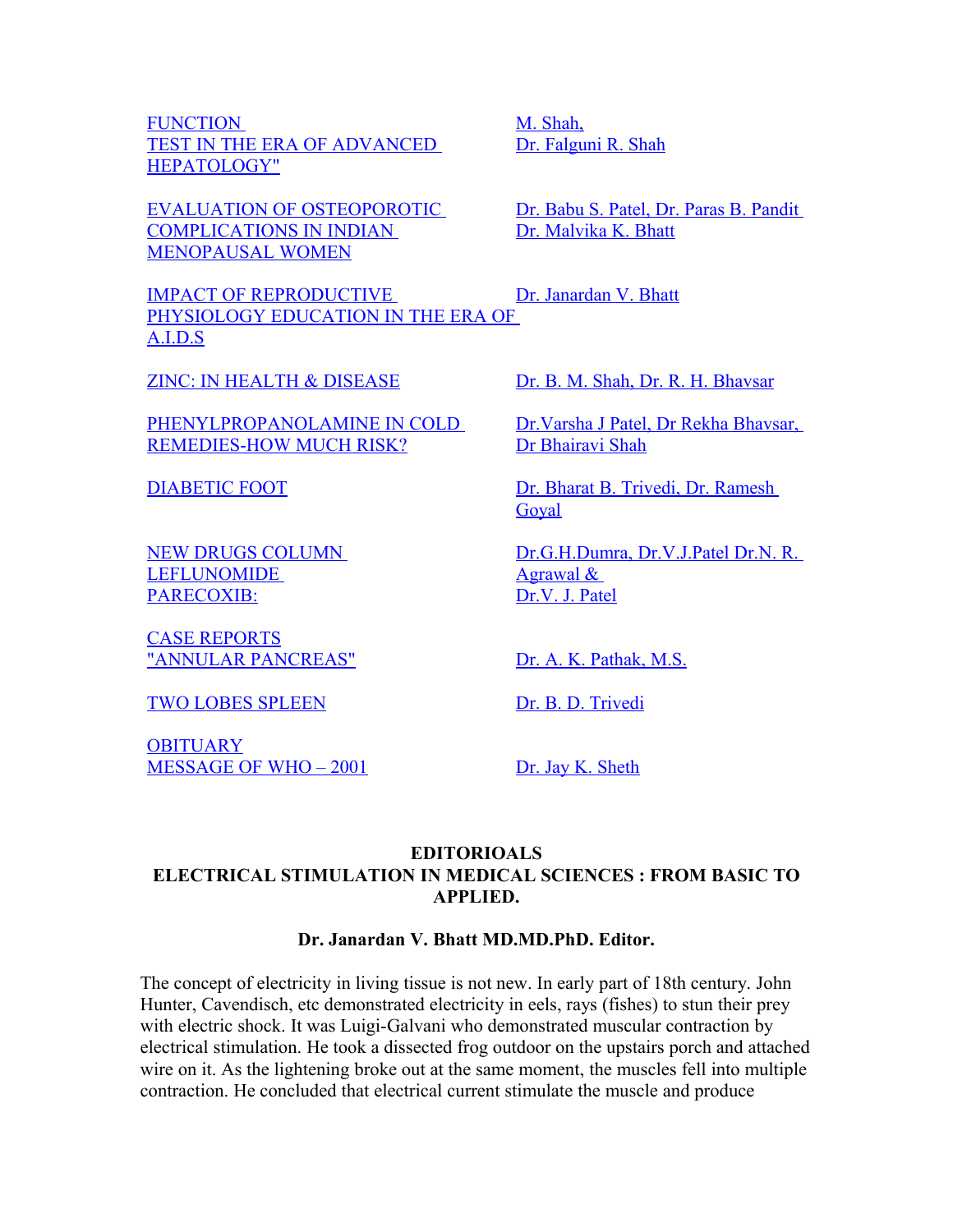muscular contraction. He also proved further that electrical phenomena could be produced by muscular contraction. In 19th and 20th century, research continued with the invention of galvanometer, micro electrodes, cathode ray oscilloscope. These inventions lead us to understand the structure and functions of excitable tissues like neurons, skeletal muscles, cardiac muscles and smooth muscle. So in these inventions, the electrical stimulation method contributed a lot to understand the neuro anatomy and neuro physiology of central nervous system. By the end of previous millennium the concept of electrical stimulation was well advanced to treat the various disorders of excitable tissues like nerves and muscles and Central Nervous System.

The 1" and well established electrical stimulation therapy is electro-convulsive Therapy (ECT). The ECT was and is used widely to treat various resistant psychiatric disorders i.e. drug resistant depression, schizophrenia etc. The electrical current here used is stronger enough to stimulate various brain structures and has significant impact on brain physiology from transient to long term one.

Most specific use of electrical stimulation is used in cardiology to treat the various serious bradycardia and heart Blocks in the form of artificial pace-maker therapy. The pace-maker therapy was later on further advanced to treat various tachyarrythmia also in the form of over drive pace-maker therapy. Pace-maker technology is extremely flourished in last millennium. The electrical therapy is used to treat ventriculartachycardia/flutter/fibrillation, atrial tachycardia, flutter, & fibrillation, and other life threatening supra-ventricular tachyarrythmia in the form of D.C. Shock therapy. Defibrillation therapy is further advanced to implantable defibrillator device for the management of resistance and recurrent ventricular tachycardia and fibrillation.

In all patterns of skeletal muscle weaknesses i.e. paresis, paralysis, neuropathies, myopathies etc the direct stimulation of muscle or indirect via nerve stimulation, the electrical stimulation therapy is widely used as a part of physiotherapy. Wide range of electrical stimulation devices are developed for these purpose with providing adequate comfort to the patient.

Electrical stimulation of organs with smooth muscles i.e. stomach, intestine, rectum, urinary bladder, are understudy and some are already available for the clinical use. One such example is gastric-electrical stimulator a pace-maker device to offer relief to people with severe gastroparesis in diabetes. The PDA has approved the gastric pace-maker for clinical use. Electrical stimulation of sacral-nerve roots to urinary bladder is used to achieve continence and voiding of urinary bladder. In this therapy electrodes are implanted and activated via trans-cutaneous radio frequency current. Stimulation of anterior S3 root activate urethral & bladder smooth muscle. This therapy is useful in patients with spinal cord injury and paraplegia. In patients with spinal cord injury and paraplegia electrodes causes erection of penis sufficient for coitus in 50% of implanted male. Seminal fluid emission has been reported by electrical stimulation with electrode implanted in rectum. Hypogastric nerve stimulation also produces successful seminal emission.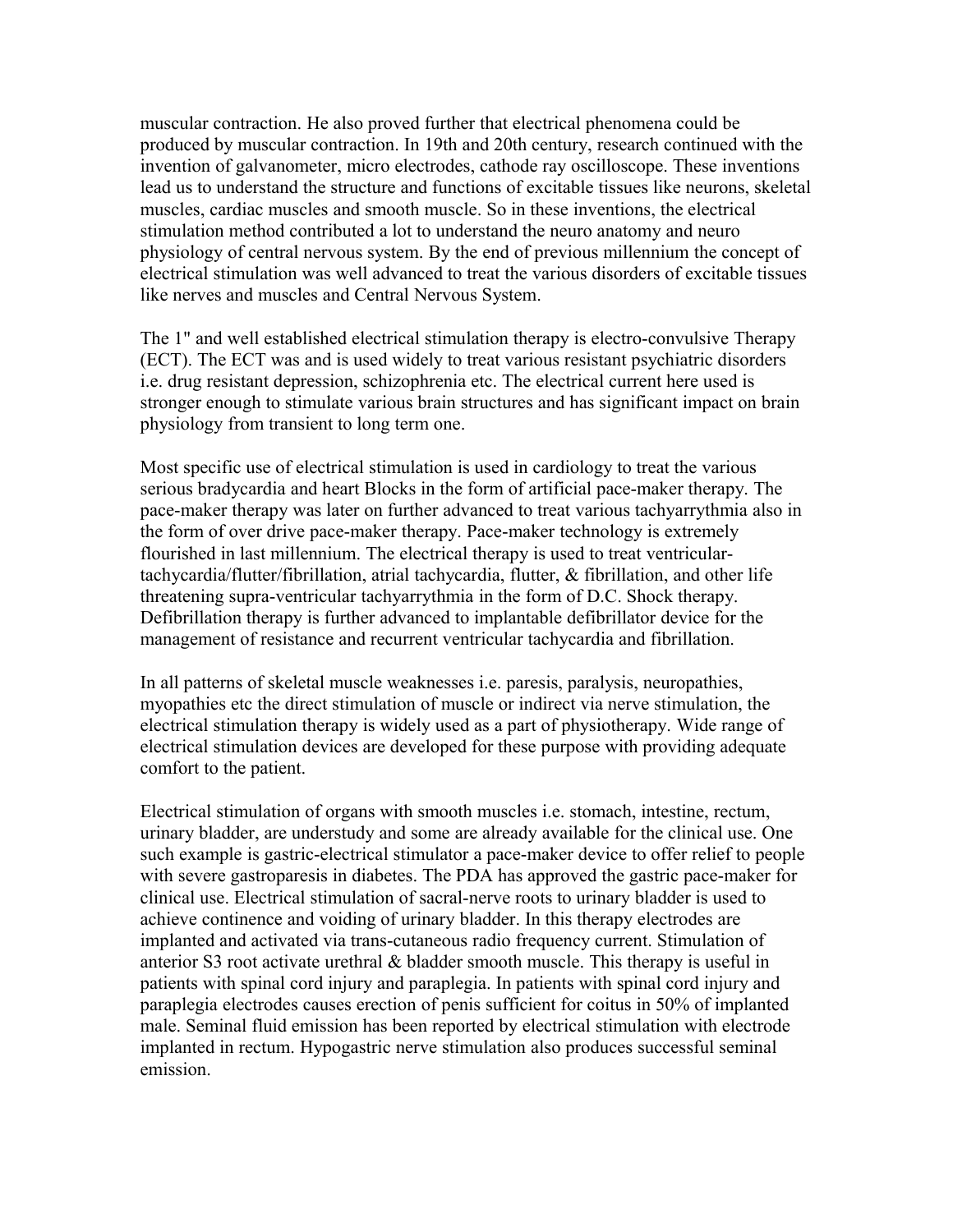Recently the electrical stimulation therapy has gained a lots of attraction in neurology for the management of pain. The electro-analgesia the transcutaneous nerve stimulation deliver low intensity high frequency electrical stimulation over the painful area. Though the results are variable, in selected cases it gives significant pain relief. Electrical stimulation of acupuncture needle also affect by endogenous opoid system. Electrical stimulation of posterior column of spinal cord, periaqueductal grey matter, thalamus and mid-brain also associated with profound analgesia but it is available in only limited center and cost is the major drawback.

Recently, implantation of micro-electodes and electrical stimulation in the area of basal ganglia is also found to be useful for the management of parkinson's disease and other involuntary movements (by micro electrode implanted in the brain).

In diagnosis of various neuro-muscular disorders, the electrical stimulation is widely used in the form of electro myography (EMG) and measurement and study of nerve conduction velocity. These methods are useful for the diagnosis of neuropathies, myopathies and disorders like myasthesia gravis.

In the late past of last century, neuro-scientists have tried to develop non-invasive methods to stimulate the brain, thereby avoiding, brain surgery and open craniotomy. The most recently, the vagus nerve stimulation in the neck has been established & approved by PDA for the treatment of certain neurological disorders like drug resistance epilepsy and partial onset seizure disorders. This therapy is also considered for the treatment of drug resistant depression.

With the study of successful outcome of vagus-nerve stimulation for drug resistant epilepsy and depression there are other areas of potential clinical promise with vagus nerve stimulation. Those are anxiety disorders, general anxiety or panic disorder, obesity, sleep disorders, pain disorders, memory disorders etc. Vagus nerve stimulation build on a long history of investigating the relationship of autonornic signals to limbic and cortical function and is one of the newest method to alter physiological brain function. The known anatomical projection of vagus nerve suggest that vagus nerve stimulation also might have other neuro psychiatric applications. Additional research is needed to clarify the mechanism of action of vagus nerve stimulation and potential clinical utility.

Sir William Osier "Our Main business is not to see what lies dimly at a distance but to do what lies clearly at hand"

## **EDITORIOALS ELECTRICAL STIMULATION IN MEDICAL SCIENCES : FROM BASIC TO APPLIED.**

## **Dr. Janardan V. Bhatt MD.MD.PhD. Editor.**

The concept of electricity in living tissue is not new. In early part of 18th century. John Hunter, Cavendisch, etc demonstrated electricity in eels, rays (fishes) to stun their prey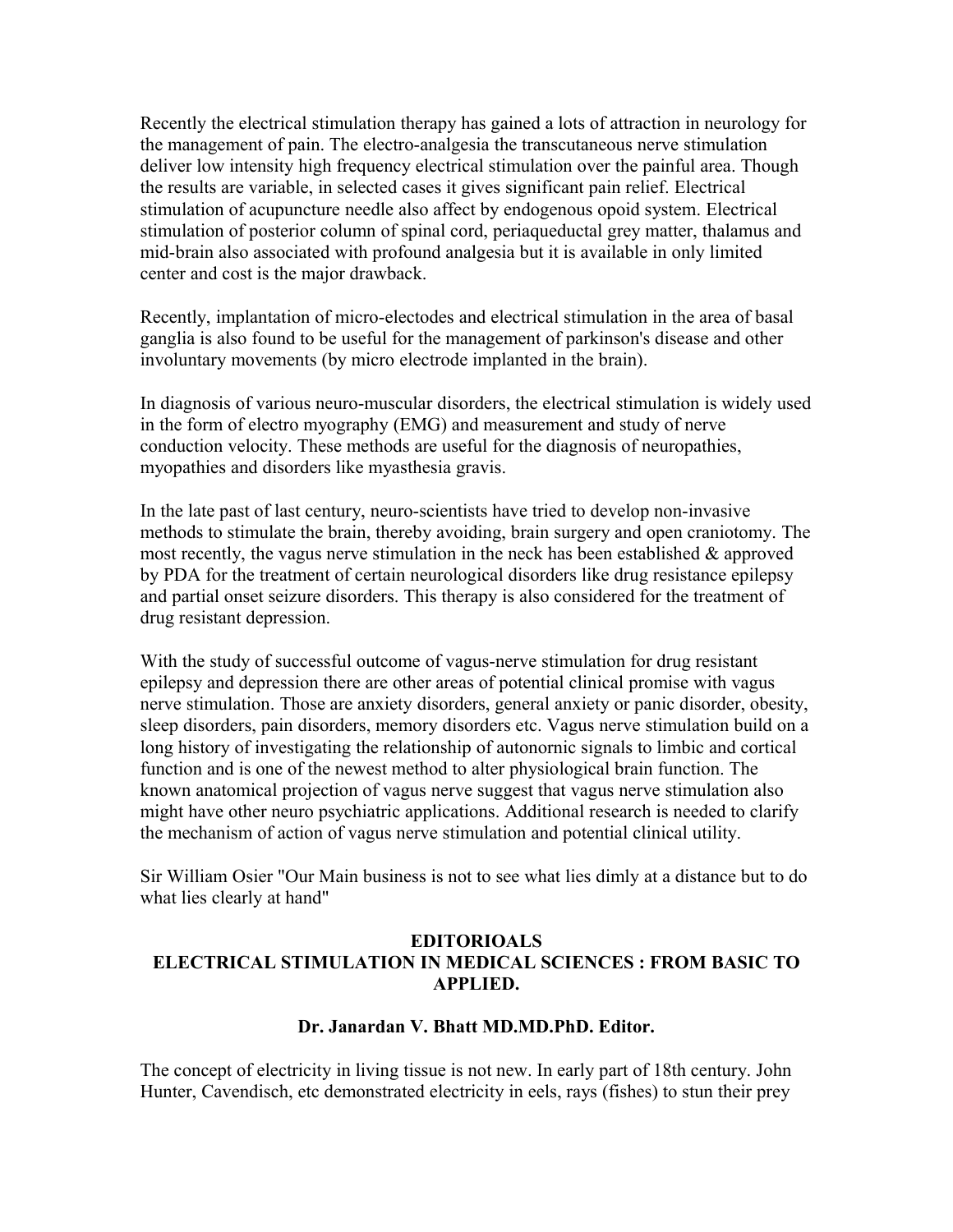with electric shock. It was Luigi-Galvani who demonstrated muscular contraction by electrical stimulation. He took a dissected frog outdoor on the upstairs porch and attached wire on it. As the lightening broke out at the same moment, the muscles fell into multiple contraction. He concluded that electrical current stimulate the muscle and produce muscular contraction. He also proved further that electrical phenomena could be produced by muscular contraction. In 19th and 20th century, research continued with the invention of galvanometer, micro electrodes, cathode ray oscilloscope. These inventions lead us to understand the structure and functions of excitable tissues like neurons, skeletal muscles, cardiac muscles and smooth muscle. So in these inventions, the electrical stimulation method contributed a lot to understand the neuro anatomy and neuro physiology of central nervous system. By the end of previous millennium the concept of electrical stimulation was well advanced to treat the various disorders of excitable tissues like nerves and muscles and Central Nervous System.

The 1" and well established electrical stimulation therapy is electro-convulsive Therapy (ECT). The ECT was and is used widely to treat various resistant psychiatric disorders i.e. drug resistant depression, schizophrenia etc. The electrical current here used is stronger enough to stimulate various brain structures and has significant impact on brain physiology from transient to long term one.

Most specific use of electrical stimulation is used in cardiology to treat the various serious bradycardia and heart Blocks in the form of artificial pace-maker therapy. The pace-maker therapy was later on further advanced to treat various tachyarrythmia also in the form of over drive pace-maker therapy. Pace-maker technology is extremely flourished in last millennium. The electrical therapy is used to treat ventriculartachycardia/flutter/fibrillation, atrial tachycardia, flutter, & fibrillation, and other life threatening supra-ventricular tachyarrythmia in the form of D.C. Shock therapy. Defibrillation therapy is further advanced to implantable defibrillator device for the management of resistance and recurrent ventricular tachycardia and fibrillation.

In all patterns of skeletal muscle weaknesses i.e. paresis, paralysis, neuropathies, myopathies etc the direct stimulation of muscle or indirect via nerve stimulation, the electrical stimulation therapy is widely used as a part of physiotherapy. Wide range of electrical stimulation devices are developed for these purpose with providing adequate comfort to the patient.

Electrical stimulation of organs with smooth muscles i.e. stomach, intestine, rectum, urinary bladder, are understudy and some are already available for the clinical use. One such example is gastric-electrical stimulator a pace-maker device to offer relief to people with severe gastroparesis in diabetes. The PDA has approved the gastric pace-maker for clinical use. Electrical stimulation of sacral-nerve roots to urinary bladder is used to achieve continence and voiding of urinary bladder. In this therapy electrodes are implanted and activated via trans-cutaneous radio frequency current. Stimulation of anterior S3 root activate urethral & bladder smooth muscle. This therapy is useful in patients with spinal cord injury and paraplegia. In patients with spinal cord injury and paraplegia electrodes causes erection of penis sufficient for coitus in 50% of implanted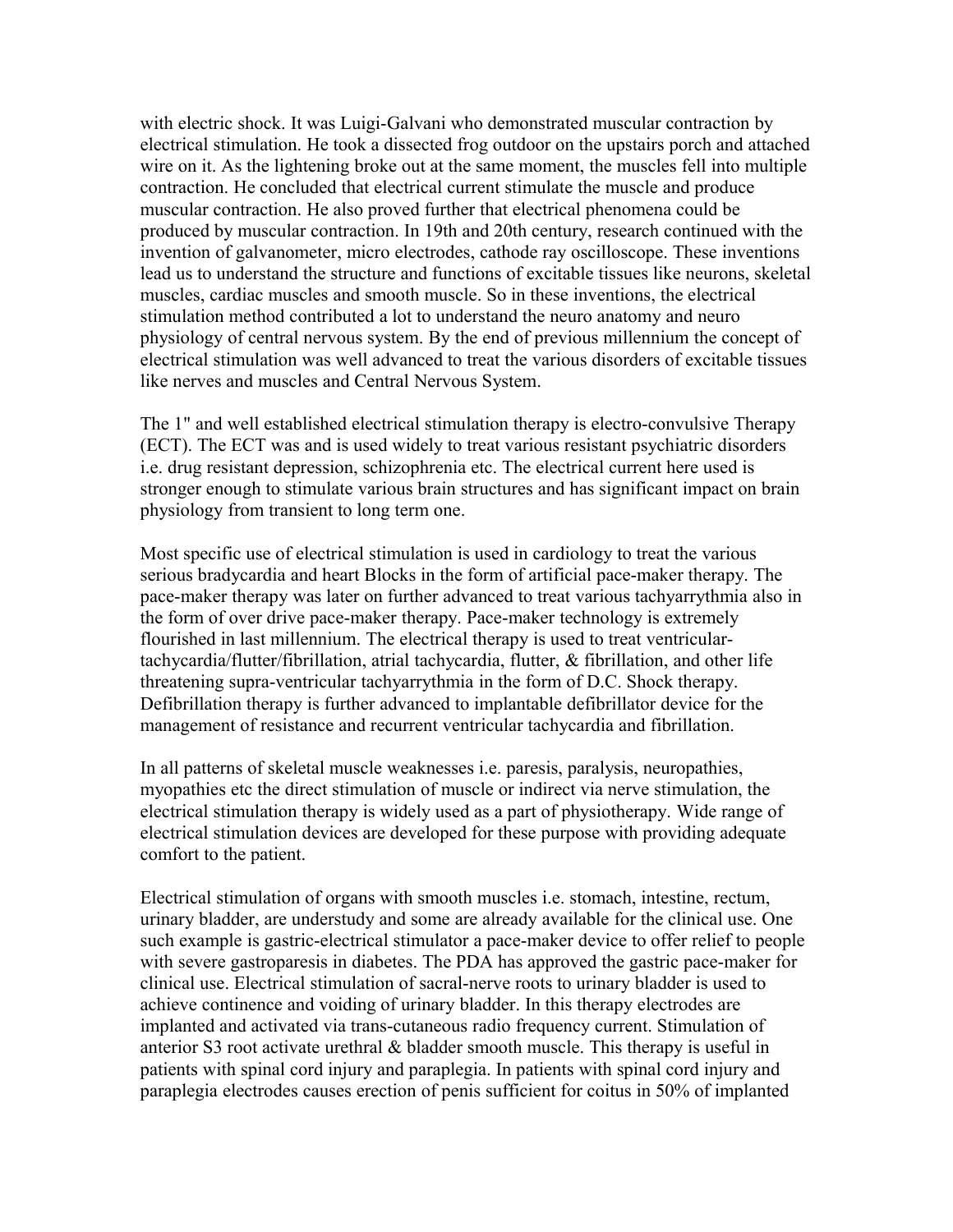male. Seminal fluid emission has been reported by electrical stimulation with electrode implanted in rectum. Hypogastric nerve stimulation also produces successful seminal emission.

Recently the electrical stimulation therapy has gained a lots of attraction in neurology for the management of pain. The electro-analgesia the transcutaneous nerve stimulation deliver low intensity high frequency electrical stimulation over the painful area. Though the results are variable, in selected cases it gives significant pain relief. Electrical stimulation of acupuncture needle also affect by endogenous opoid system. Electrical stimulation of posterior column of spinal cord, periaqueductal grey matter, thalamus and mid-brain also associated with profound analgesia but it is available in only limited center and cost is the major drawback.

Recently, implantation of micro-electodes and electrical stimulation in the area of basal ganglia is also found to be useful for the management of parkinson's disease and other involuntary movements (by micro electrode implanted in the brain).

In diagnosis of various neuro-muscular disorders, the electrical stimulation is widely used in the form of electro myography (EMG) and measurement and study of nerve conduction velocity. These methods are useful for the diagnosis of neuropathies, myopathies and disorders like myasthesia gravis.

In the late past of last century, neuro-scientists have tried to develop non-invasive methods to stimulate the brain, thereby avoiding, brain surgery and open craniotomy. The most recently, the vagus nerve stimulation in the neck has been established & approved by PDA for the treatment of certain neurological disorders like drug resistance epilepsy and partial onset seizure disorders. This therapy is also considered for the treatment of drug resistant depression.

With the study of successful outcome of vagus-nerve stimulation for drug resistant epilepsy and depression there are other areas of potential clinical promise with vagus nerve stimulation. Those are anxiety disorders, general anxiety or panic disorder, obesity, sleep disorders, pain disorders, memory disorders etc. Vagus nerve stimulation build on a long history of investigating the relationship of autonornic signals to limbic and cortical function and is one of the newest method to alter physiological brain function. The known anatomical projection of vagus nerve suggest that vagus nerve stimulation also might have other neuro psychiatric applications. Additional research is needed to clarify the mechanism of action of vagus nerve stimulation and potential clinical utility.

Sir William Osier "Our Main business is not to see what lies dimly at a distance but to do what lies clearly at hand"

#### **DISASTER PLANNING**

**Dr. Jay K. Sheth - Junior Lecturer, Dept. of P&SM Dr. K. N. Trevidi - Prof., & H.O.D. of P& SM**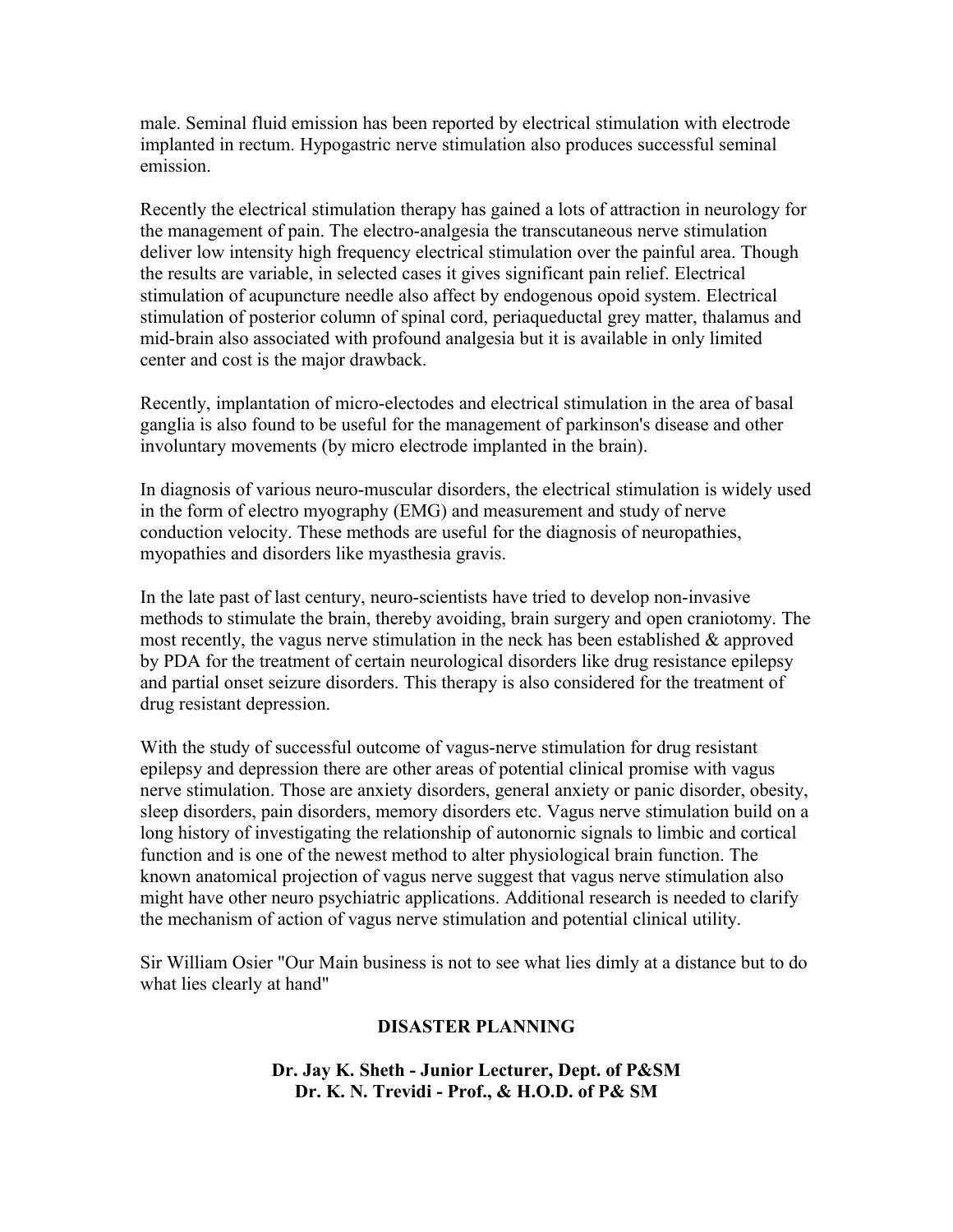#### What constitute a Disaster

According to WHO, A disaster is any occurrence that causes damage, economic disruption, loss of human life and deteridration of health and health services on a scale sufficient to warrant an extraordinary response from outside the affected community or area.

The word disaster came from the French word 'Desastre'. 'Des' means bad or evil and 'astre' meaning star. Thus Disaster means bad or evil star, as it was believed previously. According to Webster's Dictionary, disaster is a calamitous event, producing great material damage, loss and distress. According to oxford dictionary, Disaster is a calamity or a sudden misfortune. Colin grant defines disaster as a catastrophe causing injury and/or illness of 30 or more people.

Disaster are also defined as situations of unforeseen, serious and immediate threat to public health and disruption of human ecology, which exceeds the resources of the community striken and which cannot be absorbed by the adjustment capacity of the affected community within its own resources. Thus, in simple words disaster is an unforeseen event either by its very occurrence or by its magnitude, with which the community affected is unable to cope and thus needs to call for external assistance.

The committee on challenges of modern society defines disaster as one of sufficient severity and magnitude to warrant emergency assistance. Turner (1976) defines disaster as an event, concentrated in time and space, which threatens a society or a relatively selfsufficient subdivision of a society with major unwanted consequences as a result of the collapse of precautions, which had hitherto been culturally accepted as adequate.

#### Importance of disaster plans

The above definitions implies that the disaster is the result of an immediate situation or the result of a long set process, which disrupts normal human life in its established social, traditional and economic system. Disasters cause sudden disruption to the normal life of a society and cause damages to property and lives to such an extent, that normal social and economic mechanisms available to the society all get dispersed. People and officials are both caught unaware and in the circumstances lose their sense of initiative and direction. Consequently, relief work is hampered and unnecessarily delayed. In such cases, the existence of a disaster-preparedness plan is like a "god send". The distraught officials then have at their hand, a complete set of instructions, which they can follow and also issue directions to their subordinates and the affected people. This has the effect of not only speeding up the rescue and relief operations, but also boosting the morale of victims, peoples and officials to cope better in a disaster situation.

Disaster plans are useful not only in disaster situations but also serves to be useful in predisaster situations, when warnings have to be issued. The plan again serves as a guidance to officials and precious time is saved which might otherwise be lost in consultations with senior officers and getting formal approval from authorities.As it is neither economical nor practicable to protect every item and the entire population against extremely rare events, response plans are also formulated.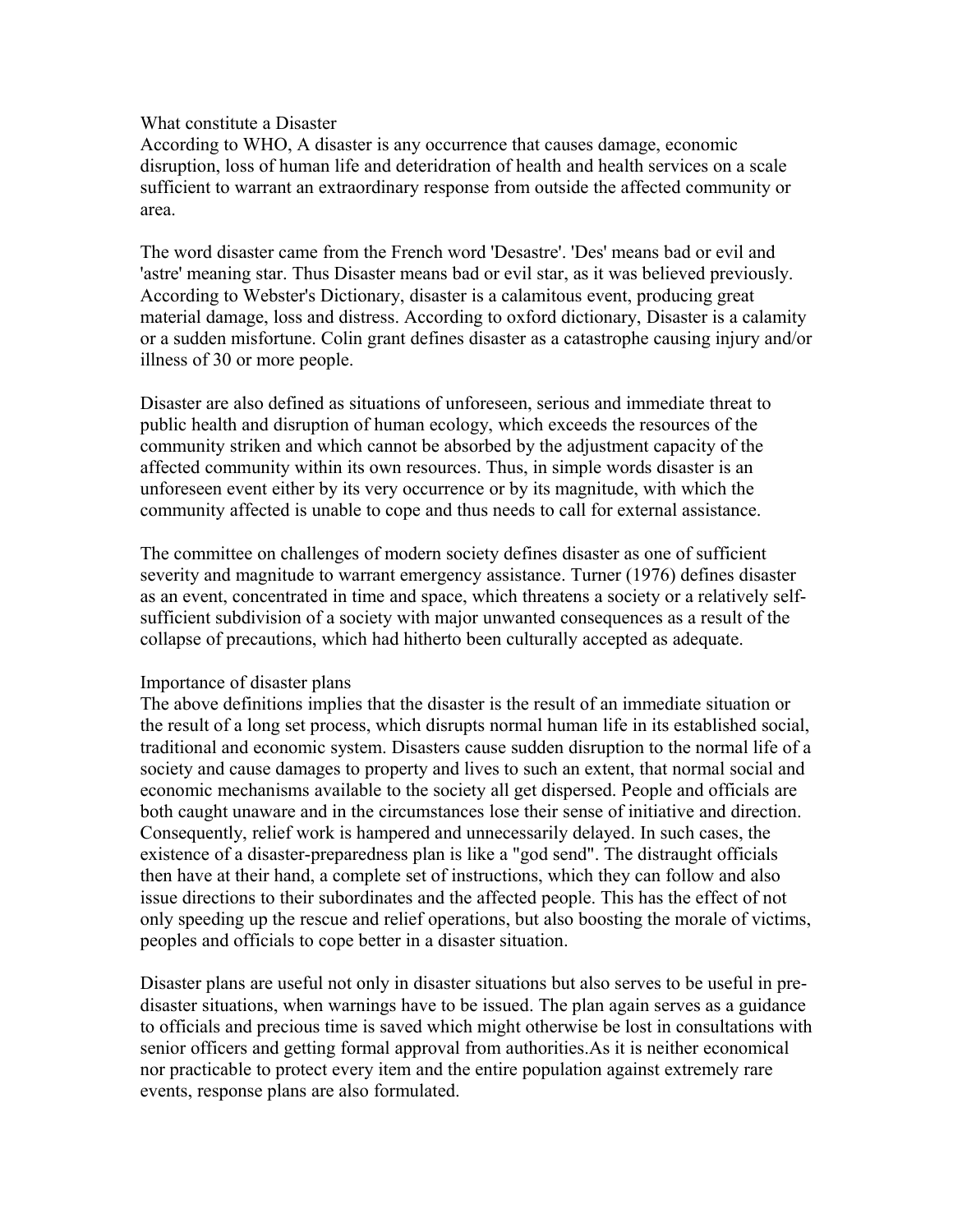#### Whether Disaster Plans are really required?

The need for disaster preparedness plan is sometimes questioned. Proponents of this view are of the opinion that disasters will occur whether we like it or not, 'therefore it is better for nature to take its course, then use all available means of assistance to build for a better tomorrow. However, international experience mostly indicates that where plans did not exist or planning was inadequate, then the effects of disaster on countries and their peoples have been worse than would have otherwise been the case. A senior disaster management official is said to have remarked: "When we look back on the disaster and what it did to our country, there is no doubt that hundreds of people are alive today because we had proper disaster plans." Thus not having a disaster plan in the situation of a disaster may itself actually serve to be a disaster!!!

#### Planning

A Plan is a blue print for taking action. Planning results in formation of a plan with clear & coherent approach towards specified objectives by allocation of resources  $\&$ responsibilities & consequently improves coordination. Planning is a continuous, systematic & coordinated process of teamwork. It is not a process in which some specialized agency or team acts in isolation. The planning process essentially needs to be action oriented, to involve a wide range of people and organizations and to produce an end result which has the agreement and support of all those involved.

Why there is need for careful planning? Increasing need for mitigation & relief Inflation of expectation especially in a disaster situation Limited resources for counter-disaster "measures Increasing understanding & awareness regarding disasters Felt-Need for prevention

The object of planning is To match limited resources To eliminate wasteful expenditure To develop the best course of action to accomplish a defined objective To anticipate future situations & requirements to ensure the application of effective and co-ordinated countermeasures.

#### Significance of Disaster Plans

A disaster preparedness plan essentially contains measures to be taken before, during or after disaster strikes. It contains an inventory of what materials are available where and with whom, and the delegation of responsibilities among various government officials and departments. It gives guidelines about partnership with other bodies like NGO's, social workers and international agencies. Thus, in an emergency situation, authorities have a ready guide at hand and are fully aware of the steps to be taken. Competent plan execution by the administration has numerous advantages. It ensures that the effect of the disaster is minimized  $\&$  that, should disaster strike, the time taken to return to normalcy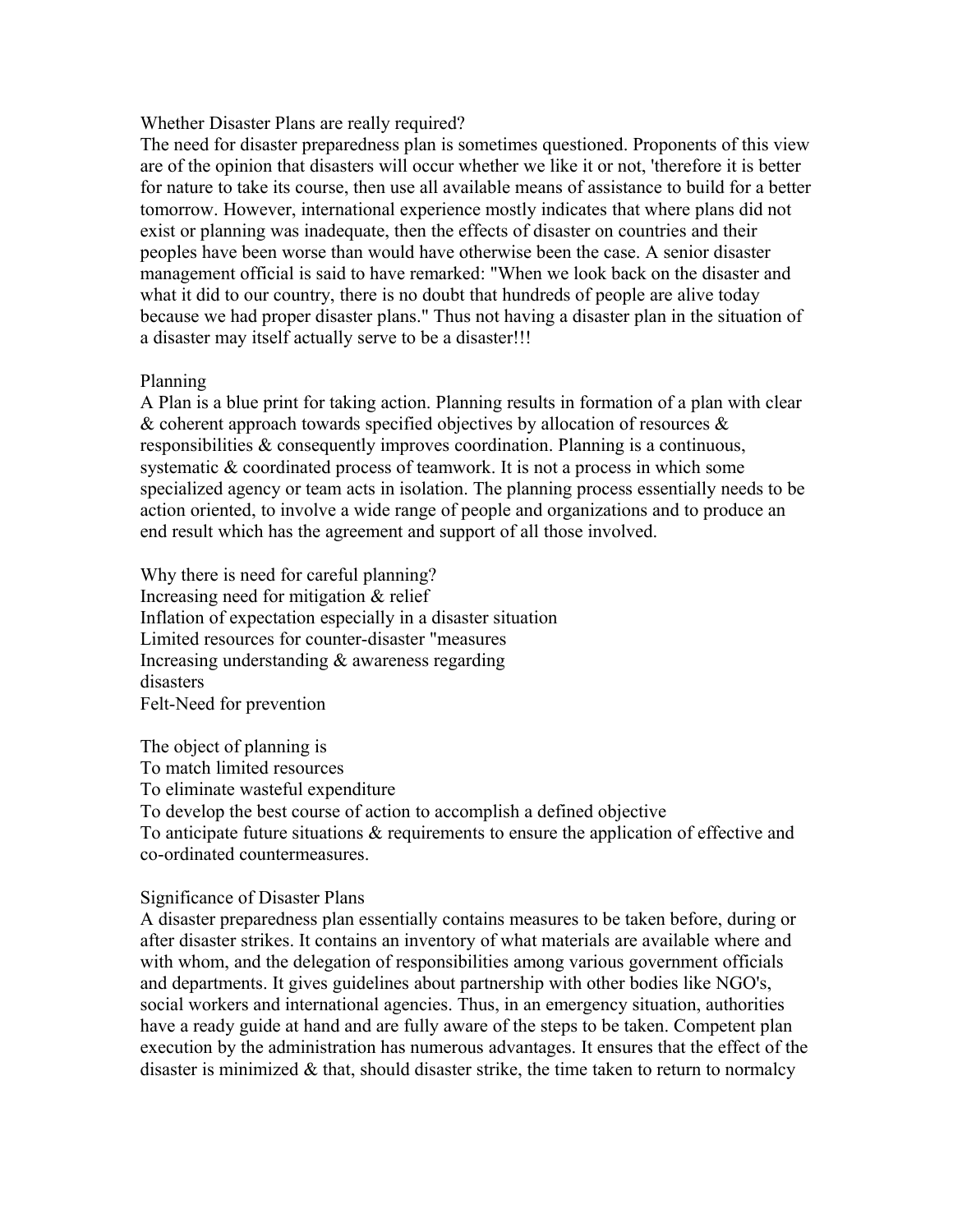is minimized. Disaster preparedness plans also contain certain long-term, wide-ranging measures to be carried out. It might include special measures for specific disasters.

Characteristics of disaster planning: Few important characteristics are as follows

#### Nature and Scope

There is no rigid standard format for disaster preparedness plans. In fact, the reverse applies, in that the format needs to fit the circumstances in which the plan is being made and the requirements, which it is designed to meet. However, certain common features tend to apply to most plans. Planning process involves consideration of a wide range of disaster related matters in order to decide what is eventually included in the plan. However, not all aspects will be related to all levels of plans, neither will all aspects assume equal importance in different plans. Such measures are complex & interdependent, most effectively applied through a diversity of integrated services. The ultimate format of a plan should best be suited for fitting together the various resource organizations and other ' components that make up the plan.

#### Practicability-Viability

A plan has to be practical if it has to succeed. For this purpose, it needs to be revised carefully at periodic intervals and amended as necessary to keep it up-to-date and fully viable for the purposes for which it is designed.

#### Clarity of Aim

The aim needs to be carefully and accurately selected, because it determines the whole thrust and scope of the plan. All information, directions and instructions, which are included in the plan, then need to be in line with the aim.

#### Realism

The plan must be realistic in the sense that it relates to an accurate assessment of the disaster threat and that it takes into account the scale and capability of counter-disaster resources, which are available.

## Flexibility

Because disaster circumstances tend to vary and do not necessarily follow set patterns, counter-disaster plans need also to be flexible. Flexibility is best achieved by planning to cope with the full range of possible disaster threats and ensuring that, within the overall plan, response arrangements can be rapidly adapted to new and changing circumstances. Planed decentralization, where appropriate, is a useful adjunct towards achieving flexibility

## Coordination

The planning process is a cooperative process. A coordinator can make the task simpler and more effective. There should always be full consultation with all concerned, particularly to ensure that mutual agreement is reached on responsibilities designed within the plan. Since coordination of effort is a key factor in counter-disaster activities, the plan should include the optimum system for direction/coordination.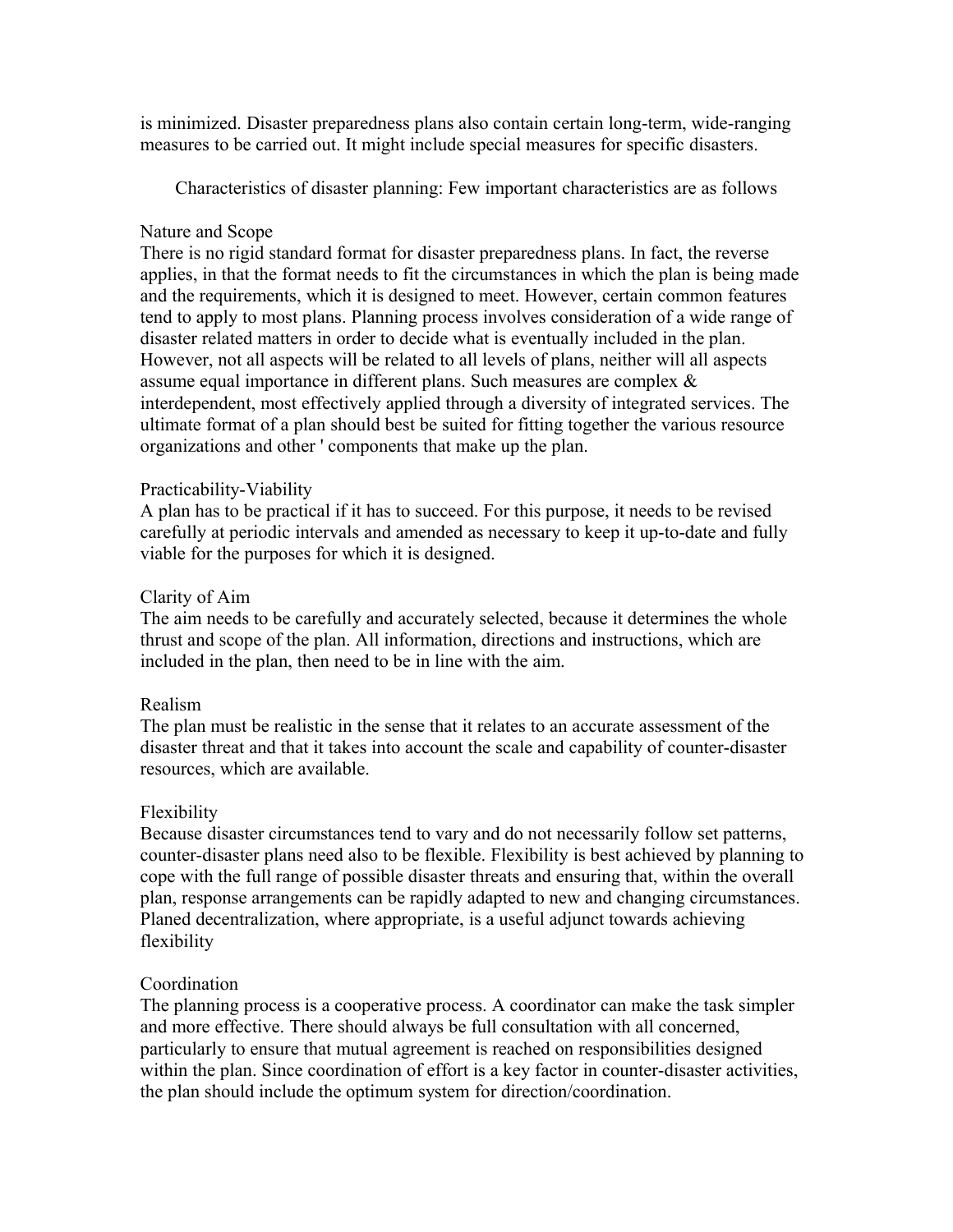#### Provision of legal Authorization

The planning process, and the plan itself, should include provision for legal authorization, thus making the plan a lawful instrument of the government. It is generally recommended that this should occur whether or not disaster legislation exists.

## Definition of responsibility

It is critically important that responsibilities are clearly and unambiguously defined in plans. This reduces to a minimum the possibility'of misunderstandings, duplications and omissions in the various activities the plan covers. Of equal importance is the fact that clear definition of responsibility significantly helps in achieving coordination of effort

#### Ease of Use

The plan should be formulated in such a way that it is easy to use. References within the plan should be clear and readily identifiable. Also, the body of the plan needs to be Kept as clear and concise as possible, with annexes being used of very detailed information for the authority in-charge to have at their hand while managing the disaster situation. During the drafting of the plan it should be remembered that the plan must be easy to use. In most cases, the plan will be used under difficult disaster circumstances when, perhaps, communications are adversely affected; therefore, everything possible should be done during planning to assist the user.

#### Plan components

There are a number of options for dividing the plan into sections or components. One way this can be achieved is to have:

A main plan (or main action plan) which contains the primary parts of the plan, such as the threat, the main requirements for dealing with the threat, resources, organizations, direction and coordination, warning, operational implementation or the plan, counterdisaster operations, recovery policy, post-disaster review, etc.

Sub plans which are a part of the main plan but which may be required to amplify parts of the main plan which need special consideration, such as welfare, evacuation, public information and so on.

Special plans which may be required to deal with special contingencies such as an outbreak of exotic animal disease, which would require specialist personnel and procedures. Such special plans would normally be designed to work in harmony with the main plan and utilize the overall counter-disaster organization as necessary.

Few important aspects that essentially needs to be considered especially in a disaster plan are

- Communication
- Leadership Qualities & responsibilities Guidelines for Assistance
- List of resources
- Public awareness programmes
- Community participation
- Role of various agencies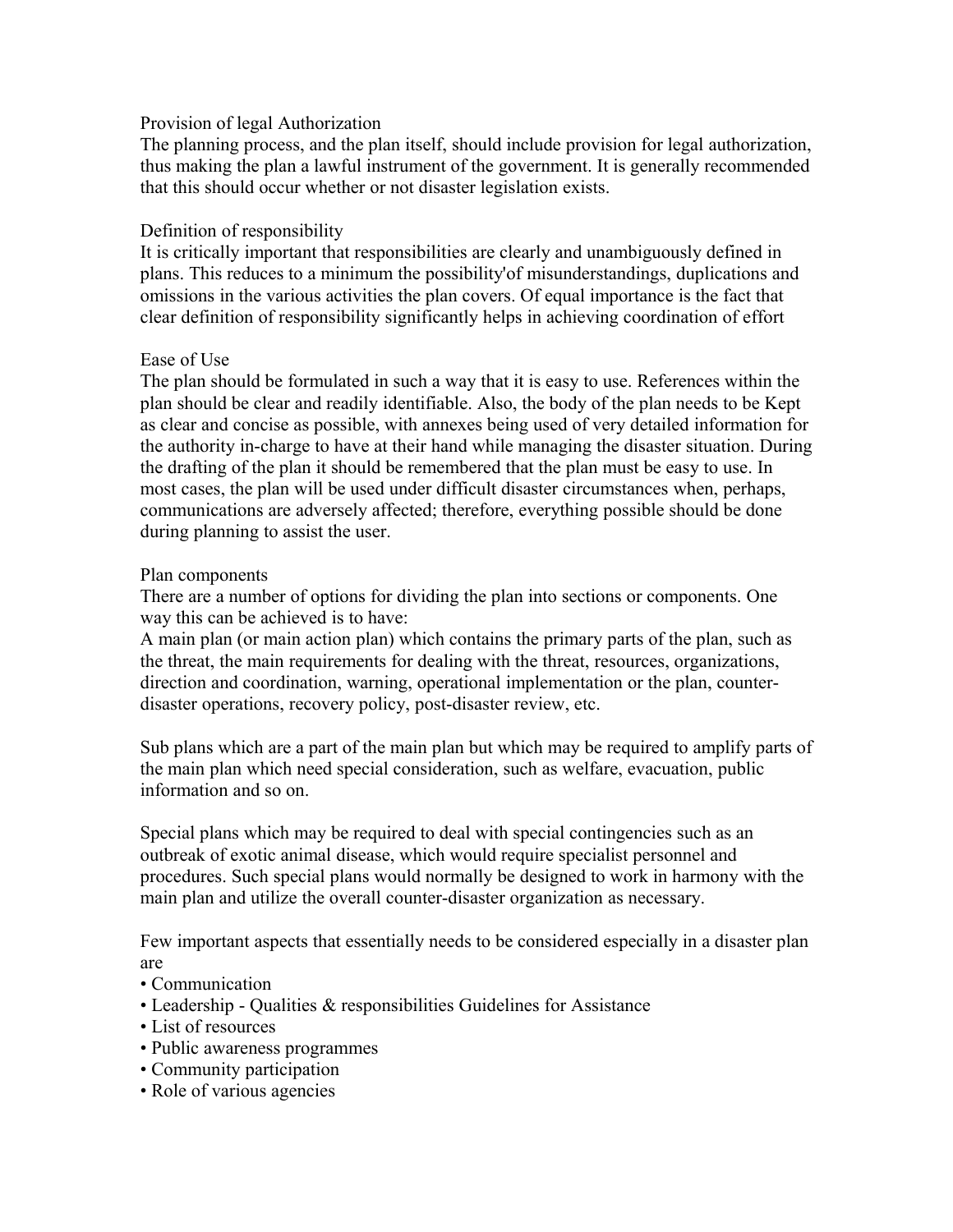- Protection of livestocks Information Collection, organization & Dissemination
- Search, rescue & evacuation measures
- Measures for shelter & reconstruction
- Measures for resettlement
- Measures for social & economical rehabilitation Emergency health operations
- Measures for food & Nutrition
- Measures for safe drinking water
- Measures for hygiene, sanitation & community health during disasters
- Measures for predictability, forecasting & warning
- Human behavioral response at individual community & Institutional levels
- Components of Monitoring & Evaluation etc.

**N.B.:** The points described by no means cover all the aspects nor do their sequence has any significance.

Disaster planning essentially involves all aspects of disaster including Prevention, Mitigation, Preparedness/Response, Recovery & Rehabilitation.

#### Prevention

Prevention measures are those, which are aimed at impeding the occurrence of a disaster event and/or preventing such an occurrence having harmful effects on communities. Such measures need to be implemented from higher levels after evaluating cost-effectiveness analysis  $\&$  sometimes legislation is also resorted to. It mainly includes structural  $\&$ nonstructural measures designed to prevent/reduce the effects of disaster when they occur. It seems more appropriate for such measures to be applied as a series of programmes or regulations rather than as plans.

#### Mitigation

Mitigation is also defined as "Measures aimed at reducing the impact of a disaster". The concept of mitigation recognizes that all disaster events are not preventable  $\&$  or feasible and that application of such measures can moderate or reduce the disaster effects.

#### Preparedness/Response

The combined categories of preparedness  $\&$  response generally tend to constitute the most widely used basis for counter disaster plans, which might be called action plans. Effectiveness of response depends much on good preparedness.

#### Recovery-Rehabilitation

It requires more flexible approach to deal with recovery  $\&$  rehabilitation through arrangements which, depending on circumstances, are specific to each disaster event.

#### Advocacy Planning

In this approach, planning team acts as catalytic agents, presenting choices to various groups or organization like local self-government, Non-governmental organizations, Community based organizations, while seeking support for that approach which seems to bring most benefits to a wide range of beneficiaries at a cost that is affordable. Planning related activities command popular support when they are seen through a good public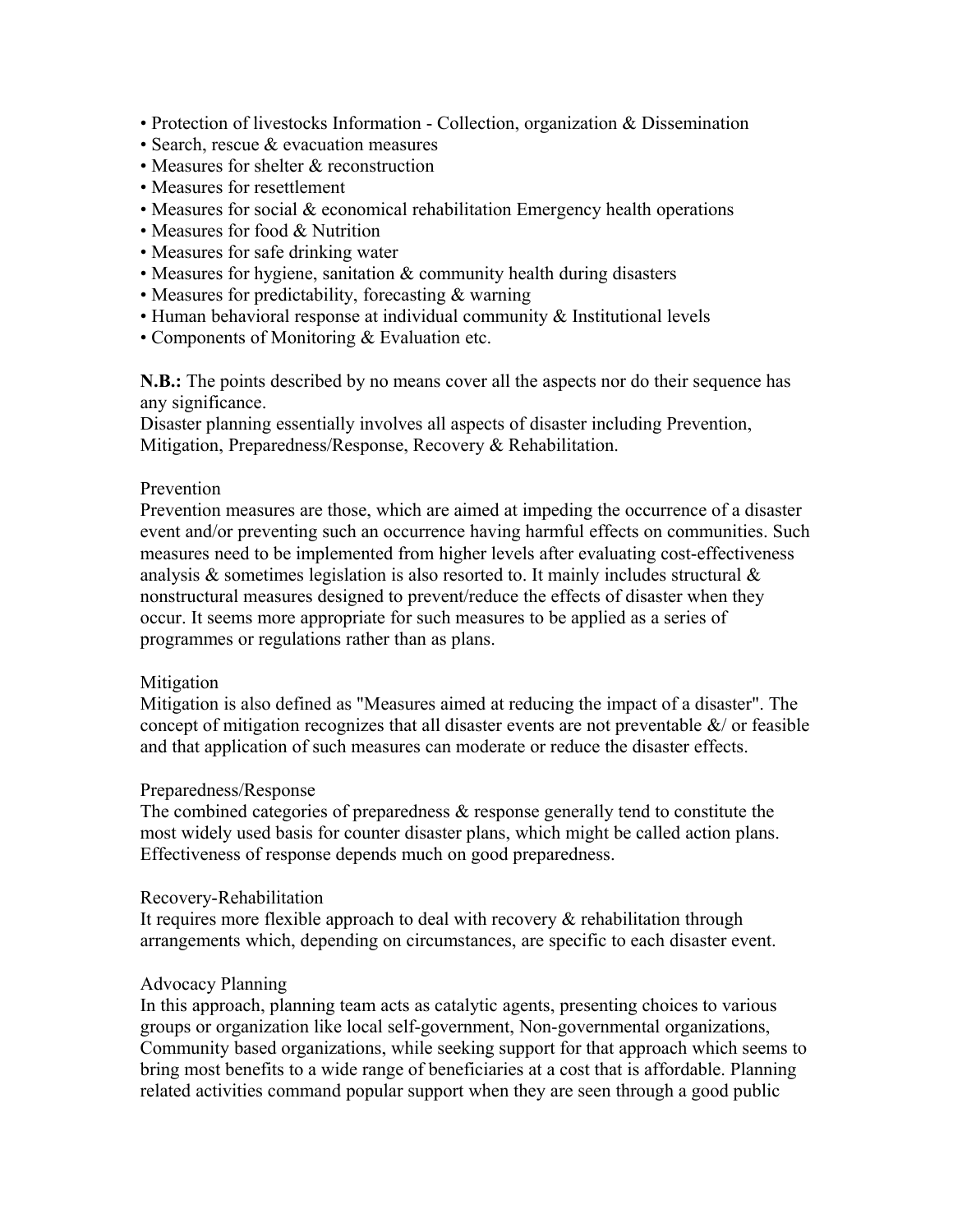informaticn policy, to be directed towards achieving public good and access amenities and services and projects that reduce vulnerability to natural disaster are likely to command respects.

#### Role of Planner

It is virtually important for the planner, throughout the planning process to keep certain critical points in consideration. Being a person trained in a wide range of abilities ranging from administrative procedures to elementary structural engineering, he occupies a unique position as being able to perceive, from various standpoints, conflicting issues that might arise from time to time. Such a skill comes in most handy to settle the contentions of disputing professionals. The planner has to take on the responsibility of keeping the aim of the plan clear & formulating further planning keeping an eye on the aim. On the planner also lies the responsibility to seek guidance from various other experts whenever required. Obviously, the responsibility carried by disaster management planners is an enormous one. If the planners get the plan wrong, then the repercussions can be very severe and widespread, possibly involving the loss of many lives. On the other hand, accurate and meticulous planning not only produces an effective plan, it also provides the focus for successful disaster management overall.

Types of Disaster Planninq

An effective approach to reducing risks and disaster

mitigation has long-term and short-term goals.

# **Long-term Planning & Short Term Planning are to be**

**put into action.**

#### **Words are put into action**

#### **Action speaks louder than words**

Disasters can be met with effectively only if a judicious combination of long-term and short-term planning is applied. While the results of short-term planning are more apparent and faster, the ultimate reduction in damage from disasters is achieved only through long-term planning.

References:

1. Module on "Foundation course in Disaster Management", Indira Gandhi National Open University (IGNOU).

2. Module on "Disaster Management - Methods & Techniques", Indira Gandhi National Open University

(IGNOU).

"Essentials of Disaster Preparedness", Indian Society of Health Administration (ISHA)

# **CHANGING TRENDS IN CAESAREAN SECTION**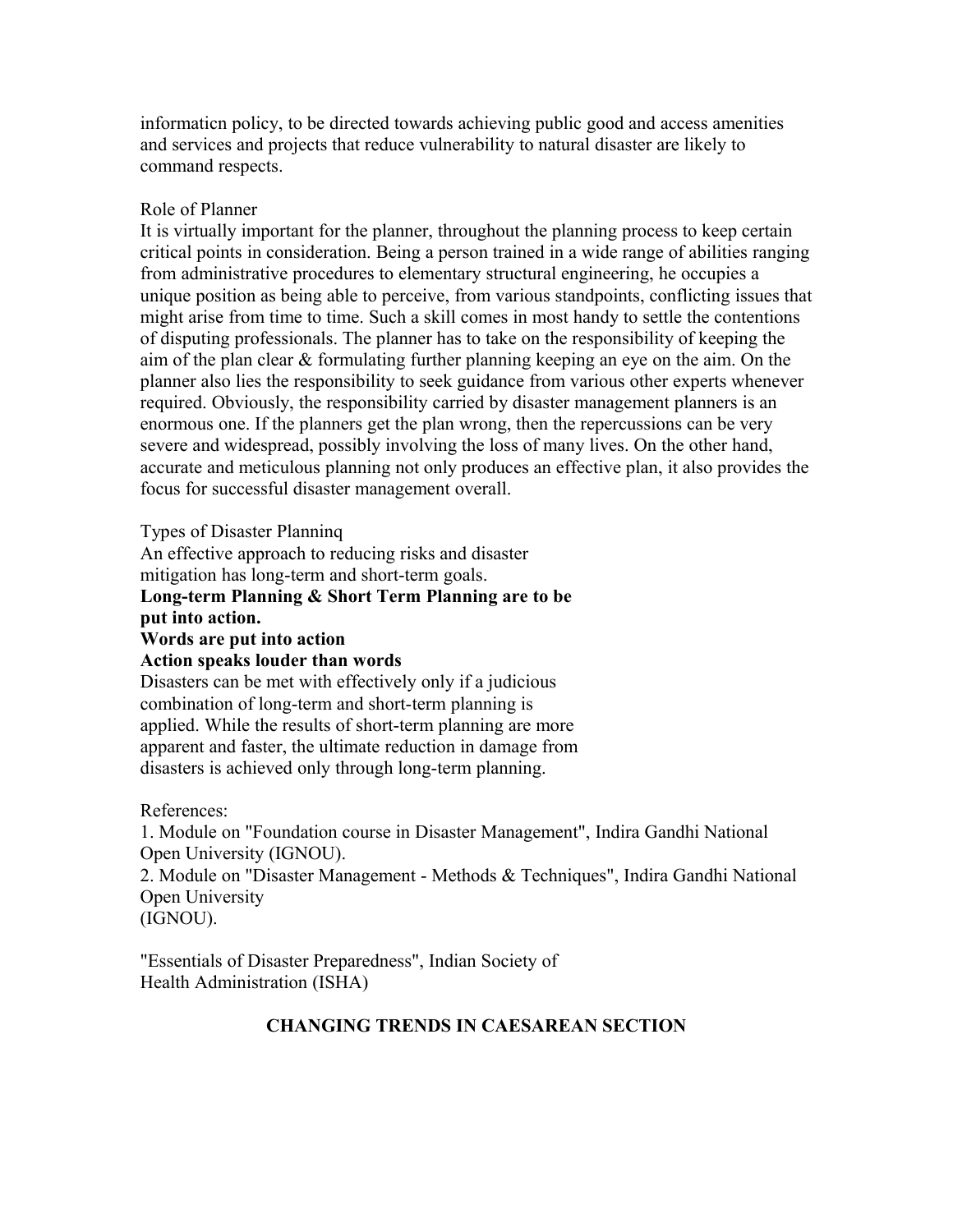#### **DR. BABU S. PATEL, M.D. Asst. Professor of Obstetrics and GynaecologySmt. NHL Muni. Medical College, Sheth VS General and Sheth CM Hospital, Elllsbrldge, Ahmedabad.**

"The art of surgery has not replaced the older art of obstetrics; it has only softened it, for it is of a gentler kind."-Marshall, 1955.

Caesarean section is almost certainly one of the oldest operation of great antiquity and its origin is lost in mythology. It was performed on dead woman before burryingther along with child, she was carrying. Only around 1500 A.D., caesarean was performed on live woman.

In the days of modern obstetrics, focus of obstetric thinking has changed increasingly towards the perinatal survival and prevention of birth trauma to the baby. The awareness of perinatal mortality and morbidity associated with safety of caesarean section, expert anaesthesia, potent antibiotics, blood transfusion facilities and better neonatal care have increased incidence of caesarean section very fast.

The rising caesarean section rate in the United Kingdom continues to generate much debate. In Scotland the caesarean rate rose from 8.5 % in 1975 to 16% in 1994. The unpublished data of one of the teaching institute of Ahmedabad explore caesarean rate of 1.4% in 1955, 2.68% in 1960, 3.2% in 1965,4.1% in 1970, 6.5% in 1975 and 11.2% in 1985.The caesarean rate of our institute of the year 1999 is 20.22% and of 2000 is 22.14%.Thus there is fast, stedy and definite rise in incidence of caesarean everywhere. But the question is ' Is a rising caesarean section rate inevitable?

Analysis of different studies provide interesting information. Most sections (50%) are carried out as emergencies during labor, 35% as elective operations and 15% are undertaken as emergencies before labor. About half (50%) of all singleton caesarean sections are in primiparous women, and among primiparae, emergencies during labor was responsible for about 35% of caesarean sections.

Four indications are accounted for 80-85% of total caesarean sections.

1 .Elective operation for breech presentation.

2.Emergency section before labor because of suspected growth retardation and/ or fetal distress.

3.Emergency section during labor because of failure to progress and/ or fetal distress.

4. Repeat caesarean section- none of the above indications.

Interestingly, maternal requests of 8% in singletone fetus and 20% in previous caesarean cases for elective caesarean section have been recorded.

The findings of retrospective studies have suggested that the caesarean section rate could be reduced in certain categories. Reducing the section rate in primiparae is of utmost importance if the overall section rate is to fall without an increase in fetal morbidity.There is scope to increase the vaginal delivery rate(16%) after one previous caesarean section. Thus, if a substantial portion of previous-caesarean patient can deliver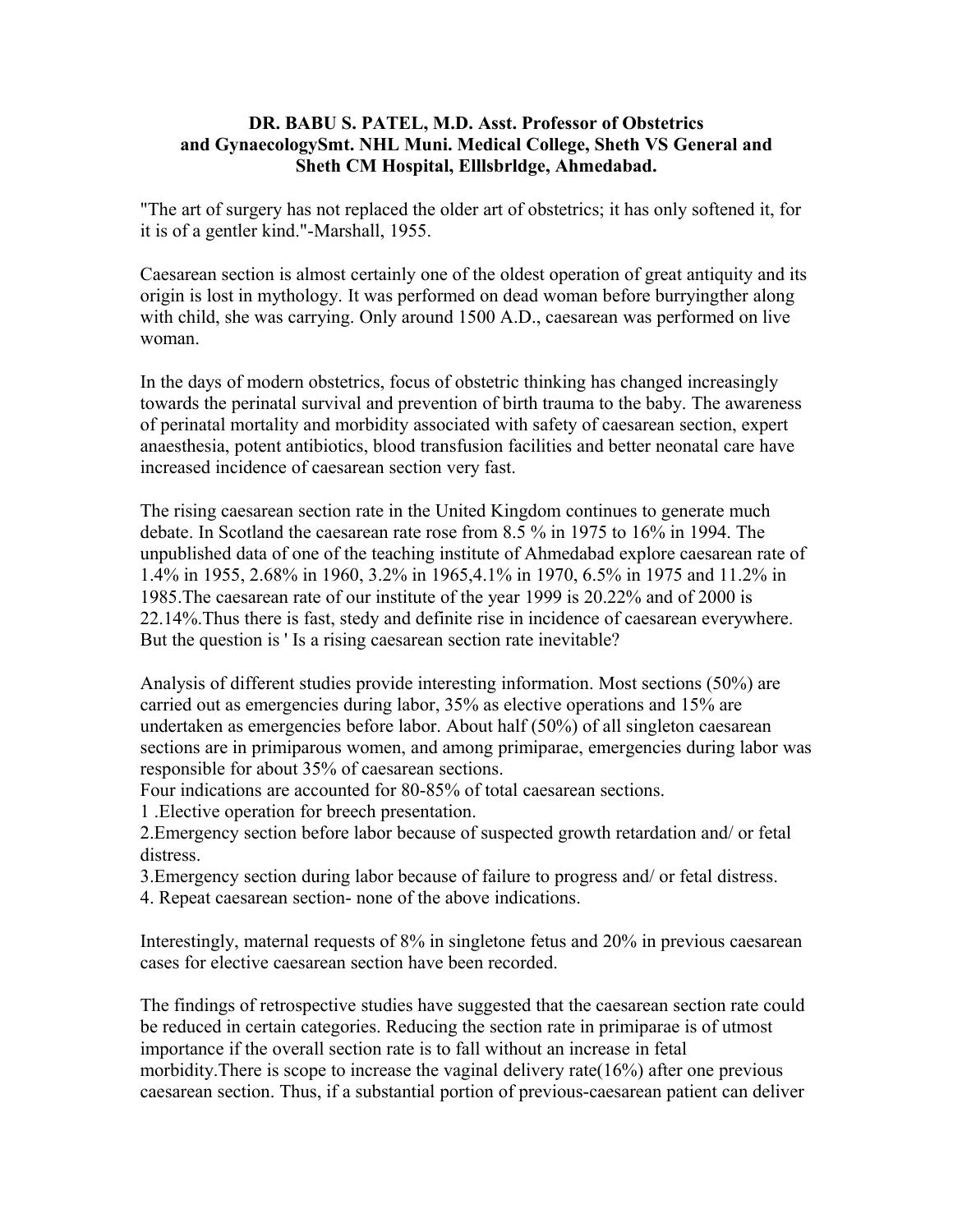vaginally - and experience indicates that 60% or more can - the number of caesarean , medical risks and costs can be reduced. Collected studies in U.S.A. for the last 40 years show an overall 79.6% VBAC.

#### **For every ailment under the sun, There is a remedy or there is none; If there is one, try to find it; If there be none, never mind it.**

#### **ORIGINAL PAPERS & ARTICLES**

## **DRETROSPECTIVE STUDY OF PREVALENCE OF FALCIPARUM MALARIA IN AHMEDABAD. Dr. Jyotiben S. Deokule, Prof. & H.O.D. Microbiology Smt. N.H.L. Muni Medical College.AHMEDABAD : 6**

Malaria is one of the commenest public health problem. Due to associated high morbidity & mortality rate in falciparum malaria it is necessary to use the easy and sensitive screening method for the laboratory diagnesis of Falciparum maleria.

The patients of Falciparum malaria were first seen in Ahmedabad in the year 1974-1975. After that the rate of Falciparum malaria is increasing day by day. We studied total 17,774 peripheral blood smears of the partients attending Q.P.D. or admitted in Sheth V. S. General Hospital during the year of 1999 and 2000. We stained the smears with conventional field stain (for thick smears) and Leichman

stain (for thin smears) and in many cases Q.B.C. was also used.

Out of total 17774 blood smears examination 997 were positive for malaria parasite. 488 were positive for P. Vivax. 509 were positive for P. Falciparum Year wise breakup shows

| Year | <b>BSE</b> | Total Total Malaria $P.V.$<br>Positive |     | P.F.       |
|------|------------|----------------------------------------|-----|------------|
|      | 1999 6755  | 491                                    | 191 | 300<br>60% |
|      | 2000 11015 | 506                                    | 303 | 203<br>40% |

The percentage of cases of cerebral malaria out of total P. Falciaprum malaria are %

| Year | P.F.   | $\frac{0}{0}$    |
|------|--------|------------------|
| 1999 | 17/300 | 5 7 <sub>%</sub> |
| 2000 | 11/203 | 5.4%             |

During previous two years i.e. 1997 and in 1998 the percentage of cerebral malaria 9.7% & 10% respectively The total rate of P. Falciparum malaria cases was also high i.e. about 60 to 65% of total malaria cases.

The rate of PI. Falciparum malaria is reduced in the year 2000 it may be due to better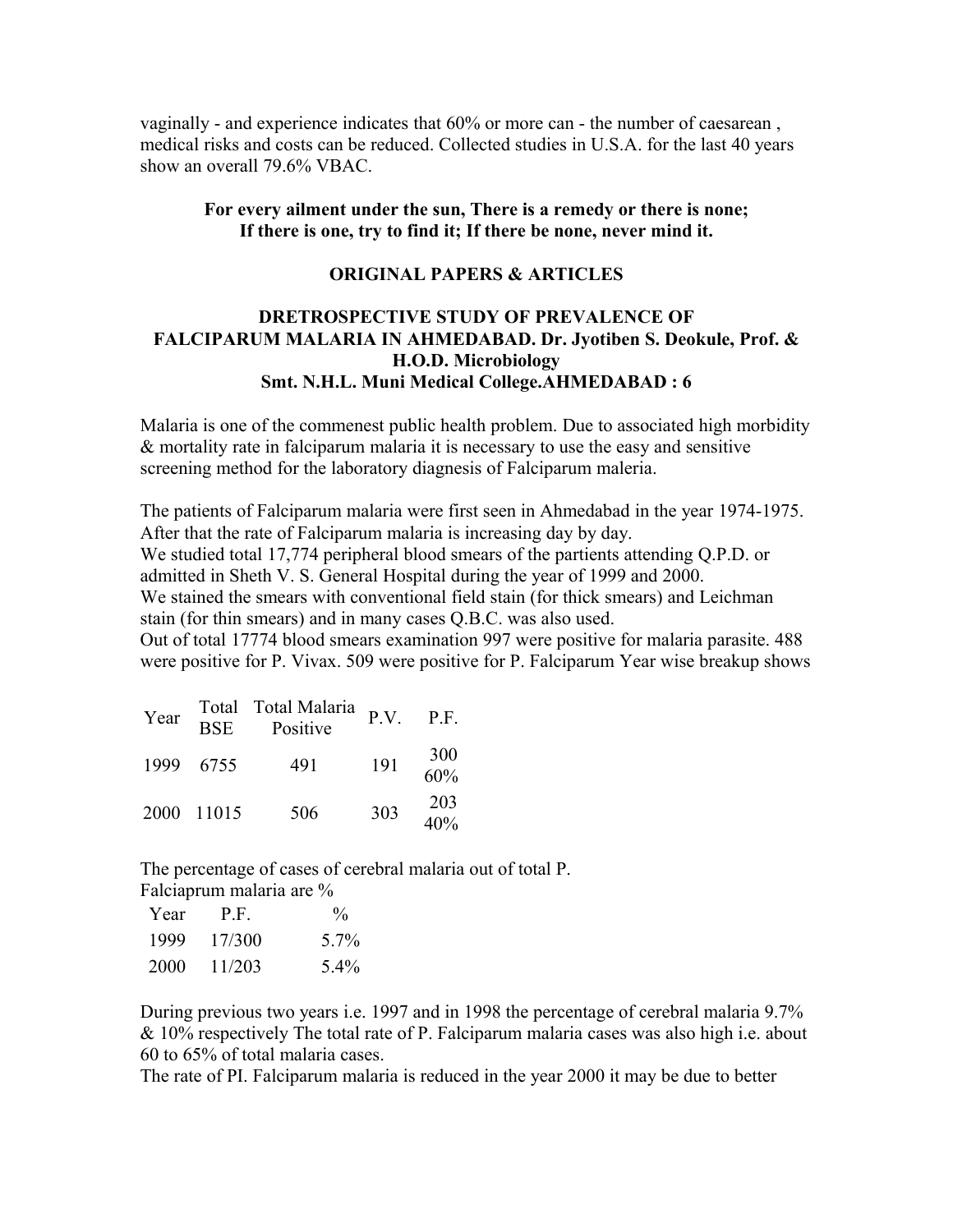preventive measures, decreased mosquito density and prophylactic use of antimalarial drugs.

The study also shows declining incidence of cerebral malaria. The reason may be early and more sensitive diagnostic facility & better & early treatment.

#### **CANCER INCIDENCE IN AHMEDABAD URBAN AGGLOMERATION AREA**

## **Dr. D.V. BALA\*, Dr. D.D.PATEL\*\* \*Associate Professor, Dept. of P&SM, Smt NHL Mun. Medical College, Ahmedabad : 6 "Director, Gujarat Cancer Research Institute, Ahmedabad**

Ahmedabad Urban Agglomeration Area has an area pf 255 sq. kms and a population of 33,38,786 with a sex ratio of 890 females per 1000 males as per 1991 census. The estimated population for the year 1997 was 39, 67,781. The population Based Cancer Registry collects information on cancer from over 50 sources all over the area and population defined and data of the calendar year 1997 is presented. Eleven collaborating hospitals (Gujarat Cancer Research Institute, Municipal Corporation Hospitals, Government hospitals and others), Vital Statistics Division of Dept. of Public Health of Ahmedabad Municipal Corporation, private consultants etc. contribute to this.

A total of 2815 cancer cases (1641 males and 1174 females) were registered during 1997. The proportion of cancer cases in males and females was 58.29% and 41.71% as against 53% and 47% of their distribution in the population. The Crude Incidence Rate per 100,000 per year in males was 78.1 and in females 62. 9. The corresponding Age Adjusted Rates were 121.6 and 90.8 respectively. Thus a clear male preponderance is observed The total cancer incidence in the world is estimated around 290 per 100,000 population for developed countries and 182 per 100,000 population in developing countries\*. The incidence in India ranges from 110 to 130 per 100,000 population2. There are wide variations in the incidence of urban and rural areas.

#### **Cancers in Broad Age groups and in both Sexes:**

Cancers in pediatric age group (0-14 years) were about 3%. The 35-64 years age group, which constitutes 25.5% of population, cancer morbidity is observed to be 62.4% of total cancers. Over 25% of the cancer load (maximum for any age), was observed in the elderly (over 65 years), who represent 3.5%of the population.

The leading sites in the men are Lung, Oesophagus, Base of tongue, Pyriform Fossa and Larynx. In. women, they were Breast, Cervix, Oesophagus Ovary and Lung. Nearly half (48.5%) of all cancers occurring in men and the first six sites in men were related to tobacco use as against 16.01 % of them in women. Lymphatic Leukemia and Lymphoma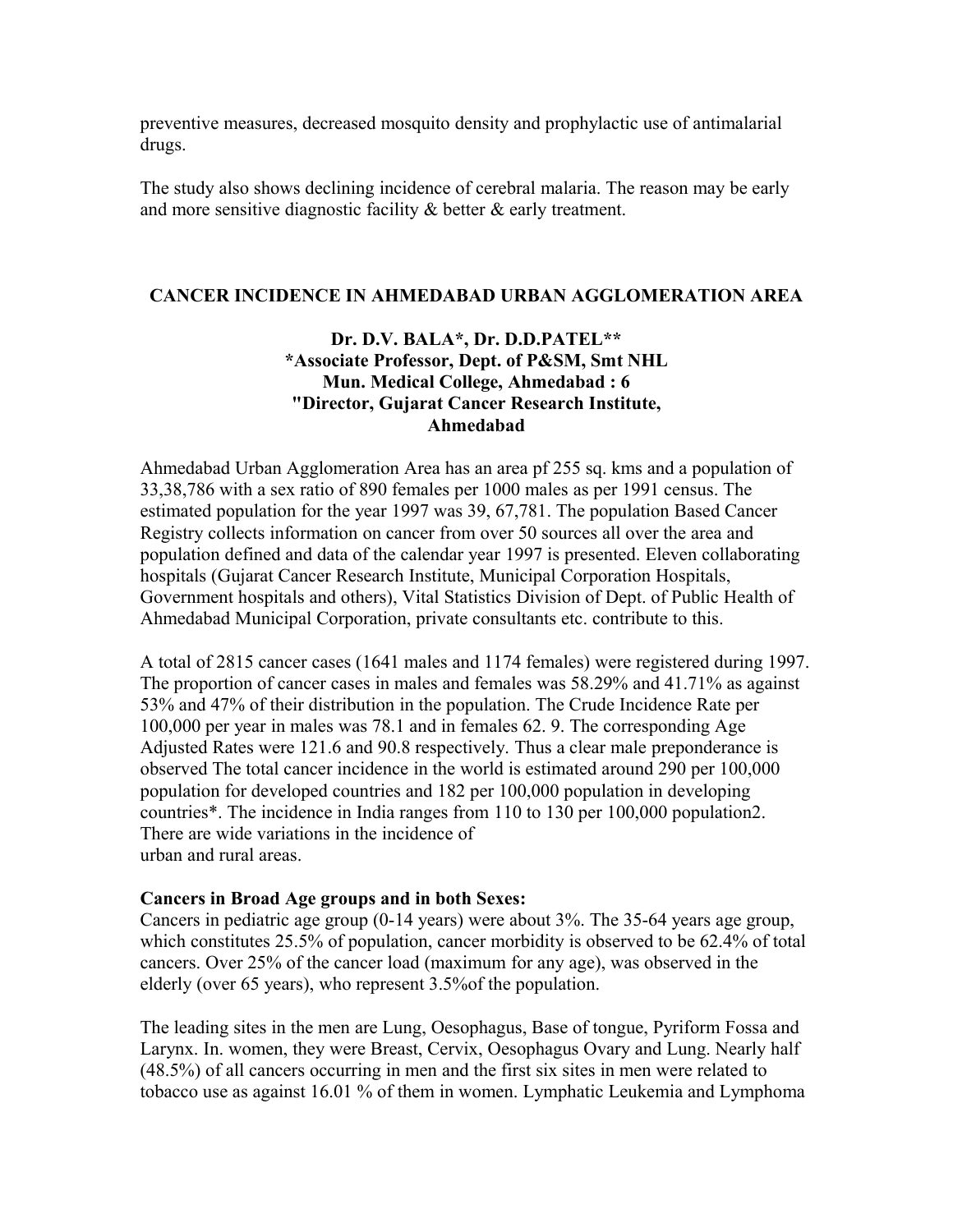topped the fist of childhood malignancies. In the young adult males (15- 34 years age group). Testis, Brain, Myeloid Leukemia were common sites. Bronchus and Lung, Other parts of mouth, Oesophagus, Base of tongue and Larynx were leading sites in men from 35 years onwards. In the geriatric group also, same sites topped the list. In the females, Breast and Cervix topped the list from 15 years onwards to the oldest age group. Myeloid Leukemia ranked third in young adult women and Brain ranked fourth. In the 35-64 age group, Oesophagus appeared in the third place followed by Ovary.

Microscopic Verification of diagnosis is an indicator of reliability of diagnosis of cancer. This could be achieved in about 80% of all cases. Death Certificate Only constituted 8% of cases. Mortality / Incidence Ratio was 22%. Cancer mortality data constituted 616 total resident deaths during

| <b>SITE</b>                          |      | <b>MALE</b>   |      | <b>FEMALE</b> |      | <b>TOTAL</b>  |
|--------------------------------------|------|---------------|------|---------------|------|---------------|
|                                      | No.  | $\frac{0}{0}$ | No.  | $\frac{0}{0}$ | No.  | $\frac{0}{0}$ |
| Lip, Oral Cavity &<br>Phx            | 422  | 25.72         | 99   | 8.43          | 521  | 18.51         |
| Digestive Organs &<br>Peri           | 252  | 15.36         | 138  | 1.75          | 390  | 13.85         |
| Respiratory $\&$<br>Intrathoracic    | 252  | 15.36         | 49   | 4.17          | 301  | 10.69         |
| <b>Bone Articular</b><br>Cartilage   | 27   | 1.65          | 12   | 1.02          | 39   | 1.39          |
| Skin                                 | 31   | 1.89          | 15   | 1.28          | 46   | 1.63          |
| Mesothelial & Soft<br><b>Tissues</b> | 25   | 1.52          | 21   | 1.79          | 46   | 1.63          |
| <b>Breast</b>                        | 3    | 0.18          | 279  | 23.76         | 282  | 10.02         |
| Genital Organs                       | 83   | 5.06          | 258  | 21.96         | 341  | 12.11         |
| <b>Urinary Organs</b>                | 60   | 3.66          | 18   | 1.53          | 78   | 2.77          |
| Eye, Brain & CNS                     | 52   | 3.17          | 48   | 4.09          | 100  | 3.55          |
| Thyroid & Other<br>Endocrine         | 11   | 0.67          | 11   | 0.94          | 22   | 0.78          |
| Secondray                            | 124  | 7.56          | 51   | 4.34          | 175  | 6.22          |
| Others &<br>Unspecified              | 162  | 9.87          | 96   | 8.18          | 258  | 9.17          |
| Lymphomas $&$<br>Leukemias           | 137  | 8.35          | 79   | 6.73          | 216  | 7.67          |
| All Sites                            | 1641 | 100.00        | 1174 | 100.00        | 2815 | 100.00        |

## **Table : NEW CANCER CASES BY SITE AND SEX IN AHMEDABAD YEAR 1997**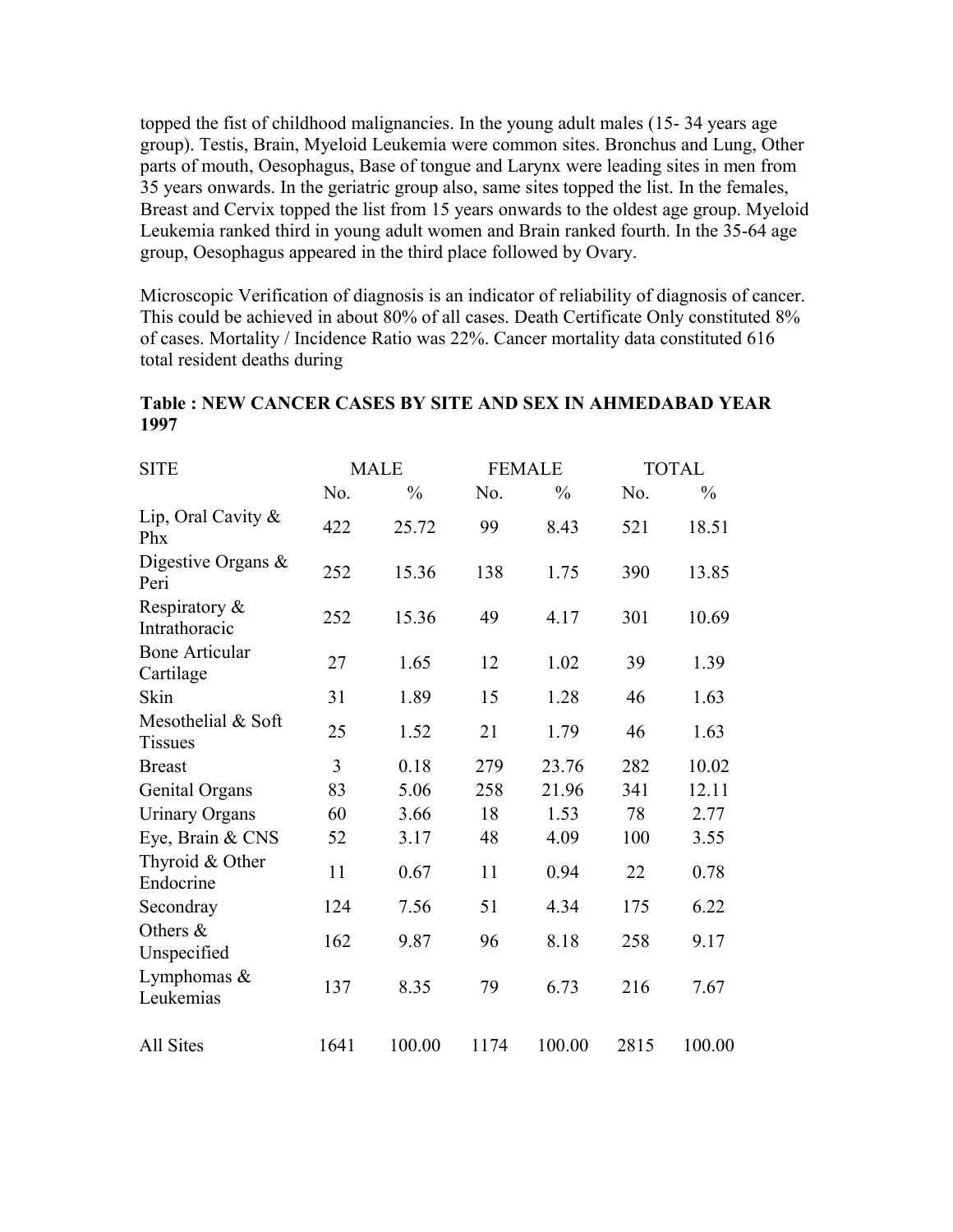the year. The crude cancer death rate was 15.5 as against crude incidence rate of 71 per 100, 000 population. Base of the tongue is predominantly affected site in men (M:F ratio :: 9:1) with a median age of incidence of 54.2 years. Breast and Uterine Cervix topped the list, accounting for 24% and 13.5% of all malignancies respectively in females. The median age of incidence of either site was 50 years in them.

#### **Cumulative Cancer Incidence Rate:**

It is a summary measure of the experience of a population over a longer time span. It is a good approximation to actuarial or cumulative risk. The probability of development of any cancer is one in 13 in men and one in 15 in women if one survives up to the age of 64 years. Considering life expectancy of 64 years in either sex in this city. The probability of a woman developing a breast cancer is one in 60 and that of a cervical cancer is one in 114. In men the probability of developing a lung cancer is one in 139 and that of a tongue is one in 156. References:

1. Annual Report of Population Based Cancer Registry of Ahmedabad Urban Agglomeration Area and Hospital Based Cancer Registry of Gujarat Cancer Research Institute-Year 1997.

2. Biennial Report 1988-89 of National Cancer Registry Programme of I.C.M.R.-Year 1993

3. Park's Text Book of Preventive and Social Medicine by Park (Sixteenth Edition) November - 2000

#### **"REVIEW OF LIVER BIOPSY AS A LIVER FUNCTION TEST IN THE ERA OF ADVANCED HEPATOLOGY"**

#### **Dr. Janardan V. Bhatt (M.D. (Medicine, Physiology Asst. Prof,) Dr. Jayashree M. Shah M.D. (Patho & Bact,) Dr. Falguni R. Shah M.D. (Patho & Bact) Asso. Prof. Smt. N.H.L. Municipal Medical College. Ahmedabad.: 6**

#### **Introduction**

To conquer the liver disease and decrease the number of patients dying of liver failure is the Ultimate challenge for researcher and medical professionals. One side, the number of its causes and aetieological factors are added day by day including types of hepatitis viruses i.e. A,B,C,D,E,F,G, etc... So the spectrum of disorders of liver is increasing on one hand, and spectrum of treatments available for liver diseases are also increasing on other hand. In this situation knowledge of type and degree of liver injury is essential. The number of non-invasive liver function test, is increasing day by day. In this setup, the invasive test i.e. liver biopsy appears to be forgotten. The liver biopsy is the most important method for assessing the pattern and degree of liver injury and even it can fore tell the prognosis also. In this article we have tried to evaluate the liver biopsy its out come, with its therapeutic perspectives.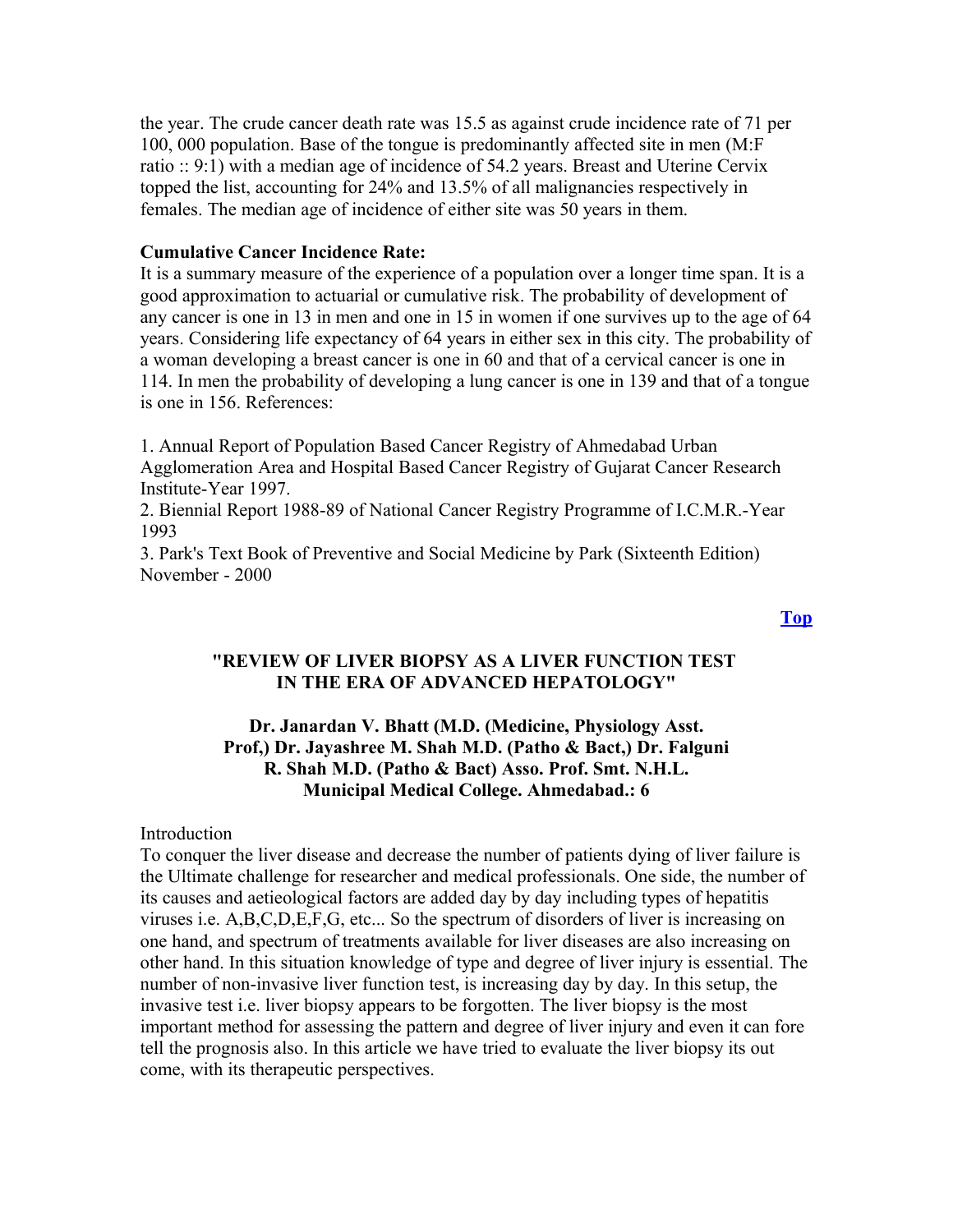#### Material & Method.

Consecutive 104 patients, presented with suspected liver diseases, i.e. Jaundice, Portal hypertension, were undergo liver biopsy procedure after ruling out the contraindication. The patients were screened clinically, hematological and biochemical liver biopsy was done by using wim-silverman lever biopsy needle under local anesthesia. Usual histopathological procedures were carried out and the tissues were stained with H&E, PAS, and retic stains.

#### **Observation**

Total 104 patients, 58 male - 46 female age range from 2 Vi years to 64 years (mean age 42.3) were presented to our institute during January 2000 to Dec 2000 and were recruited in the study. Following table summaries the pattern of Histopathological diagnosis.

|                                | Total  |
|--------------------------------|--------|
| Name of the disease            | No.104 |
| Micro nodular Cirrhosis        | 26     |
| Macro nodular Cirrhosis        | 04     |
| Mixed Cirrhosis                | 11     |
| Chronic Hepatitis              | 12     |
| Mild fatty changes             | 11     |
| Mild fibrosis in portal triad  | 08     |
| Tuberculous Granuloma          | 04     |
| Liver abscess                  | 04     |
| Hydatid-cyst                   | 04     |
| Giant cell hepatitis/Neonatal  | 05     |
| Idiopathic hepatitis           |        |
| Dubin Johnson's syndrome       | 01     |
| <b>Solitary Cyst</b>           | 02     |
| Alfa 1 anti trypsin deficiency | 01     |
| Passive Venous Congestion      | 02     |
| Extra madullary hematopoesis   | 02     |
| <b>Budd Chairy syndrome</b>    | 01     |
| Peliosis hepatica              | 01     |
| Normal Histology               | 05     |
| Total $n=104$                  |        |

## **Discussion**

From the table it is evident that cirrhosis of liver is leading diagnostic outcome of all the histopathological lesion. The micro nodular cirrhosis is more frequent finding than macro nodular. Only 8% of cirrhosis patients have positive hepatitis B Virus antigen positive. This suggest that there remains a large quantum of patients with cirrhosis with negative virus markers. Unfortunately even-large medical centers do not have facilities for other hepatitis virus markers. Large number of drugs are also found to be responsible for hepatotoxcity and these drugs may also produce cirrhosis of liver. Incidentally in clinical setup, it is easy to blame a drug-hepato-toxic, but it is difficult to prove. Now a days, certain drugs like Interferon, Lamidudine, Ribavirin are found to be curative in hepatitis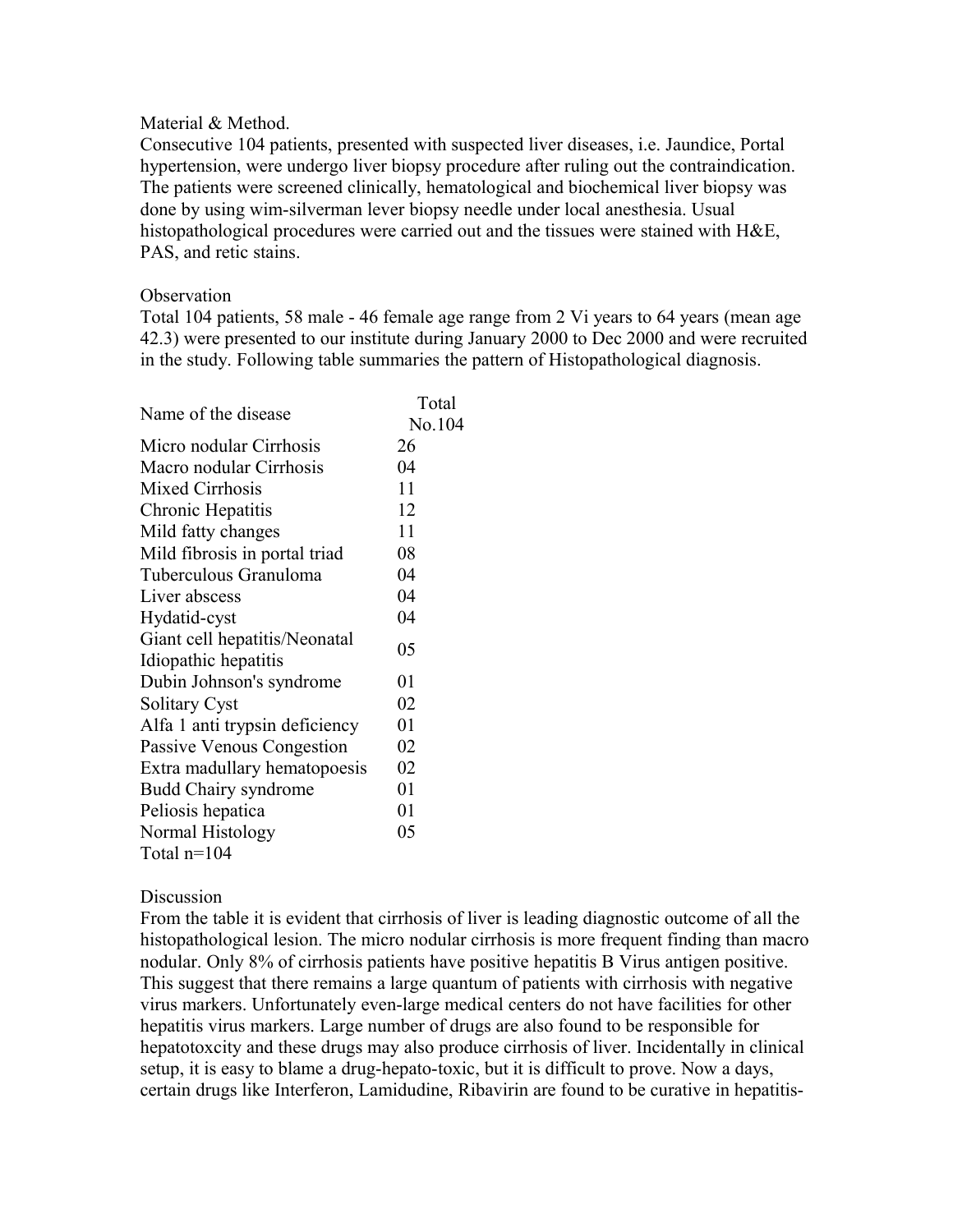B & C. So all efforts must be made to detect HCV. RNA, by RT-PCR. In these circumstance, one should also consider the fact that viruses of hepatitis are also infect the transplanted liver. In this study eleven cases were having mild fatty changes in the liver. In early stage, In early stage, such fatty changes in the liver are reversible if the offending agents i.e. alcohol, certain drugs are removed. Otherwise such changes may progress to cirrhosis of liver. In this situation one should also consider a condition called nonalcoholic steatic hepatitis (NASH). The hepatitis is similar to alcohol type but the patient is not alcoholic in clinical setup. The natural history and prognosis of NASH needs further study. In this condition glycaemic control, treatment of obesity, hyperlipidemia and avoidance of hepatotoxic drugs are the mainstay of treatment.

Mild fibrosis is another histological findings. Here also, in early stage the fibrosis is reversible. Incidentally newer form of therapies are found to be useful to revert and prevent the fibrosis i.e. abstinence from alcohol antiviral therapy, copper-chelation for Wilson's disease, phlebotomy for Hemochromatosis, discontinuation of hepato-toxic drugs, gamma interferon, anti oxidants, cytokine-directed therapies, collagen synthesis inhibitors i.e. TGF-B antagonist, relaxin, Halofuginone, retinoids, pentoxyphylline and certain Chinese herbal medicine. Chronic hepatitis are more frequent pathological lesion. Such conditions are usually associated with viral and drug induced chronic hepatitis. In such condition also certain drugs are proved to be useful to suppress the inflammation, i.e. Cytokine, antogonist, interleukin 1 recepter, antagonist urodeoxycholic acid (UDCA), prostaglandin E, colchicine, milotilate, translast, interleukin-10 etc.. In such'condition antiviral agents and removal of hepatotoxic drugs is also mandatory and even curative. Among the remaining lesion i.e. hydatid eyst (4), Tuberculous granuloma (4), liver abscess (4), etc. are worth to consider for liver biopsy because of potentiality of curitive in nature. Other rare lesion which are found in our study are peliosis hepatica(1 ), extra madullary hematopoesis (2), Dubin Johnson's syndrome (1), Giant cell Hepatitis (5), Alfa-1 Antitrypsin deficiency(l). These lesions are though rare but can and will be managed effectively by liver transplant therapy in near future.

#### Conclusion & implication.

From the study, it is evident that the cirrhosis of liver is the leading diagnosis outcome among all the histopathological lesions.

This suggest that the lives biopsy is considered to late in the clinical setup for the management of hepatic disorders. Though in such lesions and other types of lesion i.e. Alfa-1-Antitrypsin deficiency, the iiver transplantation is now accepted as effective therapy. In such diseases, with the availability of the antiviral therapy all the efforts should be made to diagnose viral etiology. In this context it is recommended that liver biopsy should be considered in early stage when a liver disease in potentially curative stage. Recently recognition of mechanism of cellular basis of hepatic fibrosis, large number of antifibrotic therapies are available and may reduce mortality and morbidity in patients with chronic liver diseases. Autoimmune hepatitis are also potentially manageable by newer immuno modulatory agents and soon be available for clinical use. It is also further recommended that the cirrhosis of liver itself is a disorder of wide varieties of causes including unknown environmental toxins, biochemical agents. This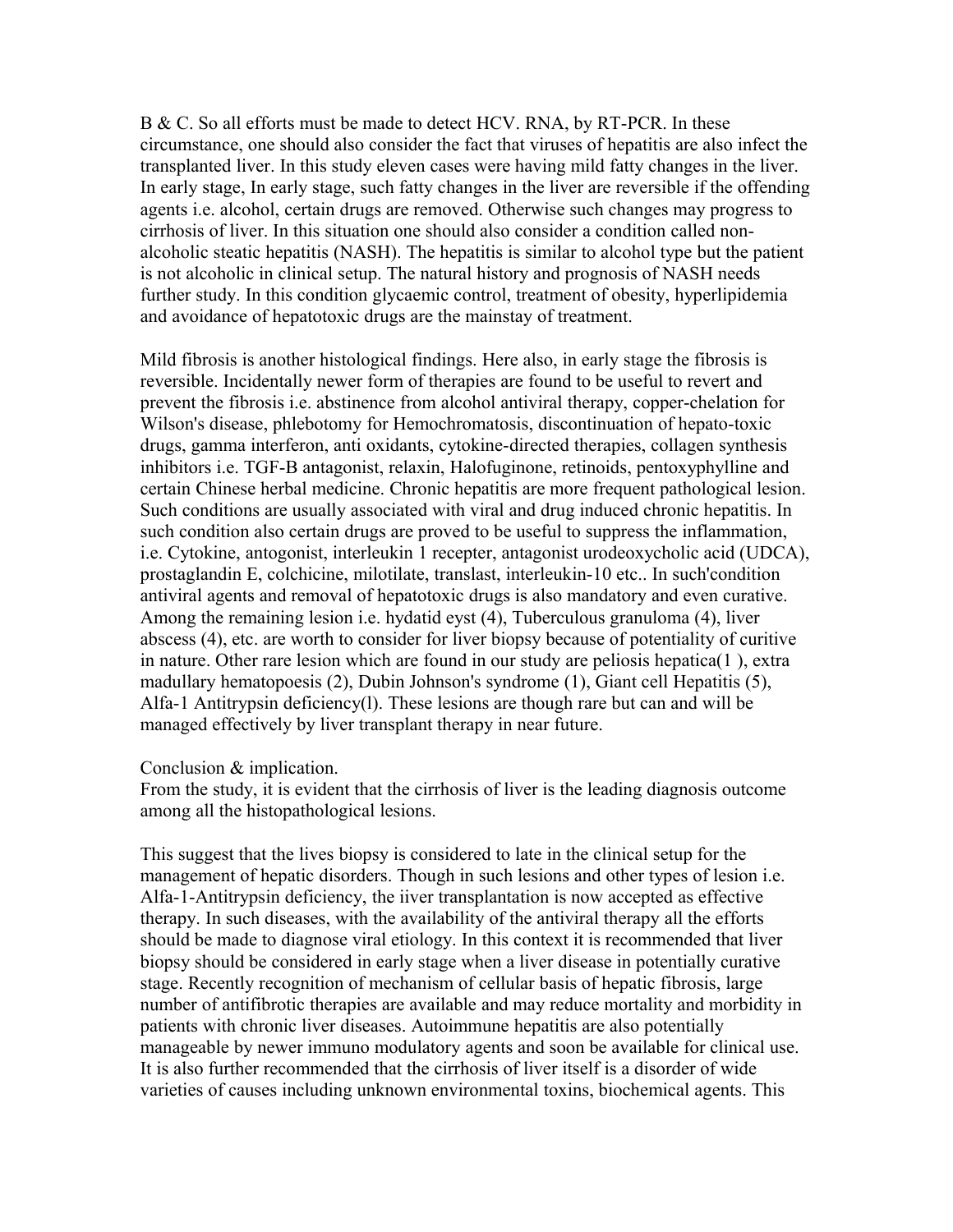requires systematic epideological study. The gene therapy is on the horizon for the hereditary and genetic disorders of liver but for the diagnosis of such disease the liver biopsy is mandatory. So we conclude that in clinical setup, for the management of liver diseases the. liver biopsy should be considered in early stage before the disease reaches irrecoverable and unbeatable stage & develop some contraindication of liver biopsy.

#### References

1) A Bhattacharya Hepatology JIMA Volume -99 June 2001 ISSN 0019-5847 2) Robert Ghish clinics in liver disease Volume 5-2 May" 2001 ISSN-1089-3261

> God grant me the serenity To accept the things I cannot change; The courage to change the things I And the wisdom to know the difference.

#### **EVALUATION OF OSTEOPOROTIC COMPLICATIONS IN INDIAN MENOPAUSAL WOMEN**

## **DR. BABU S. PATEL, M.D. Asst. Professor of OB/GY DR. PARAS B. PANDIT, M.D.ConsultanfObstetrician/ Gynaecologist, DR. MALVIKA K. BHATT, M.D. Ex. Prof, of O/G Smt. NHL Municipal Medical College, Ahmedabad 380006**

#### ABSTRACT

Majority of Indian women, about 80% would attain menopause by their 50th year of life. The average Indian menopausal age is 46.7 years. Bone loss due to lack of oestrogen begins soon after menopause. Clinically osteoporotic complications appear after one decade of menopause. Osteoporosis is a disease which is usually clinically apparent only when fractures occur. Screening women by bone densitometry can prevent delay in diagnosis. Oestrogen replacement therapy is logical and first line intervention. Study of 50 postmenopausal women having fractures is presented with effect of age on osteoporosis and fracture outcome.

#### INTRODUCTION :

Menopause, an enigma until recently, is now increasingly understood. In the western wqrld, women are more aware of changes in her body and menstruation, whereas in India, mei struation is considered to be a social taboo and menopause is by and large is a welcome event for most women. The average life span in Roman times is believed to be 25 rears. Since 1900, however the life expectancy has rapidly increased and now has approached 75 to 80 years. These means women are likely to spend a third of their lives in a state of oestrogen deprivation losing bone mass rapidly.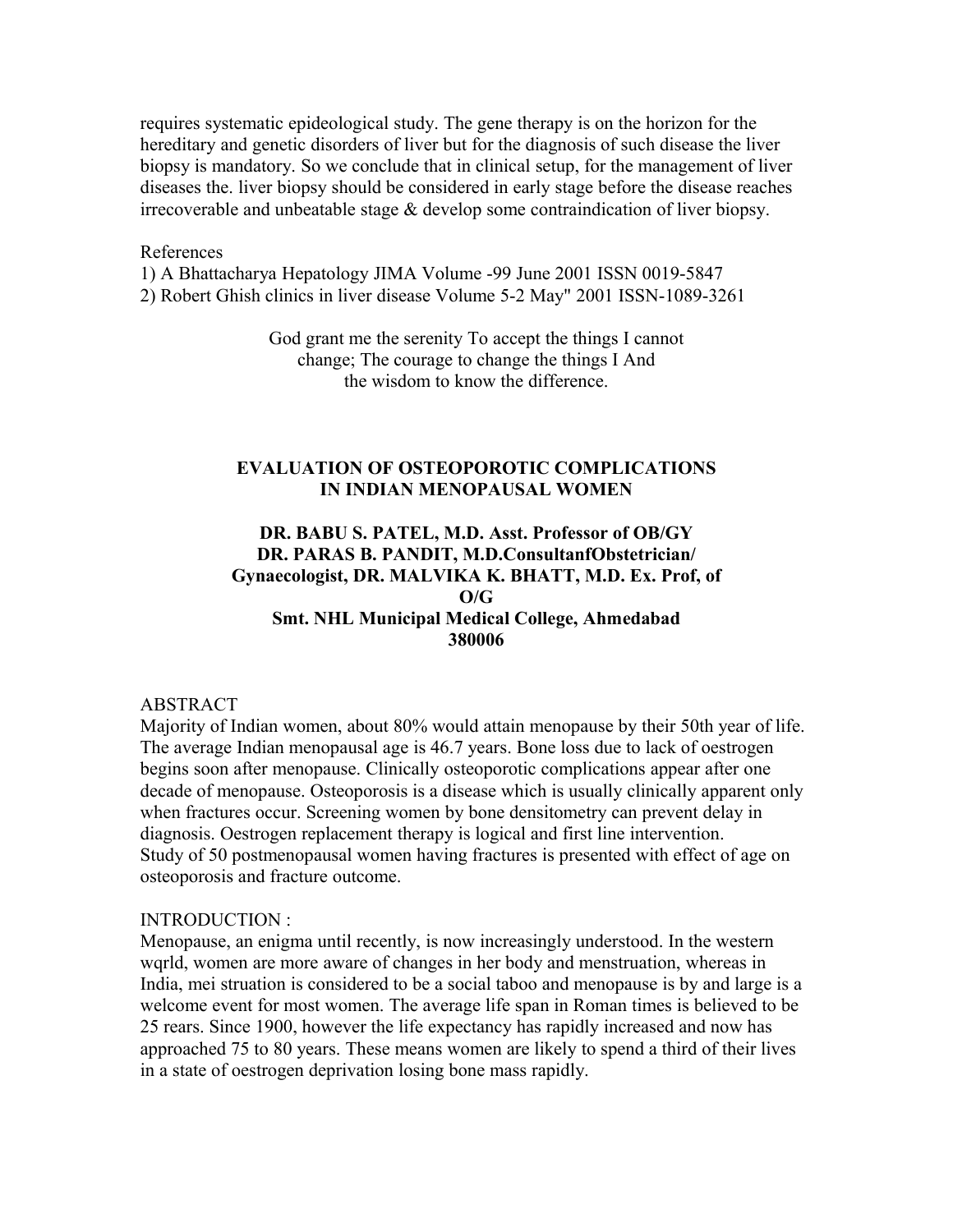Osteoporosis is one of the most common skeletal disorders in the world leading to skeleto-muscular morbidity in the elderly women. The rate of bone loss accelerates considerably with menopause. Women lose 50% of their total skeleton by their 70 years while men lose nearly 25% by ninety years. The most prevalent sequel is fracture proximal femur, compression fracture of the vertebral bodies, fracture of the ribs and distal radius.

## MATERIAL AND METHOD:

A prospective study of 50 women with fracture of bones, aged more than 40 years was carried out. Detailed menstrual, obstetrical history with associated menopausal symptoms was noted. General, systemic, gynecological and orthopedic examination with routine and specific investigations like hormonal profile, bone x-ray and bone density was carried out in all cases. Management of menopause and fractures was followed with prognosis.

#### RESULTS:

TABLE I Relation of Age of women and Presenting Complaint

| Age            |          |                   | 41-5051-6061-7071-80>80 Total |   |   |    |
|----------------|----------|-------------------|-------------------------------|---|---|----|
| Backache       |          |                   | 18                            |   |   | 37 |
| Loss of height | $\theta$ |                   | 8                             |   |   | 22 |
| Deformity      |          | $\mathbf{\Omega}$ | $\rightarrow$                 |   |   | 13 |
| Joint Pain     | 3        | $\mathbf{\Omega}$ | 10                            |   | 6 | 23 |
| Fracture       |          | 6                 | 23                            | Q |   | 50 |

In our study, majority of women achieved menopause at the age between 46 to 50 years, with average of 46.7 years. All the patients had symptoms and signs of fracture. 37 had backache, 23 had joint pain, 22 had decrease in height and 13 had bony deformity. Above all 46% had vulvovaginal, 36% had urogenital, 22% had psychological and 16% had vasomotor symptoms. Vasomotor and psychological problems were seen in immediate period of menopause whereas vulvovaginal and urological symptoms were with increasing frequency after first decade of menopause.

| Age       |   | 41-50 51-60 61-70 71-80 > 80 Total |   |    |
|-----------|---|------------------------------------|---|----|
| Grade I   |   |                                    |   |    |
| Grade II  |   | 5                                  | 3 | 12 |
| Grade III | 3 | 12                                 |   | 19 |
| Grade IV  | 3 | 6                                  |   |    |
| Grade V   |   |                                    |   |    |
| Grade VI  |   | $^{\circ}$                         |   |    |

Singh et al have graded changes in the trabeculae of upper end of femur in six groups. It depends on the trabecular changes seen on x-ray, from normal to almost total bone loss; even the principal compressive trabeculae do not stand out in radiograph and are markedly reduced in numbers.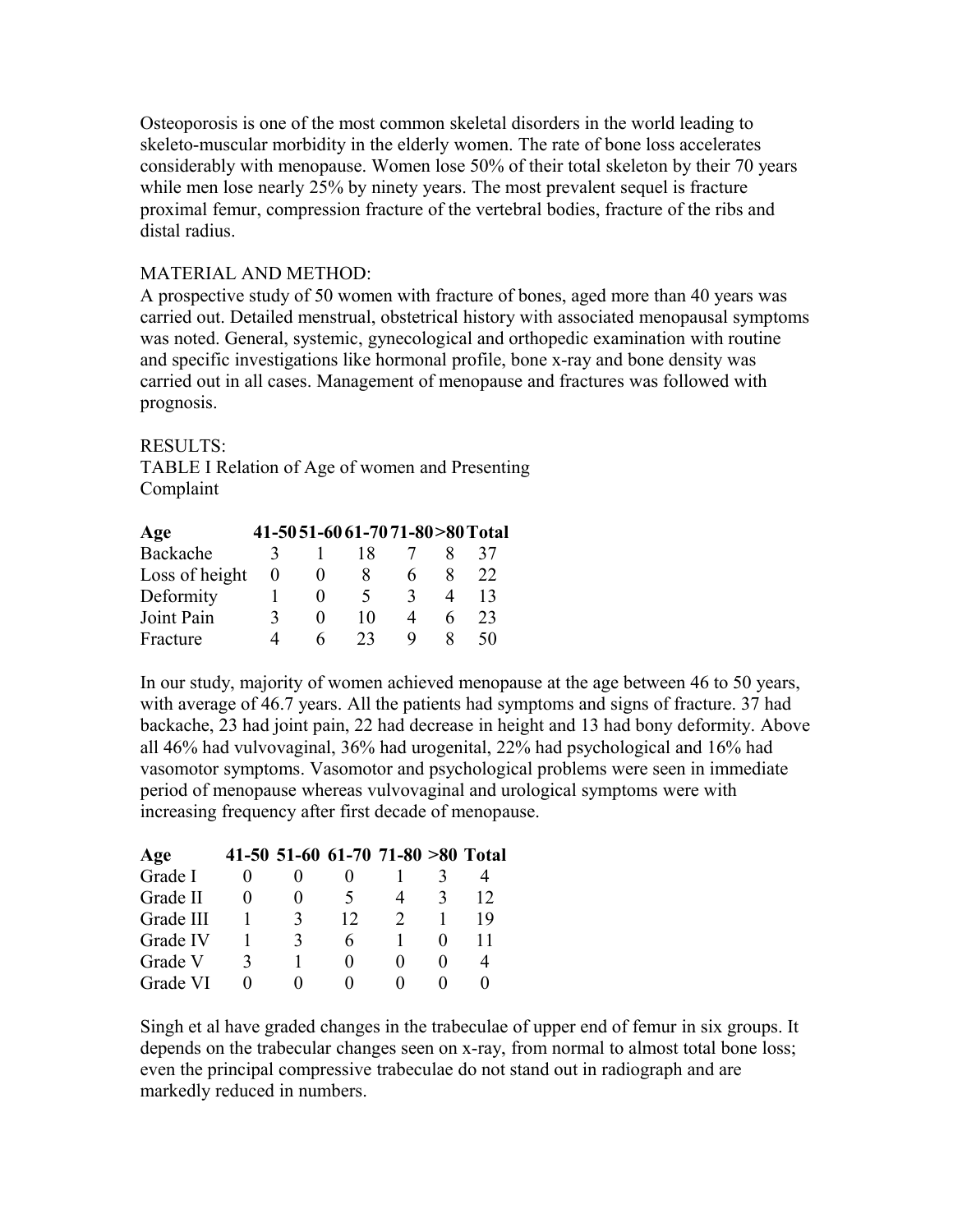Degree of osteoporotic grade is directly proportional to age of woman. Older the woman is, more severe the disease. Severe osteoporosis was found from 60 years and above. Process of osteoporosis starts soon after menopause or during perimenopausal age but significant (moderate to severe) osteoporosis are noticeable after one decade of menopause. Earlier the menopause, earlier the osteoporosis.

Osteoporotic fracture starts with milder decrease in bone density and increases with loss of bone density. Most of fractures occur with moderate osteoporosis. Majority of fracture femur neck, distal radius, distal humerus, and proximal humerus required surgical treatment with added risk of surgery and anesthesia. Fracture of vertebrae was treated conservatively. The outcome is affected not only by the age of the patient but also by the other associated conditions. The outcome is usually fair to good when fracture occurs at younger age before 60 years. Prognosis is worsened with increasing age. There was 50% mortality above age of 70 years. In our study, 7 women had artificially induced menopause. These women had osteoporotic complications average 10 years earlier as compared to natural menopause, but severity of osteoporotic changes and complications were almost identical in both groups.

#### DISCUSSION :

Osteoporosis is a multifactorial disease characterized by low bone masses that leads to enhanced skeletal fragility and a consequent fracture risk. It represents a major health problem particularly in older women with significant physical, psychological and financial consequences. According to World Health Organization about 30% of the postmenopausal women have osteoporosis2. It has been referred to as the silent epidemic because it is usually clinically apparent only when fractures occur by which time disease is well established and perhaps irreversible. Skeletal bone is continuously repaired and reformed by a process known as remodeling and osteoporosis develops from bone remodeling imbalance. Peak bone mass starts declining from around middle age at the rate of 0.3-0.5% per year. Women suffer accelerated period of bone loss following their menopause, which may be as much as 5% or more of trabecular bone, and 1.5% of cortical bone per year3. The disease is asymptomatic till its endstage fragility fractures. Screening women by bone densitometry prevents this delay in diagnosis. Several tests are available to assess bone density like dual energy x-ray absorptiometry is the most common. The casual relationship between both natural and surgical menopause and osteoporosis has been confirmed to be due to oestrogen deficiency induced accelerated bone loss4.Oestrogen acts directly on osteoblast in stimulating bone formation and indirectly inhibits osteoclasts differentiation and activity.

Osteoporosis is a preventable as well as treatable disease. Various pharmacological and non-pharmacological modalities are available to reduce the incidence of osteoporosis or osteoporosis related fractures, pain and deformity in established disease. Pharmacological therapy includes oestrogens, SERMs, biphosphonates or calcitonin, Calcium and Vitamin D. Non-pharmacological modalities include physical activity, lifestyle modification and soy products consumption. Therapeutic efficacy is monitored with follow up serial BMD measurements. These strategies to reduce the incidence of osteoporosis and its related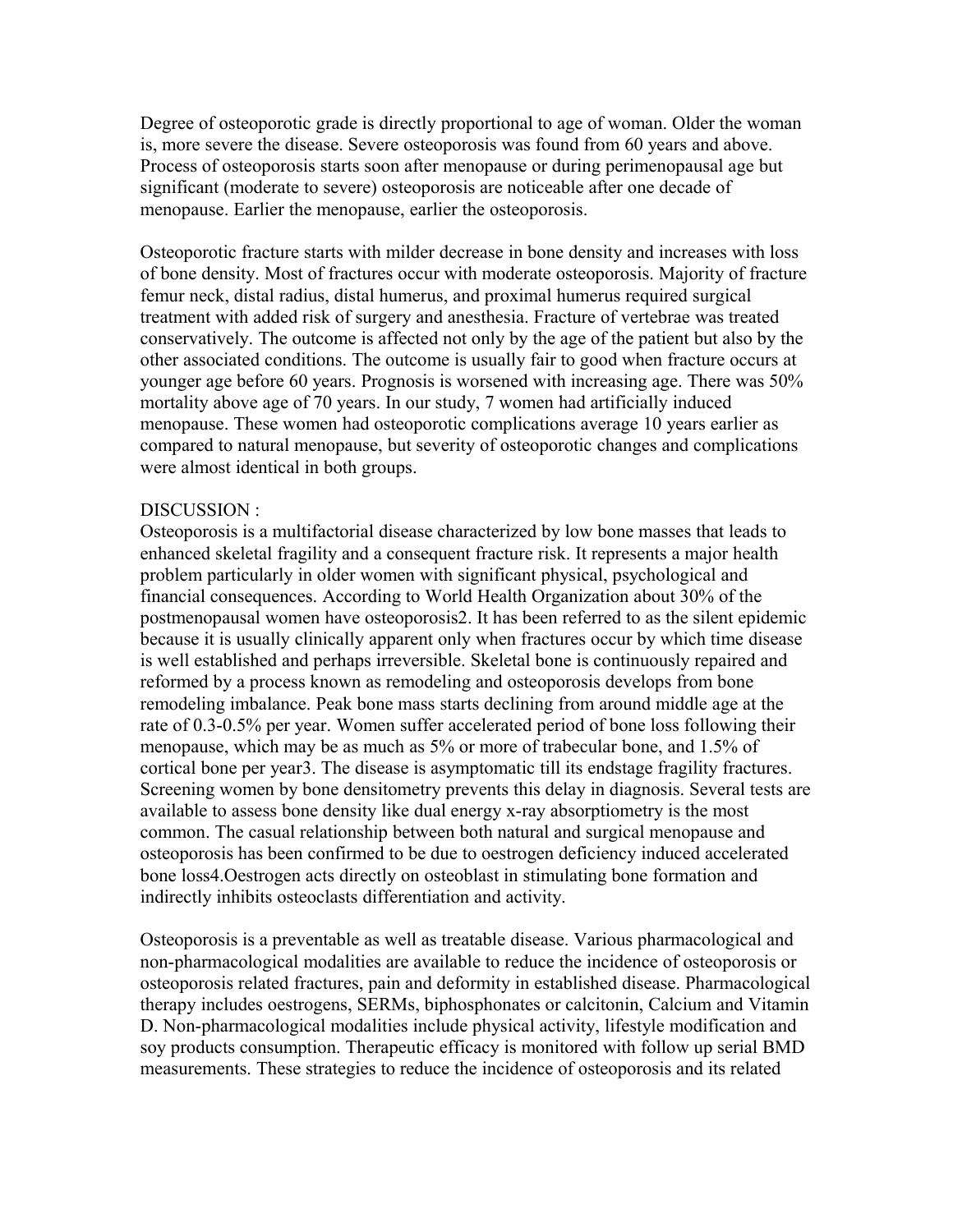complications will help older women lead a healthy, productive and social life in their later years.

REFERENCE :

1. Singh et al. Femoral trabecular pattern index for evaluation of spinal osteoporosis. Ann. Of Int. Medicine. 1972,77:62.

2. Cranney A, Coyle D, Pham BA, Tetroe J, et al. The psychometric properties of patient preferences in osteoporosis. J. Rheumatol. 2001; 28:132.

3. Malhotra B., Agarwal N., Kriplani A. Current concepts in the management of postmenopausal osteoporosis. Asian journal of obs. Gyn. Practice.2001, 5:3,11. 4. Nilas L, Christiansen C. The pathophysiology of peri and postmenopausal bone loss. Br. J. Obstet. Gynecol. 1989; 96: 580.

## **MPACT OF REPRODUCTIVE PHYSIOLOGY EDUCATION IN THE ERA OF A.I.D.S**

#### **Dr. Janardan V. Bhatt M.D. (Medicine) M.D. (Physiology)., Ph.D. (Physiology) Asst. Prof. Physiology Smt. N.H.L. Muni. Medical College. Ahmedabad.**

Keywords: Reproductive Physiology Education, A.I.D.S Education. School Education, Behavioural approach.

## **REPRODUCTIVE PHYSIOLOGY EDUCATION : R.P.E.**

#### INTRODUCTION

The epidemiological studies have taught us a lesson that the AIDS is prevaiing among the persons with particular behaviours like persons having multiple sex partners, homosexuals, and intravenous drug users sharing same needles. In India still the commonest mode of transmission of HIV Virus is heterosexual behaviour (74% Park). So the school based A.I.D.S  $&$  R.P. Education is mandatory measure to make the AIDS control program effective. Behavioural point of view if one wants to control AIDS, it is fundamentally essential to modify the high risk behaviours to health pattern of behaviour. It is difficult to change or modify the behaviors once it is established. But it is possible to prevent the establishment of high risk behaviour by providing the AIDS related health education in time, during the time of physical, mental, social and moral growth and development of children. So the right place of this education is the school.

Even in the absence of the vaccine, further spread of HIV can be prevented. People can be convinced and helped by providing the A.I.D.S & R.P. Education like methods of transmissions of HIV virus, avoiding risky behavior and other educational programs. When the prevention has been approached in this way, the results have been markedly successful. But except few countries, this tried and tested approaches have not applied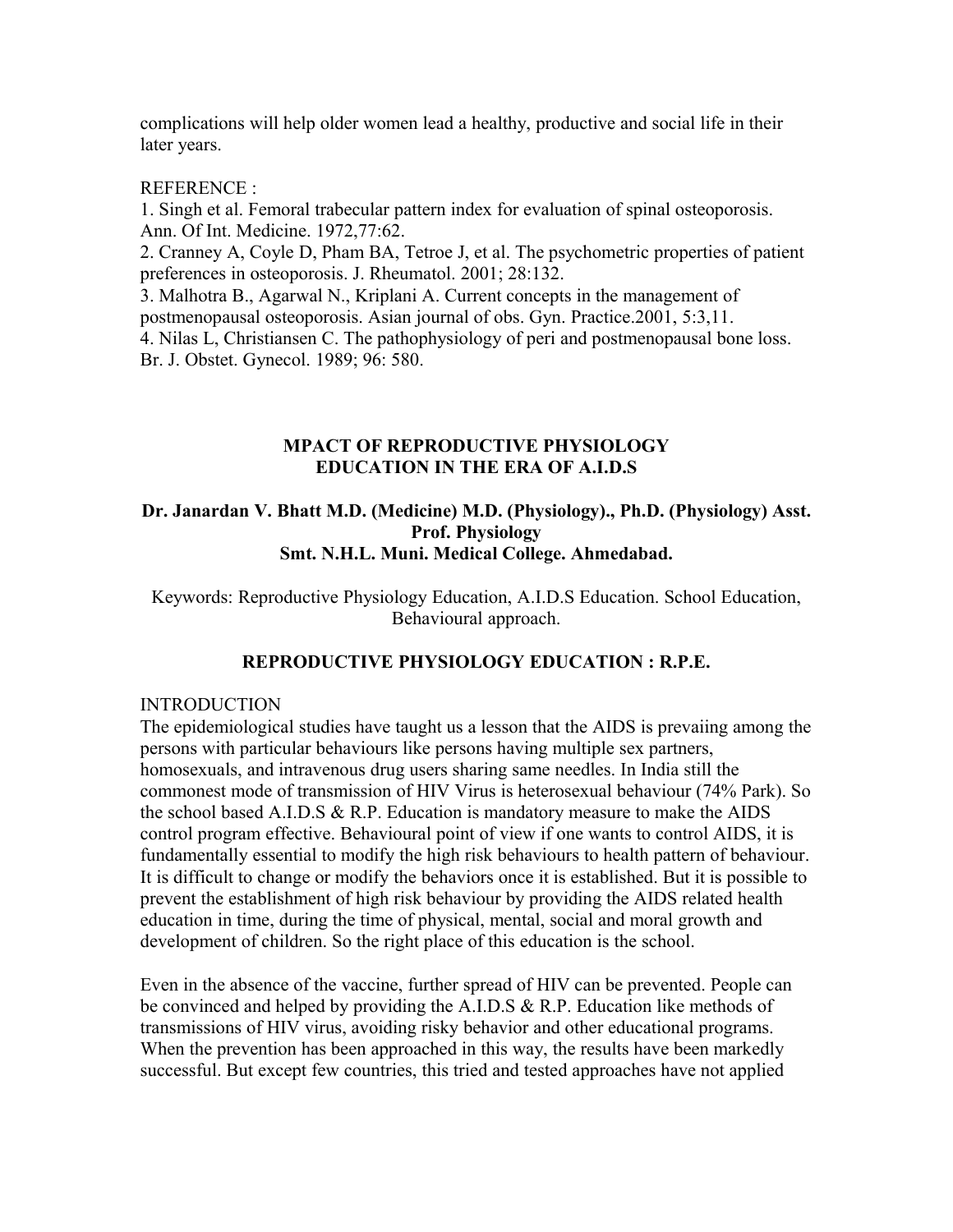widely enough to make a real impact on this pandemic. One reason is that preventive education programs have been starved of resources.

This project with school students is focused to their perception of AIDS transmission, Drug abuse, contraceptives, and their attitudes towards people with AIDS. Such research may be associated with taboos and social resistance when the educational intervention is focused on school students. In this context WHO mentions that appropriate information and education for the prevention of AIDS should be provided prior to the onset of sexual activities. Preadolescent as well as adolescent boys and girls should receive appropriate education regarding HIV.AIDS & reproductive physiology. Adolescents & school students are therefore a priority group for HIV/ AIDS prevention.

## MATERIAL AND METHOD

With a view to assess (a) the existing awareness, attitudes, beliefs, and knowledge about AIDS/R.P. education (b) know the impact of A.I.D.S & R.P. Education by comparing the scores achieved among those groups of students who have previously exposed to lecture/discussion session on AIDS & R.P.E. and those groups who were not exposed to such session (c) increase awareness of AIDS, the research project "Impact of school based AIDS education among Secondary school students in Ahmedabad" was implicated.

To assess the existing knowledge, beliefs on AIDS and R.P. education, a Questionnaire (Total thirty [30] question) was prepared in Gujarati  $&$  English following the WHO guideline on AIDS education for school student. All the students group were divided into two groups. The experimental group [n1] is the groups whom the questionnaire was presented after brief introduction of the project, class room based lecture/discussion and question answer session on AIDS/R.P. Education. The control group [n2] of students were given the questionnaire without such information session. The students were encouraged to answer and opine all the question. To fill the questionnaire in answer sheet students were assured and told to feel free to share their views. Students were also told that it is not compulsory to write their name, roll number, name of the school etc. on the answer sheet except their age and sex. There were total thirty items about AIDS/R.P. education in questionnaire. Their were four sub items in question No. 13, making the each question carrying

3 score/making total score of the questionnaire 100. Total

4 urban and 2 rural schools were approached by consulting the principals of the schools and explaining the aims of the project of AIDS/R.P. education. The student were approached in their class room after discussion with the class teachers.

## A.I.D.S & R.P. EDUCATION PROGRAM QUESTIONNAIRE

Please give your opinion regarding following question on H.I.V. &A.I.D.S. & R.P.E. (1) Is the sex education is in your current curriculum of school education?(2) Do you think that the sex/A.I.D.S. & R.P. Education should be in your syllabus?(3) What is A.I.D.S. 7(4) What is H.I.V.(5) What is the difference between H.I.V. Positive and A.I.D.S.?(6) What is Immunity (Immunity system?)(7) What is C.D.4 / T4 Cells?(8) What is Virus?(9) Who are at high risk of H.I.V. and A.I.D.S? (10) How the A.I.D.S. istransmitted?(11) How the A.I.D.S is not transmitted?(12) What are the laboratory tests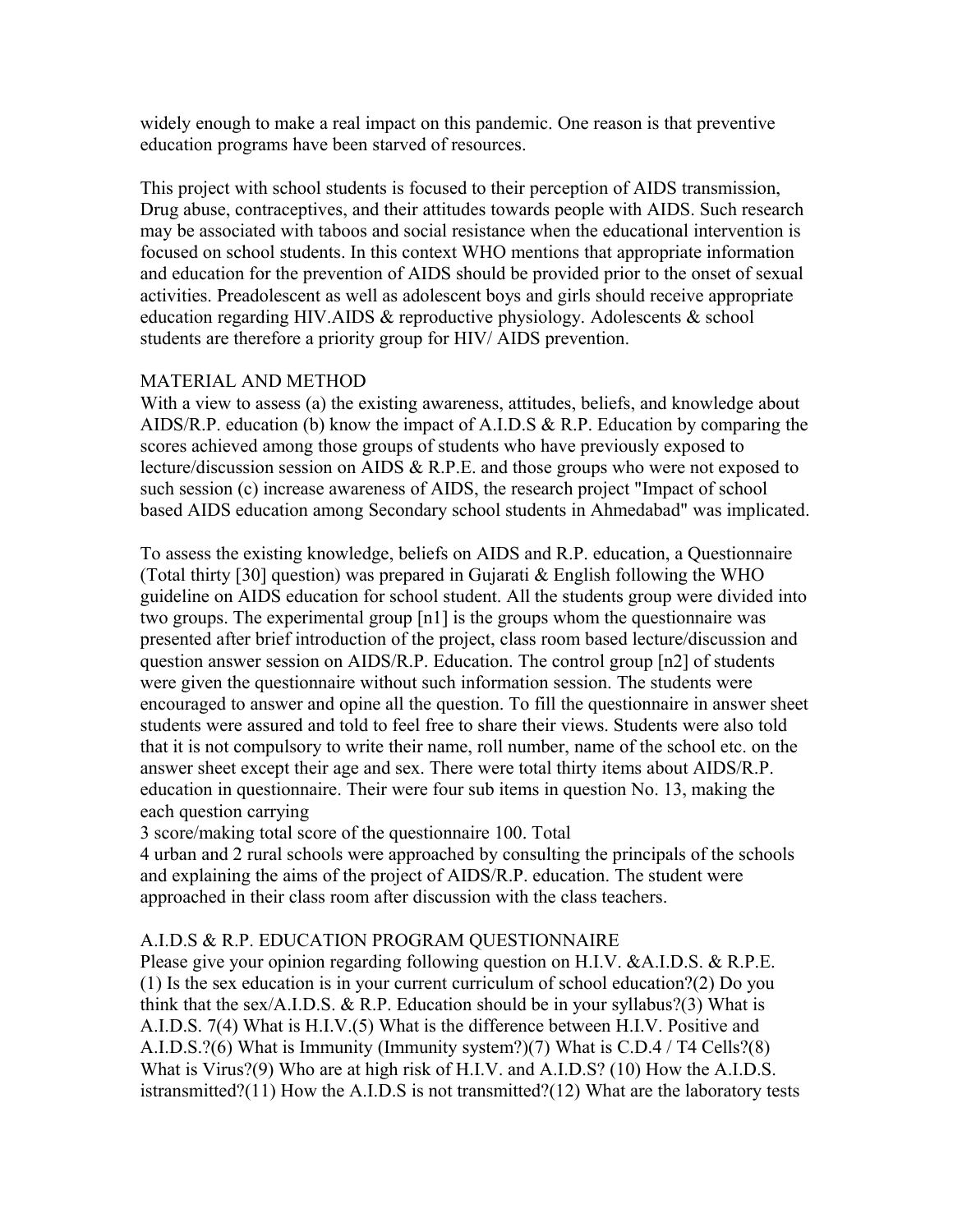for H.I.V. and A.I.D.S.? (13) What is the term (meaning of) sex, Gender, sexuality, and S.T.D.? (14) What is the natural function of sex?(15) What is the Physiology of reproduction?(16) What do you know about the contraceptives?(17) What is Condom? (18) If not given in school how will you receive the A.I.D.S & R.P. Education? (19) What do you know about the risks of Drug abuses?(20)

Are the drug-Abuser are at high risk of A.I.D.S? (21) What is Safer sex ?(23) What are the option of safer sex?(24) Why the young student should receive the AIDS education instead of Adults?(25) How the blood born AIDS transmission can be prevented?(26) Will you Donate your blood Voluntarily? Why?(27) What are the problems of Patients with A.I.D.S.(P.W.A.)?(28) Is the treatments of AIDS available?(29) Is the Vaccine for the AIDS available? (30) What should be your attitude towards the H.I.V positive and AIDS people?

#### **Observations**

The project assessed the impact of school based A.I.D.S & R.P. Education comparing the responses given by experimental (n1) and control groups (n2), in each question and total scores achieved by each group. Total 976 student out of them, 678 students were included in experimental group (n1) and 298 student were included in control group (n2) Their distribution according to age, sex, schools, Gujarati medium versus English Schools, rural & urban areas Experimental and control groups etc. are summerised in table A.B.C.D. & E.

The comparision of mean scores achieved by each n1 and n2 group is showed significant difference in the mean score achieved by experimental group (n1 Scores 63.3 SD 34.01), control group (n2 15.78 SD 7.21 PO.01). There was significant difference among the responses of the various questions of the questionnaire on A.I.D.S & R.P. Education and is summerised in table No. E  $(P<0.01)$ .

Table E shows the impact of AIDS education programme by comparing the students responses of AIDS Eduction Questionnaire (30 question N=30) among the experimental and control group. The table shows that the experimental group's correct response superior than control group considering the correct responses.

#### Observation tables.

A- Table showing distribution of students according to various school in Gujarat

| Urban                       | <b>Boys</b> | Girls | Total |
|-----------------------------|-------------|-------|-------|
|                             |             | 107   | 107   |
| $\mathcal{D}_{\mathcal{L}}$ | 132         | 83    | 215   |
| 3                           | 142         | 47    | 189   |
|                             | 131         | 61    | 192   |

#### Rural School

|                | 105 | 86 | 191 |
|----------------|-----|----|-----|
| $\overline{2}$ |     | 82 | 82  |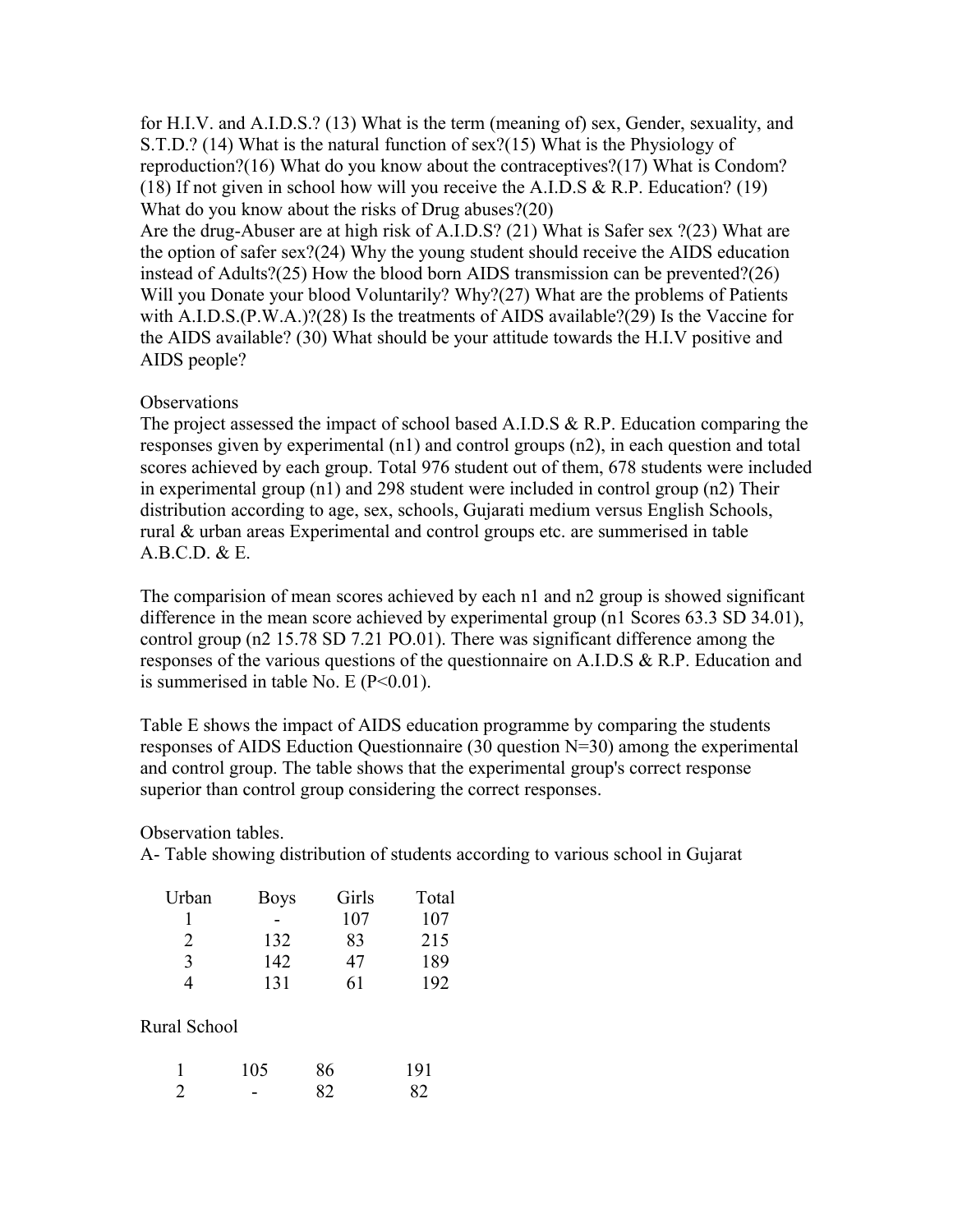Total 6 510 466 n=976 Total  $n =$ 976

B-Table showing distribution of students according to Rural and Urban area

| Area  | <b>Boys</b> | Girls         | Total |
|-------|-------------|---------------|-------|
| Urban | 405         | 298           | 703   |
| Rural | 105         | 168           | 273   |
| Total | 510         | 466           | n-976 |
|       |             |               |       |
|       |             | Total $n=976$ |       |

C-Table showing distribution of students according to

| Medium   | <b>Boys</b> | Girls | Total   |
|----------|-------------|-------|---------|
| Gujarati | 379         | 405   | 784     |
| English  | 131         | 61    | 192     |
| Total    | 510         | 466   | $n-976$ |

D-Table showing distribution according to n1  $\&$  n2

| Group        | <b>Boys</b> | Girls | Total   |
|--------------|-------------|-------|---------|
| Edperimental | 405         | 273   | 678     |
| Control      | 105         | 193   | 298     |
|              |             |       |         |
| Total        | 510         | 466   | $n-976$ |

## TABLE-E SHOWING COMPARISON OF STUDENT RESONSES OF A.I.D.S & R.P. EDUCATION QUESIONNAIRE AMOUNG EXPERIMENTAL GROUP (n1) GROUP & CONTROL GROUP (n2) GROUP

| No. of<br>Qs | Correct<br>n1 Group | Correct<br>respones % respones %<br>n <sub>2</sub> Group | p value |
|--------------|---------------------|----------------------------------------------------------|---------|
| $Q-1$        | 84.8%               | 84.0%                                                    | N.S.    |
| $Q-2$        | 98.2                | 92.0                                                     | N.S.    |
| $O-3$        | 93.9                | 20.4                                                     | < 0.01  |
| $O-4$        | 58.0                | 16.6                                                     | < 0.01  |
| $O-5$        | 54.9                | 15.4                                                     | < 0.01  |
| $O-6$        | 36.0                | 10.3                                                     | < 0.01  |
| $Q-7$        | 13.0                | 3.7                                                      | < 0.01  |
| $Q-8$        | 79.2                | 22.4                                                     | < 0.01  |
| Q-9          | 27.2                | 7.7                                                      | < 0.01  |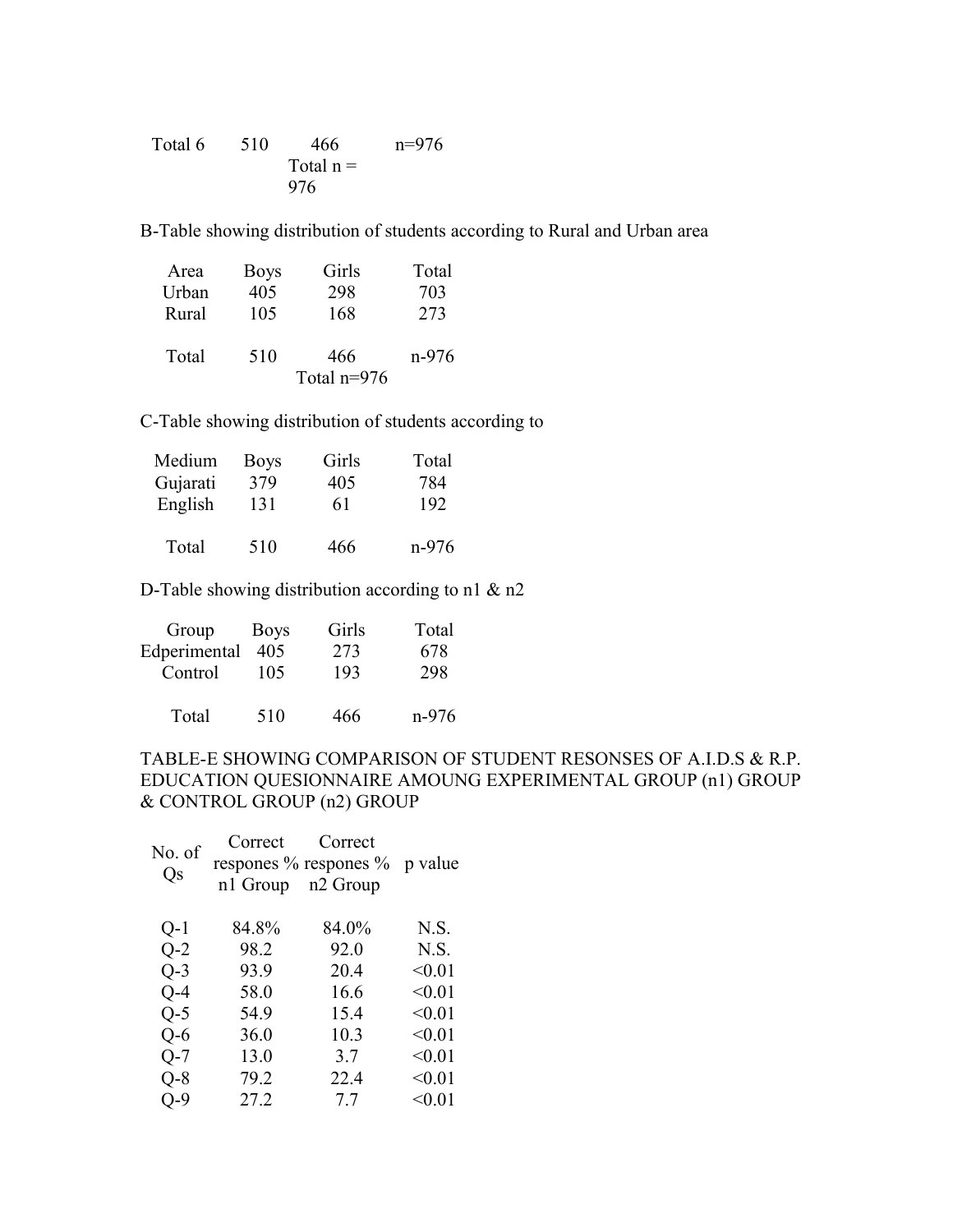| $Q-10$ | 82.0 | 23.5 | < 0.01 |
|--------|------|------|--------|
| $Q-11$ | 87.8 | 25.2 | < 0.01 |
| $Q-12$ | 77.8 | 20.3 | < 0.01 |
| $Q-13$ | 0.0  | 0.0  | N.S.   |
| $Q-14$ | 97.0 | 24.4 | < 0.01 |
| $Q-15$ | 2.0  | 0.57 | N.S.   |
| $Q-16$ | 33.0 | 9.4  | < 0.01 |
| $Q-17$ | 95.5 | 27.4 | < 0.01 |
| $Q-18$ | 91.2 | 26.2 | < 0.01 |
| $Q-19$ | 57.3 | 16.4 | < 0.01 |
| $Q-20$ | 95.0 | 19.2 | < 0.01 |
| $Q-21$ | 2.8  | 0.8  | N.S.   |
| $Q-22$ | 12.0 | 3.4  | < 0.01 |
| $Q-23$ | 0.0  | 0.0  | N.S.   |
| $Q-24$ | 91.0 | 21.5 | < 0.01 |
| $Q-25$ | 27.3 | 7.8  | < 0.01 |
| $Q-26$ | 90.0 | 5.18 | < 0.01 |
| $Q-27$ | 14.8 | 4.2  | < 0.01 |
| $Q-28$ | 52.0 | 11.5 | < 0.01 |
| $Q-29$ | 98.2 | 25.3 | < 0.01 |
| $Q-30$ | 83.0 | 23.8 | < 0.01 |

 $n1=678 \Rightarrow M : F = 405 : 273$ ,  $n2=298 \Rightarrow M : F = 105 : 193$ 

#### **Discussion**

Analysing the various items in questionnaire, it is found that the AIDS/R.P. education is not in the syllabus of secondary school students. Those who mentioned that it is in the syllabus they further mentioned that it is either omitted in the regular teaching or taught inadequately. Student were asked to respond whether the A.I.D.S & R.P. Education should be in the school education, n1 98.2% and n2 92% responded positively to include the AIDS/R.P. education in school curriculum, considering, the fear of AIDS.

Actually very few studies are done to study the impact of school based A.I.D.S & R.P. education in India. Sharma et al surveyed the sex behaviour of adolescent & found that contrary to popular belief and notion, some adolescent are sexually active and that they are not adequately educated to prevent and project themselves against STD, AIDS and unwanted pregnancies. Authors recommended to utilise a group of trained and motivated teacher in school to impart A.I.D.S & R.P. Education to the "students. Sharma et al found student responses to this approach very encouraging. Nicolopoulos T.P, et al after survey of 3242 adolescent raise seriousness of the problems by the fact that high risk behavior was attributable to insufficient information and education on AIDS. The authors recommended the permanent and long term educational intervention program which might be applied in any country. Schonfeld D.J. et al conduted AIDS Servey for kids (ASK n=189) Children in experimental group as compared to compared to control group showed significant ( $P<0.001$ ) gain in their level of understanding on AIDS  $\&$  its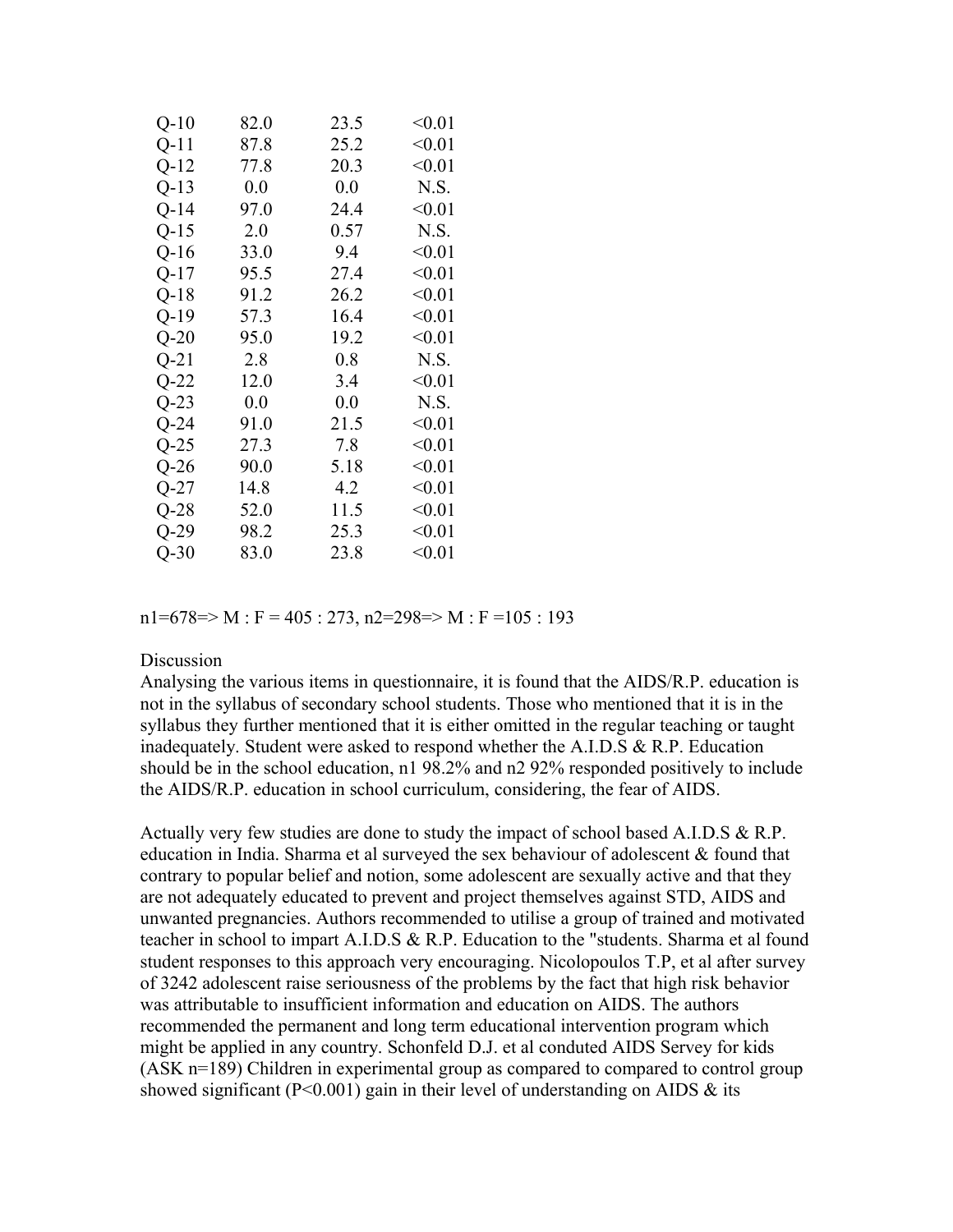Prevention. The result were unaffected by controlling for gender, race, socioeconomical status etc, although education intervention more children (p<0.001) in experimental group than the control group responded correctly on cause germ theory (41 % v/s 13%) mother to infant transmission (54 v/ s 15%) blood transmission (83 v/s 40%) sexual transmission (56 v/s 30%) less than 50% student responded incorrectly about H.I.V. transmission by casual contact. The author concluded that multifaceted AIDS educational program can advance children's conceptual understanding, factual knowledge and decrease their misconcept about AIDS without increasing their fear. Abolfotout M.A. et al, carried out similar study to assess the level of knowledge, attitude and belief on AIDS among secondary student's in Asir region and assess the impact of one session A.I.D.S & R.P. Education lecture and by using questionnaire., With experimental group (nl=335), and Control Group (n2=503), the result showed marked variability in correct responses in various item & between group. Both group were particularly, less aware about casual contact can not spread AIDS. Fear of getting AIDS were significantly less in n1 group  $(p<0.01)$  Author recommended that A.I.D.S & R.P. Education through a comprehensive school program and active involvement of school health authority to prevents AIDS.

Levy S.R. et al use 10 class room session & five booster session to provide A.I.D.S & R.P. Education to school student Post intervention measures indicated that programs affected students intentions to perform specific proctected behaviour in long term study. Sundwood J. et al utilized medical students & persons with AIDS (PWA) to provide school based A.I.D.S & R.P. Education to secondary school students ( $n=1161$ ) by 1.5 hour class room session and used questionnaire to assess the impact. There was significant ( $p<0.01$ ) increase in AIDS knowledge score. Authors also observed significant (p<0.01) improvement in intention to engage H.I.V. safe behaviours. Authors concluded that medical students and P.W.A can be used to provide school based A.I.D.S & R.P. Education. Lupton D et al in their studies of responses of questionnaire A.I.D.S & R.P. Education, the student identified strong need of information about H.I.V-AIDS and STD. Rural and suburban students reported that they had insuficient access to information. They found significant difference in responses between various ethnic groups. Castanecda et al found that community agencies can play an important role in H.I.V., A.I.D.S, R.P. Education & its prevention. These agencies and N.G.O.s (Non Governmnet Organisation) can provide A.I.D.S.  $\&$  R.P. Education by using local languages. They can use various audiovisual aids to provide education depending upon geographical region  $\&$ choice of people. Ozer E J et al found peer-led school based AIDS educational intervention very promising. They developed peer educator rating scale to assess the participants responses. There was overall improvement in knowledge attitude scale. Shewllhart W C found the CD Rom technology in class room teaching effective. Stoking J.K. et al recommended interactive educational software. For the school student package are now being produced in varieties of language & distributed over CD Rom, floppy disk & Laser Video Discs. Software development can be encouraged in the field of school based A.I.D.S & R.P. Education. Rush K et al found poster assignment the most succesful strategy to facilitate the education about sexuality. The authors concluded that this non traditional learning activities are very useful to build knowledge, examine value & attitudes and develop helping skills. This education process involve both structured and informed interaction opportunities and can be added to the classroom text. Stevenson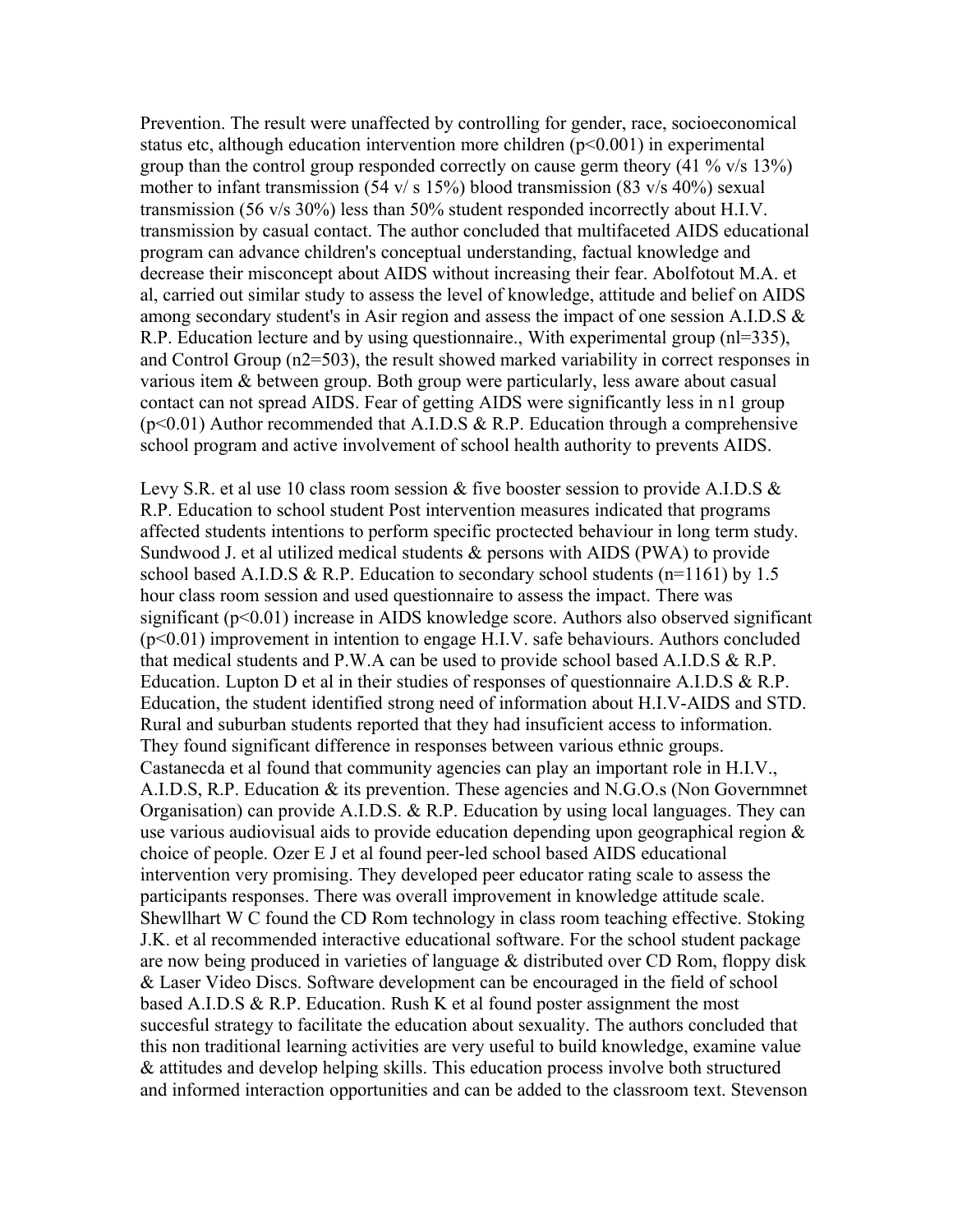H C et al investigated the impact of AIDS video education intervention in 194 teenagers. Post assessment showed high AIDS risk knowledge scores.

The adolescent students need participatory learning methods which built on their knowledge and experience and allow them to explore and discover their own values and options and make their own decision. In meeting the special needs of adolescents in AIDS prevention, it is important to educate school teachers about AIDS & R.P. Education for adolescents. The teachers must learn to listen the young student's fear and misconception and must able to respond with accurate informations. In this context, WHO recommend to consider "following four points :- [1] Adolescents are attracted by risky behaviours [2] Accurate information should be conveyed in order to dispel the fears, misunderstandings and prejudices. [3] Education should be given at the level of adolescents [4] Appropriate approach and medium should be used to provide the education.

The school education must see that the young students learn to avoid risky behaviours and learn to express the responsible, healthy human sexuality. To develop concept of responsible, health sexuality, necessary education and training should begin early in life with respect to attitudes and relationships. The multifacited AIDS/R.P. education programme can modify the student's conceptual understanding and factual knowledge about AIDS and can decrease their misconception about AIDS. This can be achived by direct educational intervention. The untrained students may indulge pervert experiment to get new kicks in the absence of proper guidance.

#### Conclussion:

A project documented the fact that the exisiting knowledge of H.I.V. and AIDS/R.P.E. awareness is not adequate amoung the secondary school student considering the fear of and pandemic nature of AIDS. The study also documented the sutdent's demand of implementing the AIDS education in school curriculum. The project further documented fact that there is significant increase level of knowledge  $\&$  awareness of AIDS, without any hazard or increasing fear of AIDS if A.I.D.S & R.P education is given in class room set up. Considering the fact that commonest mode of transmission of AIDS in youth is sexual mode, the brief anatomy and physiology of human reproductive system, human sexuality, safer sex, safer sex techniques must be taught in context to prevention of AIDS. By the study it is also found that AIDS education is not in the curriculum of secondary school student considering the global benefits, A.f.D.S & R.P. Education should not be ignored in schools and such education can be integrated in to regular curriculum like general science lifesceince biology, psychology etc. such A.I.D.S. & R.P. Education can be provided by the school teachers after training them adequately. The ministry/department of general education and ministry/department of health/school health education should take synergistic actions to implement the A.I.D.S  $\&$  R.P. education in secondary school level at ninth and tenth grade students. In classroom setup the false belief of students can be heard and cleared by discussion. Behavioral point of view, it is further emphasized that it is very difficult to change the behaviour when it is attempted in later stage. The multifaceted A.I.D.S. & R.P. Education proposed here is in early stage in life, for the prevention purpose.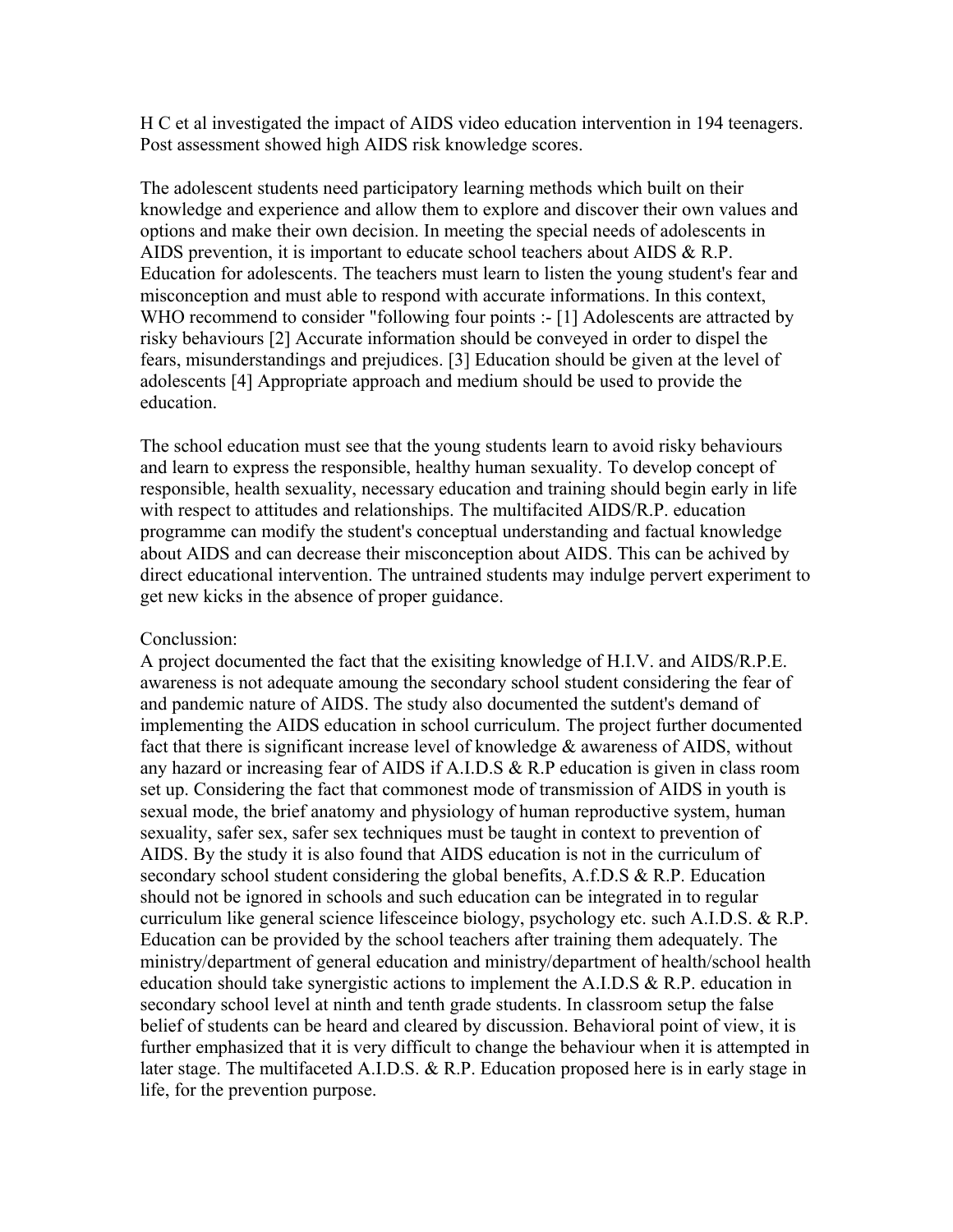To conclude the multifaceted comprehensive holistic approach is required as an eduactional intervention, if our efforts to prevent H.I.V. infection & AIDS on long term basis are to be effective. What is really needed is value based A.I.D.S & R.P. Education. In relation to AIDS education particularly, school decision makers must not abrogate their responsibility towards those in their care (the students).

#### References:

1) Abollotoun MA, impact of a lecture on AIDS on knowledge, attitudes and beliefs. Journal of Community Heakth Jun 1995 20(3) p 271-81 ISSN : 0094-5145 2) Brook U. Teacher's attitude towards AIDS: an explorative study in Israel Patient education Council (Ireland) Dec 199424 (3) p337-40 ISSN: 3) Chaisson RE Race, sex, drug use and progression of H.I.V. disease, N England Journal Med (us) Sept. 21 1995 333 (12) p751-6 ISSN : 0028-4793 4) Granish R Cuba's National AIDS programs, The first decade, palliative medicine support Care Center (Germany) Sep. 1995 3(5) p280-4 ISSN : 0941-4355 5) Grier EC HIV/AIDS a challenge in the classroom Public Health Nurs (USA) Aug Aug 1998 14 (4) p257-62 ISSN : 0737-1209 6) Hannonen's, Adolescent reader's responses to booklet on sex., J Adolesc Health (USA) April1995 16 (4) p328-33 ISN : 1054-139 7) Kirby D sex and H.I.V./AIDS education in school, BMJ (ENGLAND) aUG 12,1995 311 (7002) P 403 ISSN 0959-8138 8) Kumar A Teachers awareness and opinion about AIDS implication for school based AIDS education J Commun Dis (India) Jun 1995 27 (2) p101-6 ISSN : 0019-5138 9) Levy SR Impact of school based AIDS prevention program on risk and Protective behaviour J Sch Health (USA) Apr 1995 65 (4) p145-51 ISSN : 0022-4391 10) Lupton D, Senior school students experience-and opinions of school based HIV-AIDS education , Aust N Z J Public Health (Australia) Aug 1997 21 (5) p531-8 ISSN: 1326-0200 Christensen M Information to young people about HIV/AIDS and drug abuse 11) Martinex JL HIV/AIDS practive, Patterns, knowledge, and education needs, Rev panam salud publica (USA) Jul 1998 4 (1) p14-9 ISSN : 1020 4989 12) Nikolopoulos TP, AIDS related behavior in adolescents intervention program with international application Br. J Clin Pract (England) Sep-Oct 1995 49 (5) p229-31 ISSN : 007-947 13) Ozer EJ, Adolescent AIDS Prevention in context the impact of peer educator qualities and classroom environments on intervention efficacy. Am J Community Psychol (USA) Jun 1997 25 (3) p289-323 ISSN : 0091-0562 14) Schonfeld DJ, A randomized controlled trial of a school-bassed multifaected AIDS education program in the elementary grades the impact on comprehension knowledge and fears. Pediatrics (USA) Apr. 1995 95,. (4) p480-6 ISSN : 0031-4005 15) Rush K, The poster assignment a connected teaching strategy for increasing student comfort with issues of sexuality, Nurse edus. Today (Scotland) Aug 1995 15 (4) p298-302 ISSN : 0260-6917 16) Shrama V approach of the letter box, a model of sex education in a traditional society L' approach, Rev Med suisse Romande (Switzerland) Dec. 1994114 (12) p1075-8 ISSN:0035-3655 17) Shellhart WC Assessment of CD-ROM Technology in classroom teaching J Dent Educ (USA) Oct 1997 61 (10 P817-20 ISSN : 0022-0337 18) Sterken DJ, HIV/AIDS in the calssroom ethical and legal issues, J Pediatr Health Care (USA) Sept-Oct 1995 9 (5) p205-10 ISSN : 0891-5245 19) Stevenson HC, Culturally sensitive AIDS education and perceived AIDS risk knowledge reaching the KNOW it all teenager, AIDS educ Prev (USA) Apr 195, 7 (2) p13444 ISSN : 0899-9546 20) Stocking JE, Current status of interactive multimedia education in medicine, MD Comput (USA)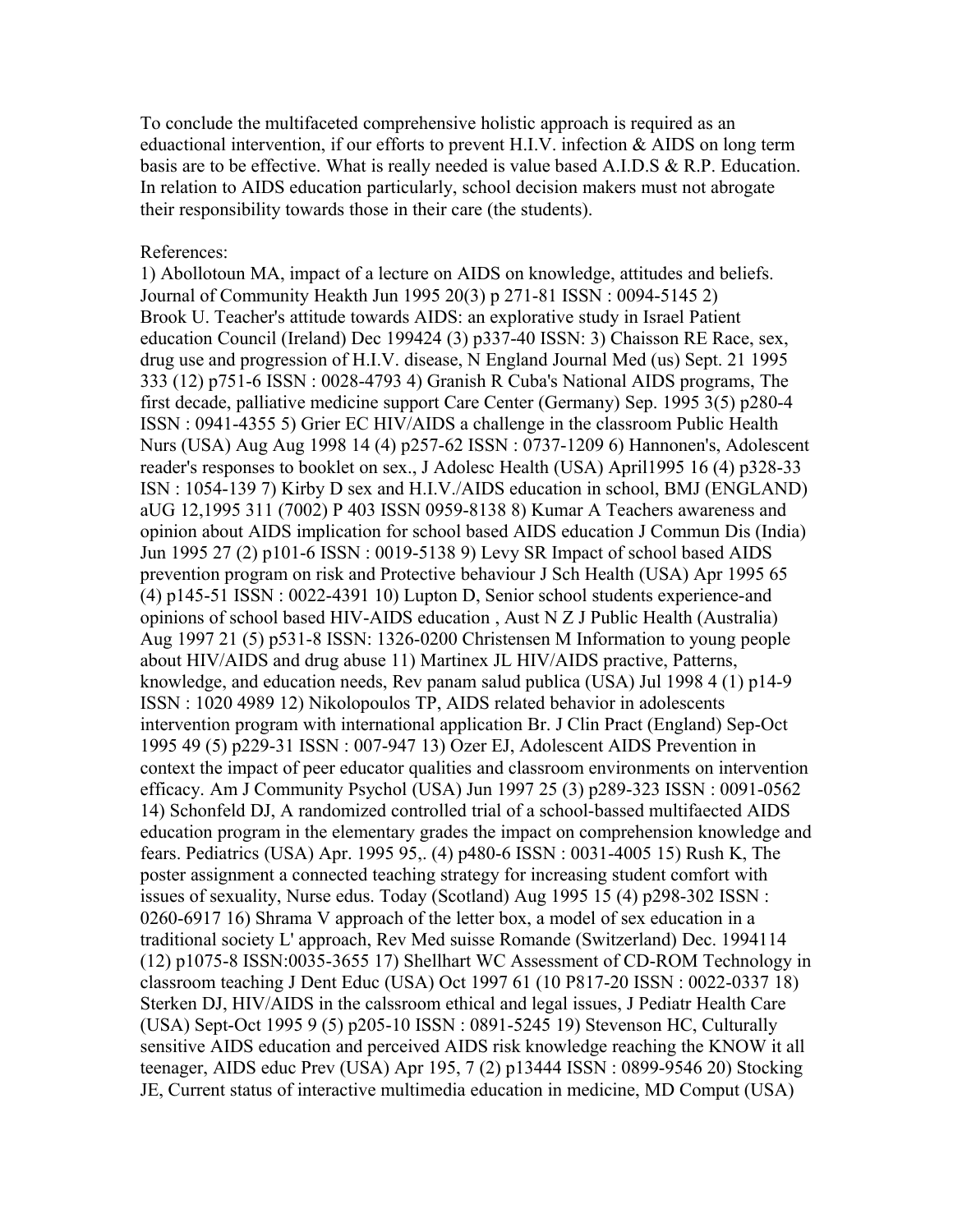Sept-Oct 1995 12 (5) p373- 81, 413 ISSN : 0724-6811 21) Sunwood J school based AIDS education for adolescents, J Adolesc Health (USA) Apr 1995 16 (4) p 309-15 ISSN 1054-139x

#### **ZINC: IN HEALTH & DISEASE**

#### **Dr. B. M. Shah, Dr. R. H. Bhavsar Prof, of Pediatrics, Smt NHL Muni. Medical College, Ahmedabad : 6**

#### INTRODUCTION:

Zinc is an essential trace element for growth and development. It plays a major role in bone structure and as a metalloenzyme.

#### SOURCES:

Human breast milk a special zinc binding ligand which increases the bioavailabitily of zinc to the infant. The zinc content of the colostrums is high which declines as lactation progresses in both term and pre term mothers. Mean concentration in India mother is as follow.:

36.1 (3.3) micromol/liter in first week.

24.4 (3.1) micromol/liter in third month.

22.6 (2.0) micromol in sixth month.

22.2 (1.9) micromol/ liter in ninth month.

ANIMAL SOURCES:

Shellfish, beef, chicken and red meats.

PLANTS SOURCES:

In the germ portions of whole grain cereals, legumes and nuts.

RECOMMENDED DAILY ALLOWANCE:

First year of life: 3.5 mg/day 1-10 years of life: 10 mg/day ADULTS

Pregnancy and lactation: 20-35 mg/day Requirements increased in patients receiving parentral nutrition, increased catabolism and gastrointestinal losses.

ZINC METABOLISM IN THE BODY:

zinc concentrations are highest In bone and skeletal muscle (29%-57%). It is primarily an intracellular ion.(95% of total body zinc)

Zinc content in new born: 60 mg

in Adult female: 1.5 gm

in Adult male: 2.5 gm

After ingestion, it is taken up by enterocyte of proximal small intestine. Uptake across the brush border occurs by a carrier mediated mechanism and also by diffusion. From the enterocyte some Zn after binding with albumin or an alpha-2-macroglobulin carried to portal circulation to liver. The remainder binds with metallothionein. It is excreted when enterocyte is shed. So when Zn level in body is high there is stimulation of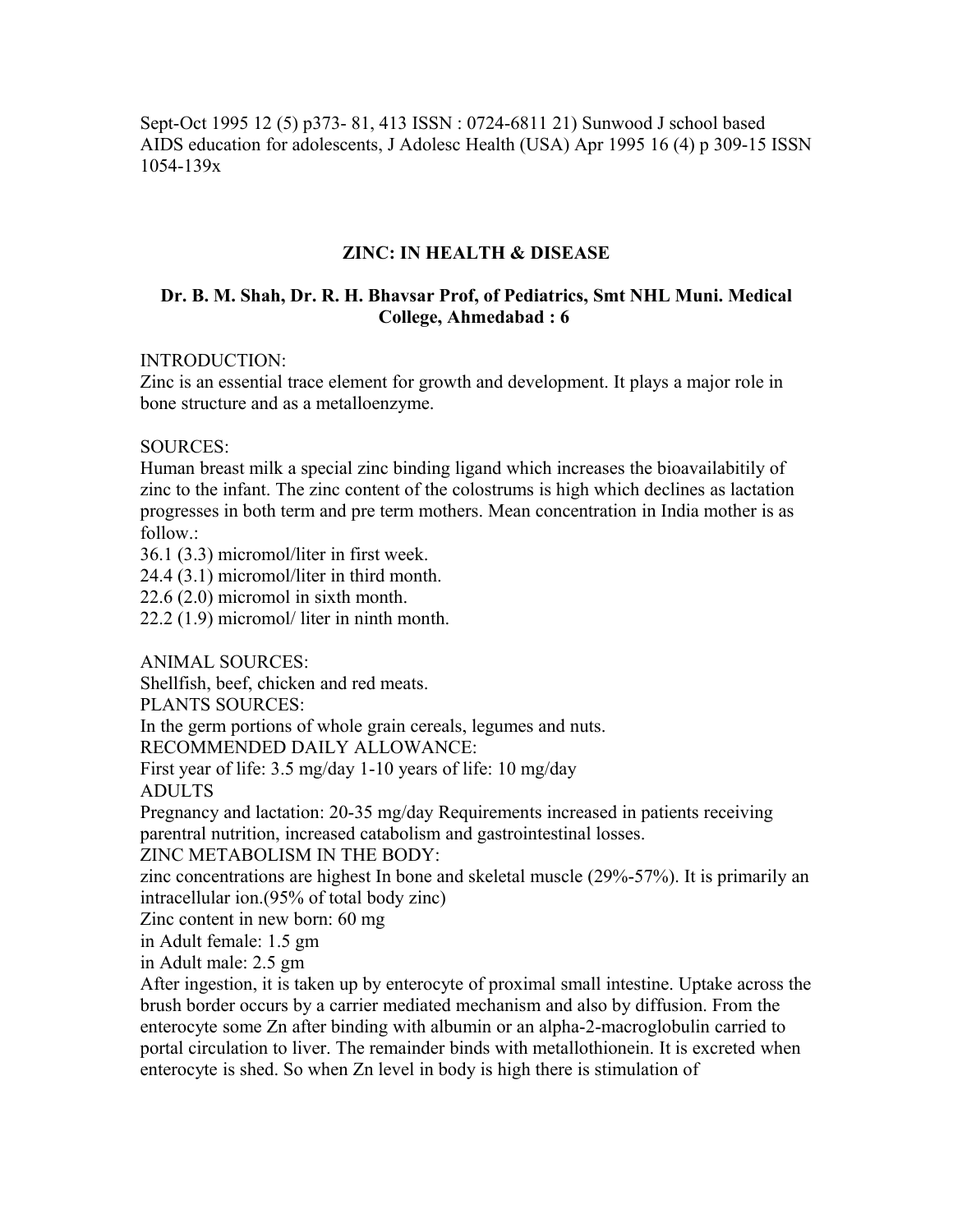metallothionein synthesis. When Zn concentration in body is low a carrier mediated mechanism predominates and with high Zn intake, passive diffusion comes into play.

#### FACTORS INFFUENCING ABSORPTION:

1. Bioavailability of food stuffs:

Animal foods are good sources of Zn. There are certain amino acids in these food stuffs that increases Zn solubility. Also these food stuffs are devoid of constituents that inhibit Zn absorption.

- 2. Cysteine and histidine enhance Zn absorption.
- 3. Pregnancy, lactation, corticosteroid enhance Zn absorption.
- 4. Acute infections increase Zn absorption.
- 5. Phytates, phosphates, iron, copper, lead, calcium inhibit absorption.
- 6. Zn absorption decreases with age.

#### EXCRETION:

Zn is mainly excreted in feces, small amount excreted in urine. Significant losses occur in diarrhoea and fistulae. Urinary losses increase during hypercatabolic state and following aminoacid infusion. The average losses of Zn per day In feces- 1-5 mg Urine - 400-600 microgram Dermal-1 mg

#### FUNCTION:

Zn helps to stabilize the structures of RNA.DNA, and ribosomes in the binding f transcription factors. It also stabiles some hormone receptor complex. Assessment of Zinc status : Best assayed from hair and leucocytes. Plasma Zn levels are less definitive in assessing mild grades of deficiency.

#### CLINICAL MANIFESTATIONS OF ZINC DEFICIENCY :

Mild Zn deficiency is frequent in infants and children than severe deficiency. It is usually associated with other micron utrient deficiency. Severe deficiency: Growth retardation Delayed sexual maturation (impotence, hypogonadism, oligospermia) Impaired appetite. Delayed healing of wounds. Alopecia Acrofacial skin lesions. Glossitis, nail dystrophy. Immune deficiency.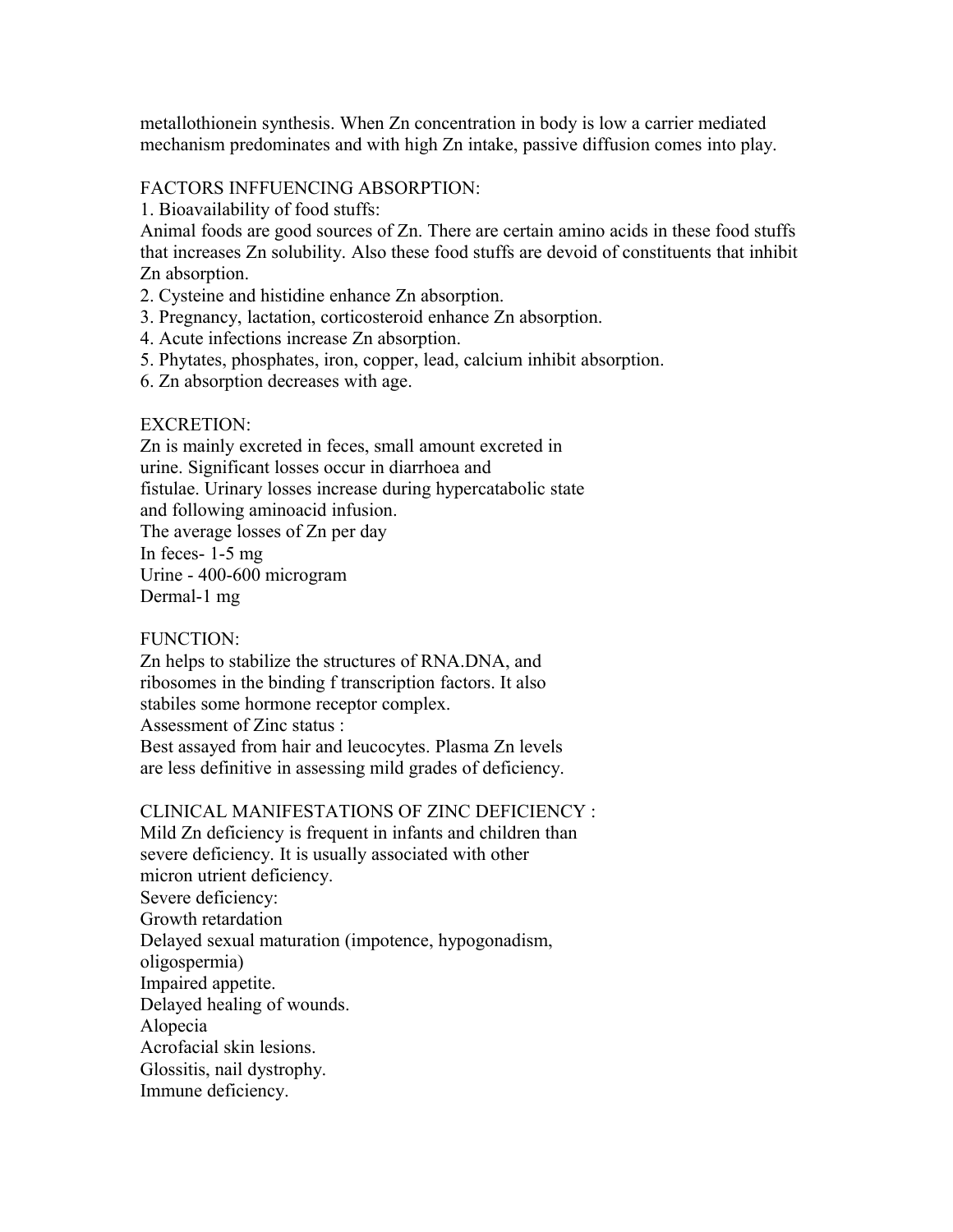Behavioral disturbances. Night blindness, photophobia, Impaired taste (Hypogensia) Acrodermatitis enteropathica (AE) Zinc status in systemic disorders: Zn deficiency occurs in: Severe malnutrition. Chronic diarrhoea. Acute infectious hepatitis. Nephrotic syndrome. **Diabetes** Sickle cell diseases Heavy parasitic load. Cystic fibrosis Patients receiving TPN Any acute infections.

#### USES :

Zn deficiency states as described above In dermatological condition like: Acne vulgaris Recurrent furunculosis Hair fall Other uses: Wilson's disease Rheumatoid arthritis

#### TREATMENT OF ZN DEFICIENCY:

Usually 1 mg/kg/day to 5-15 mg/kg/day In malabsorption and acrodermatitis enteropathica 20- 40 mg/day Zn acetate is the drug of choice. It is soluble, can be administered in liquid form and is not a gastric irritant. After oral therapy dermatitis clears in 2 weeks and serum Zn levels normalizes after 3 weeks. ZINC PREPARATIONS:

#### TOXICITY:

Acute:

Doses in excess of 200 mg/day are typically emetic, also causes epigastric pain, diarrhoea nausea.

Isolated outbreaks of Zinc toxicity occurs after consumption of foods and beverages contaminated with Zn from

galvanized containers.

Zn toxicity also occurs after inhalation of Zn oxide fumes. Signs develop within 8 hrs. and include hyperpnoea,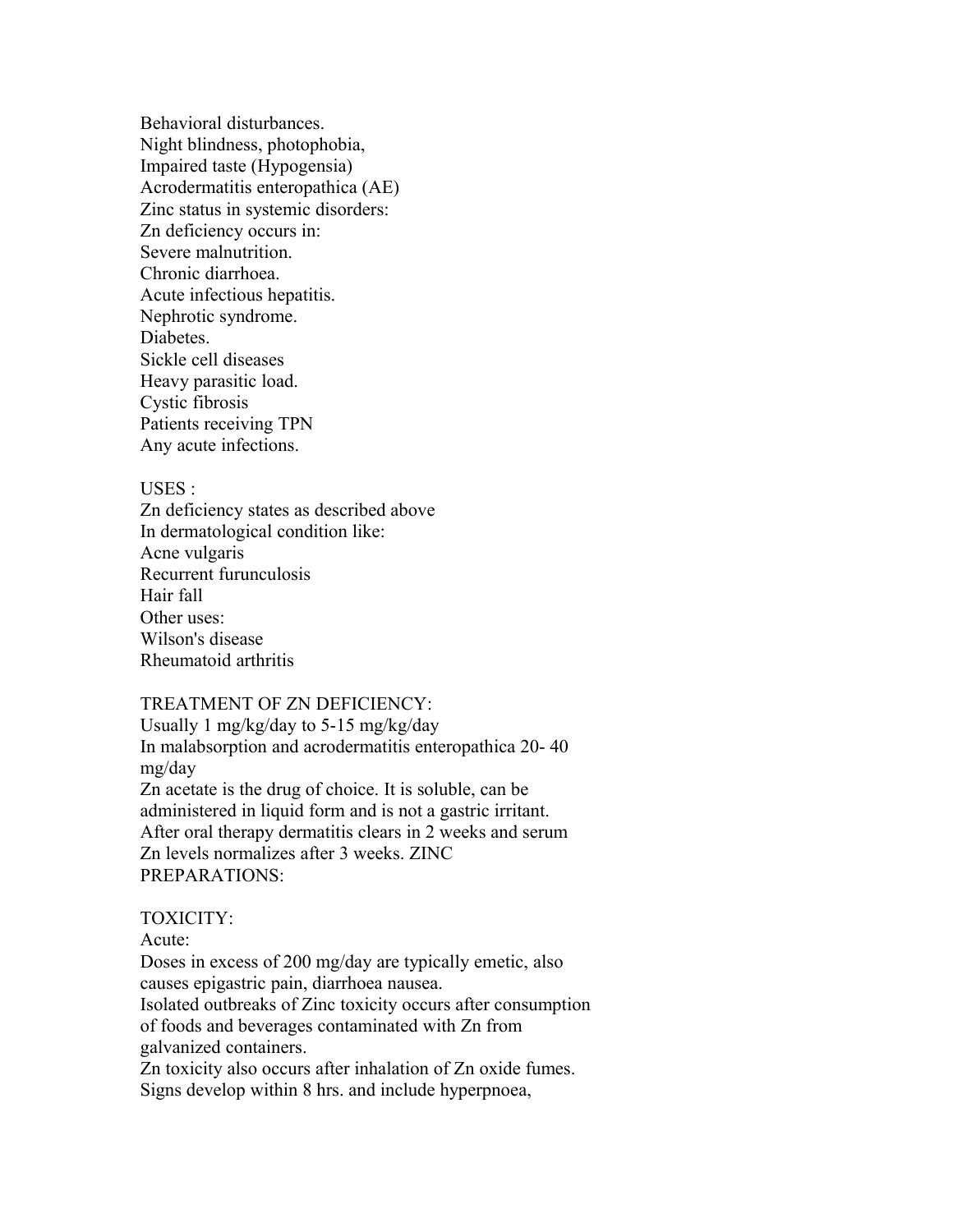profuse sweating and generalised weakness. Signs of toxicity disappear by 12 to 24 hrs.

#### Chronic toxicity:

Long term ingestion of excessive Zn causes secondary copper deficiency due to competitive interaction between these elements with regard to intestinal absorption. About 25 mg/day of Zinc supplemention causes copper deficiency and in excess of 150 mg/day can lead to low serum HDL levels, gastric erosion and depressed immune function.

#### CONCLUSION:

Zinc is a vital micronutrient for the human body. Indian data suggests that isolated Zinc deficiency is not a significant problem in pregnancy, infancy and childhood. Routine Zinc supplementation is not advocated currently in pregnancy, newborns, breast fed infants and children. References: Text book of pediatrics - NELSON Recent Advances in pediatrics - SURAJ GUPTE Frontiers in pediatrics - H.P.S. SACHDEV

#### **HENYLPROPANOLAMINE IN COLD REMEDIES-HOW MUCH RISK?**

#### **Dr.Varsha J Patel\*, Or Rekha Bhavsar.Dr Bhairavi Shah Deptt.Of Pharmacology and Pediatrics, Smt NHL Muni. Medical College, Ahmedabad : 6**

Introduction:

Sympathomimetics like phenylpropanolamine (PPA),ephedrine, pseudoephedrine and phenylephrine are widely used as nasal decongestants, in cough and cold remedies available as prescription drugs and also over the counter (OTC). These drugs act directly by stimulating the adrenergic receptors or indirectly by releasing noradrenaline from adrenergic nerve endings or by both. PPA has a predominantly indirect action. Noradrenaline by stimulating alpha-1 receptors causes mucosal vase-constriction resulting into decongestant effect.

Clinical Pharmacology:

In healthy volunteers, the doses of PPA used for cough and cold, produce rise in mean blood pressure by 18mm Hg associated with increased stroke volume and peripheral resistance. Mild appetite suppression and in some individuals, an increased feeling of alertness were the psychological effects.

#### Indications:

.(1) Nasal Decongestants: Extremely widely used singly or as a fixed dose combination with paracetamol, antihistaminic, phenylephrines, cough expectorants and/ or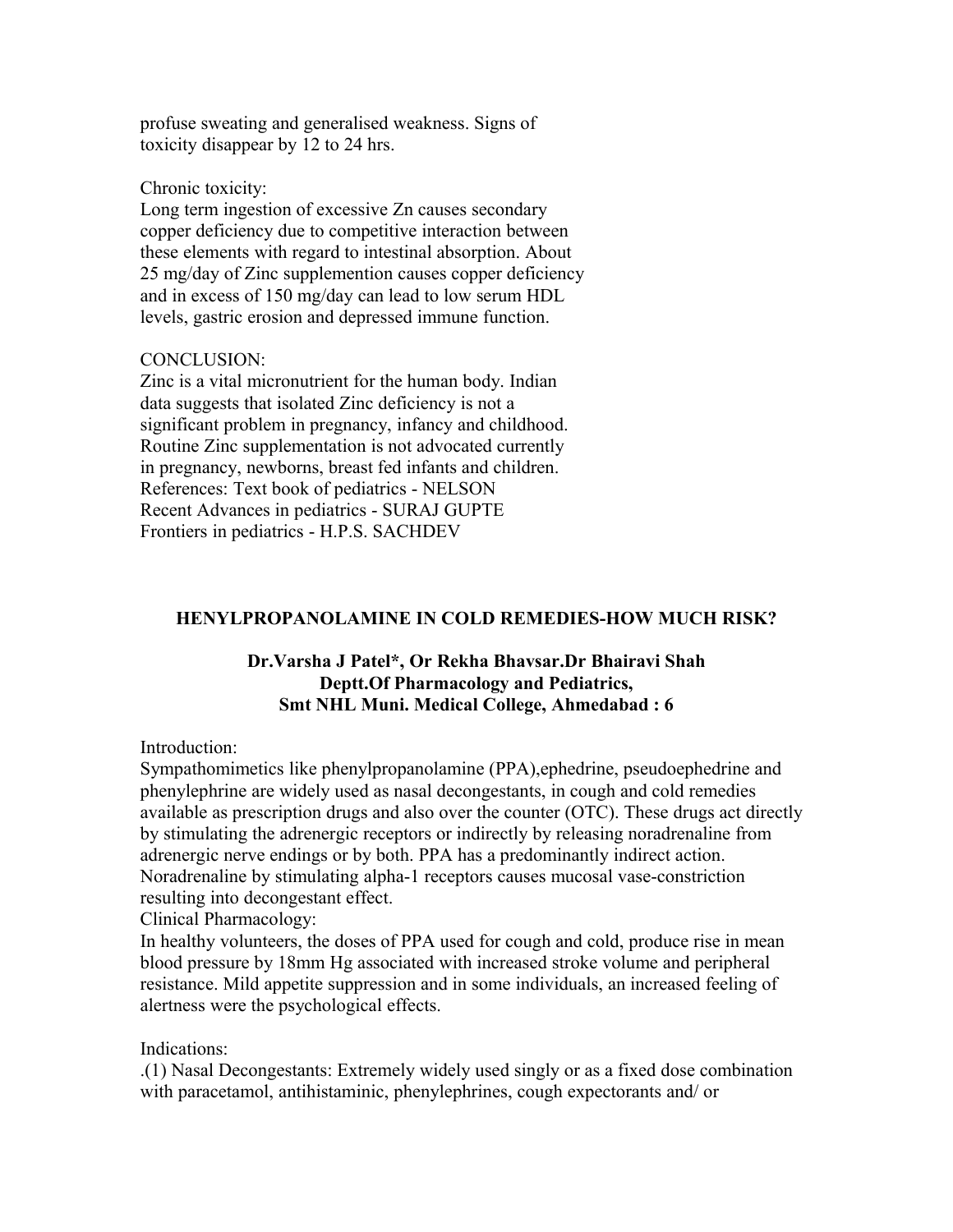suppressants in treatment of common cold, sinusitis allergic rhinitis etc. (2) Urinary Incontinence: Due to bladder neck dysfunction also in children with enuresis due to neurogenic bladder.

(3) Appetite Suppressants in Obesity: In doses up to 150mg/day can produce moderate weight loss of about 0.14 kg/wk. It was approved for this purpose in U.S. However, after recent report of 16 fold increased risk of hemorrhagic stroke in women taking PPA for this purpose, use of PPA has been included as one more risk factor for stroke in women (see adverse effects below).

Adverse Drug Reactions and Safety: There has been controversy regarding safety of PPA and a number of adverse effects have been reported. Adverse effects vary in severity from headache and elevated blood pressure to cardio-pulmonary arrest, intra-cranial hemorrhage and death. Mild effects include blurred vision, dizziness, anxiety, agitation, tremors, confusion and hypersensitivity reactions. Psychiatric effects like restlessness, irritability and sleep disturbances have been reported in patients most of them <15 years. Severe adverse reactions like hypertensive crisis with encephalopathy, seizures, cardiac arrhythmias, psychosis and acute tubular necrosis have been reported. Recent study conducted in US suggests PPA may be linked with 200 to 500 hemorrhagic strokes per year, specially in young women using PPA as appetite suppressant. The risk is estimated 16 times compared to non-users. Following this report US-FDA has issued warning to discontinue the use of OTC products containing PPA.

Risk Groups and Contraindications:

1. Neonates and children <2 years - more vulnerable to CNS effects. Psuedoephedrine is a better alternative. Extreme caution regarding dosage is required if PPA is used.

- 2. Children < 12 years SR preparations.
- 3. Female patients (refer to risk above) Pregnancy, lactating mothers data not available.
- 4. Elderly may be hypertensive  $\&$ /or on multiple drug therapy, increased risk of stroke.
- 5. Overweight may be hypertensive  $\&$ /or on diet aids
- 6. CVS disorders Hypertension especially severe/

poorly controlled, severe and poorly controlled IHD.

7. Mood spectrum disorders, psychosis and family history of psychiatric disorders.

8. Diabetes mellitus, Hyperthyroidism, Prostatic

hypertrophy.-Glaucoma.

- 9.Moderate to severe renal failure.
- 10. Patients on MAO-lnhibitor drugs.
- 11. Duration not > 7 days for OTC products containing PPA.

#### POTENTIALLY HAZARDOUS DRUG INTERACTIONS:

DRUG/S EFFECT

| 1. MAO-lnhibitors           | Severe B.P. elevations |
|-----------------------------|------------------------|
| 2. NSAIDS e.g. Indomethacin | Hypertension           |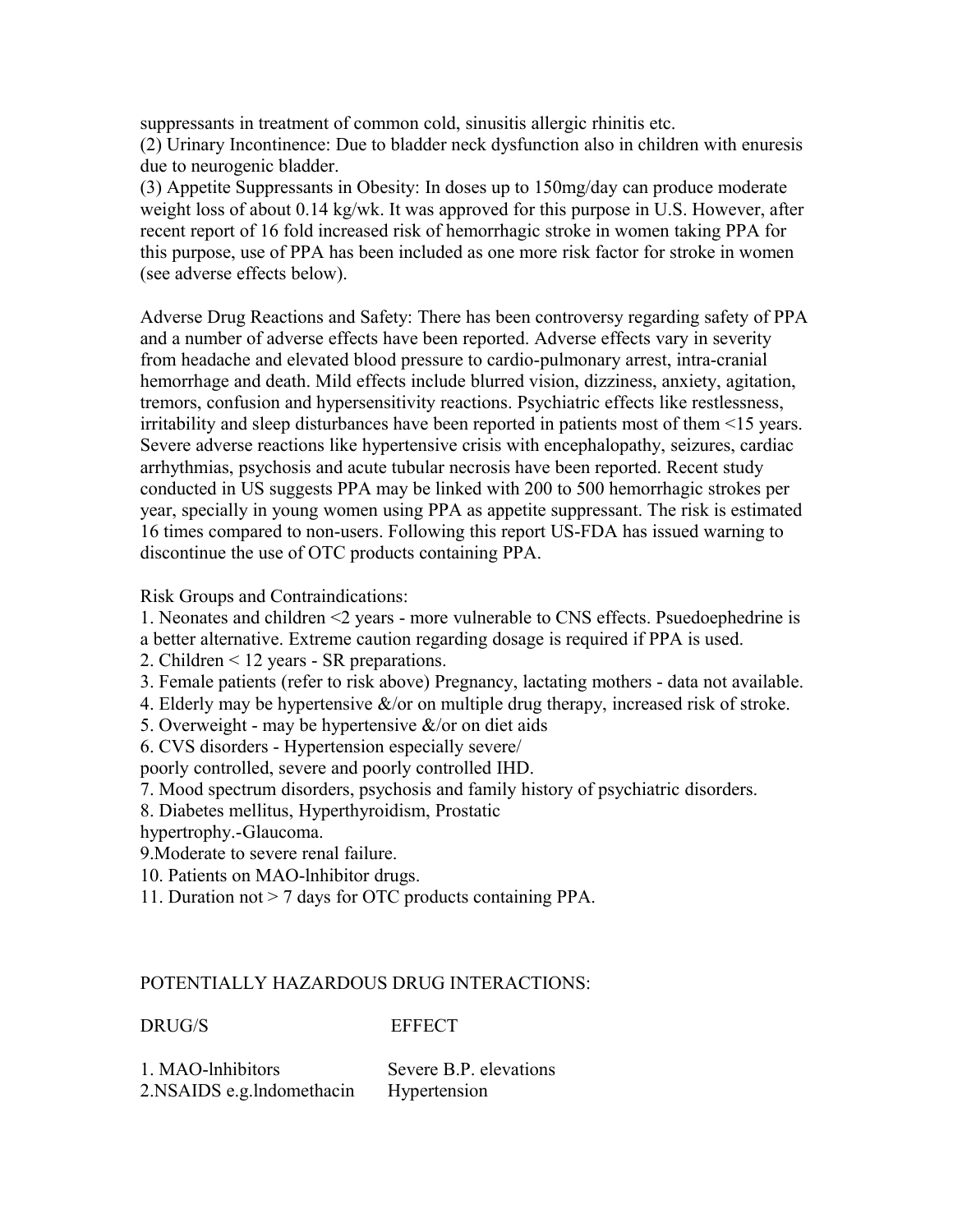| 3.Caffeine  | Increased pressor effect |
|-------------|--------------------------|
| 4. Atropine | Sustained hypertension   |

5.Thioridazine Ventricular Arrhythmias From the account of ADR above it is obvious that PPA is associated with a number of well authenticated adverse effects raising a question regarding its safety at least when used as OTC product. The ADR's may be more frequent when used as OTC product (non-prescription) because OTC drugs are considered innocuous by the patients and hence may be overused or used in presence of potential risk factors. Moreover, as OTC products are multi-ingredient preparations, drug interactions rather than 'true overdose' were probably responsible for some of the adverse reactions.

## Conclusion:

So what do we conclude? Should there be a ban on OTC use of PPA containing cough and cold products and allow its use as prescription drugs only?

#### Answer is difficult because:

(1) In India, studies parallel to those like Swedish Adverse Drug Reaction Committee or as in US don't exist.

(2) Even the prescription only drugs are available over the counter easily.

The situation is confusing and hence no steps of removal of PPA from cough and cold remedies are likely unless we also have a centralized system of ADR reporting in India, if not in India, in Gujarat at least in Ahmedabad. Meanwhile, utmost caution in use of PPA in presence of risk factors, especially in young children, female patients, hypertensives and elderly is required, not only in use of PPA, but also in deciding the dosage.

## REFERENCES:

1. Sympathomimetics, In James Reynolds, editor, MARTINDALE- The Extra Pharmacopoeia, 31st edition. Royal Pharmaceutical Society, London, 1996:1586-87 2. Phenylpropanolamine, In Collin Dollery editor, Therapeutic Drugs, 2nd edition, Churchill Livingstone 1999:107-110

3. Nasal Decongestants. In Drugs-Facts and Comparisons.ln Steven K. Hebel ed. Facts and Comparisons, St. Louis, A. Wolters Kluwer Company 1997:1109-1112 4. Norvenius G., Winderlov E., Lonnerholm G. Phenylpropanolamine and mental disturbance. Lancet, 1979, ii, 1367-1368

5. Walter N. .Kernan W. N., Viscoli C.M., Brass L.M.et al. Phenylpropanolamine and risk of hemorrhagic Stroke. N.Eng.J.Med.2000, 343:1826-1832.

## **IABETIC FOOT**

## **Dr. BHARAT B. TRIVEDI Prof. & HOD Dr. RAMESH GOYAL Registrar. Dept. of Endocrine & Diabetes, V. S. General Hospital, Smt. NHL Muni. Medical College, Ahmedabad : 6**

One will be surprised to know that 50 - 70% of non-traumatic amputations are due to diabetes mellitus.Foot I esions are a major problem in the subject of Diabetes. Either such patients have to stay in a hospital for a long time or they have to loose toe/toes or foot. It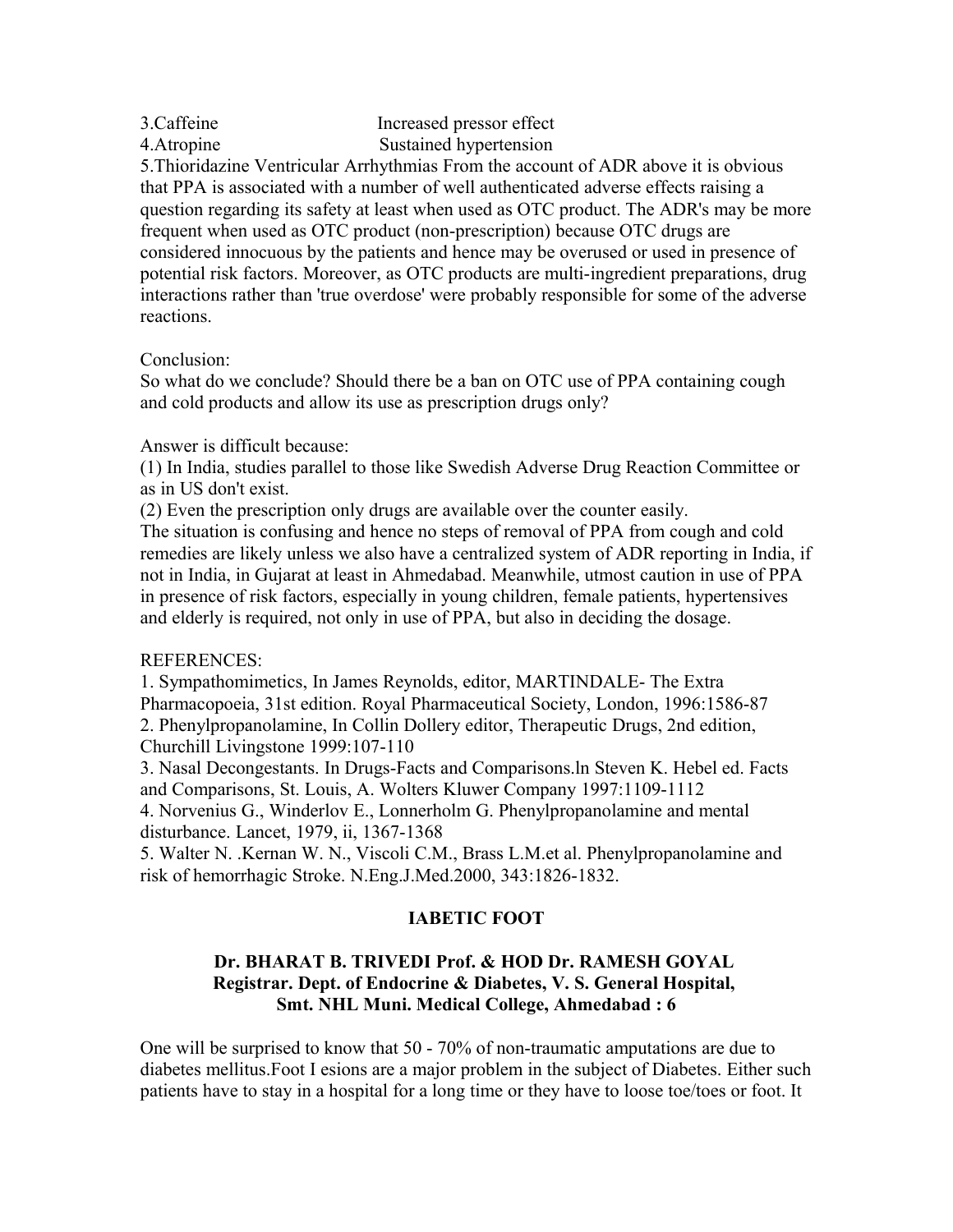is health as well as a big economical problem. Statistically it has been found that i n big institutions, admissions due to foot problems has shown a sharp rise. It is one of the most dreaded complications seen in diabetics. We can say that the cost both psychosocial as well as economical is tremendous for these patients, for the family as well as for the nation.

The incidence of diabetic foot is said to be 0.8% in all diabetics but the percentage increase as the age advances and it is upto 8% after the age of 55-60 years. Out of all the admissions for Diabetic foot lesions; 70% require surgical intervention and result in amputation of toe or foot in 40%.

#### AETIOPATHOGENESIS:

With a big problem of infection, the main factors which predispose a diabetic to foot problems are ischaemia and neuropathy.

Ischaemia : Of course micro vessel haemodynamics are also to be considered with microangiopathy in developing ischaemia. Micro vessel involvement is 16% more in diabetics than in common people. Atheromatous changes in more distal vessels is important, leading to distal gangrene.

One unpublished data also emphasize that 20% of such cases did not show any changes like atherosclerosis. 20% had mild changes and 60% had shown advanced changes of atherosclerosis.

Impaired perfusion due to vascular insuffucuency to the tissues play a key role which is due to atherosclerotic changes in the peripheral blood vessel and changes in micro circulation. Recent data strongly suggest that neuropathic changes noted in diabetic foot subjects may be secondary to vascular insufficiency resulting from involvement of endoneural vessels.

Neuropathy : There is involvement of myelinated and unmyelinated fibres of nerves along with axonal degeneration. Loss of touch sensations and non-feeling of pains result in infections and ulcers remained unnoticed till they reach a significant stage. There is a motor and sensory involvement along with autonomic involvement too. Loss of tendon reflex, sensory loss or impairment along with loss of vibration sense and loss of perspiration in the foot part do take place. There is small muscle imbalance leading to deformities due to these parts coming under unwanted stress-pressure. Autonomic involvement leads to loss of persiration and drying of skin leading to cracks and fissures which may get involved by infection and also increase the capillary permeability making the foot swollen and oedematous. Due to Atherosclerosis, peripheral pulsations may be absent or weak.

Infection: Along with ischaemia and neuropathy important factor is infection. The above two factors are responsible for predisposing foot to infection. Most of the infections are mixed with 20% Staphylococcus aureus but in 30% cases Staphylococcus aureus are sole agent. Many patients do have complaints of numbness and tingling sensation in the soles, coldness in the feet and pain in the calf or foot itself. Areas on examination may show normal weak or absent dorsalis pedis and tibialis pedis pulsations. Skin over the foot may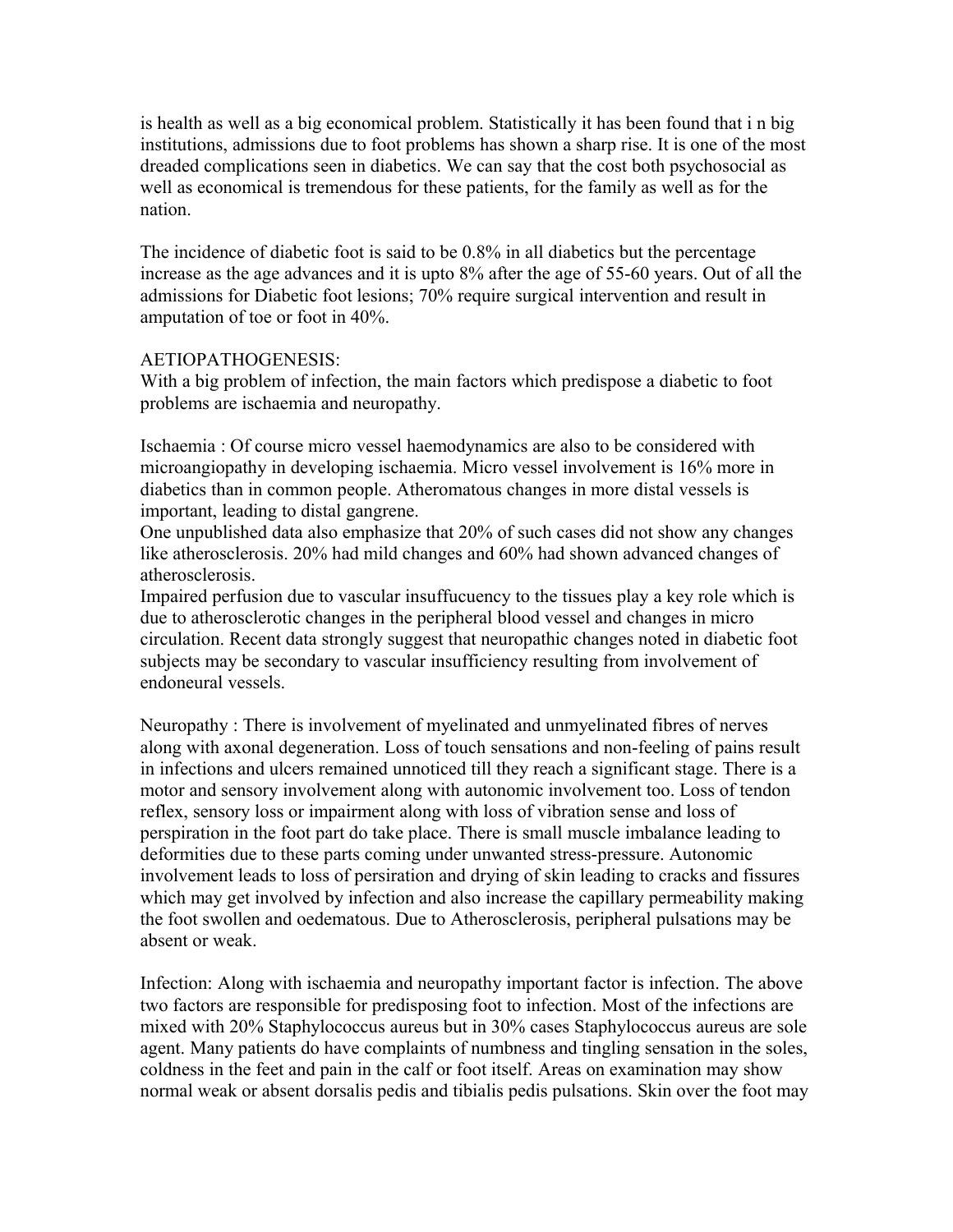feel cold and dry. There may be loss of hairs on the dorsum of foot. Over the bony points skin may be dry and, rough tin heels, sides of the soles and dorsum of toes leading to fissures and cracks.

#### Other factors:

Faulty nutrition may have some contribution to the development of diabetic foot like more intake of PUFA-6 fat in diet. Increased and unbalanced intake of PUFA-6 along with deficiency of PUFA-3 in the diet is important in promoting insulin resistance and its associated disorders ,such as decreased fibrinolysis, increased vascular and platelet reactivity, dyslipidaemias, etc. It may affect some humoral and cellular immune defence mechanism to promote infection.

Some processed and preserved foots are deficient in many vital antioxidants and protective nutrients thereby potentiate oxidative damage initiated by high intake of PUFA-6 & less of PUFA-3.

Management: A multidisciplinary approach involving a diabetologist, orthopaedic or general surgeon, a good-trained nurse, a social worker, vascular surgeon and an educator do play a part.

Proper control of diabetes to near euglycemic state is needed. Use of short acting human insulin before breakfast, before lunch and a'combination of long and short acting insulin before dinner is recommended.

Drugs like tricyclic antidepressents, anticonvalsants, phenytoin, carbamazepine and mexiletine do work. Newer therapies like aldose reductase inhibitor like Sorbilin or nerve growth factor and n-6 essential fatty acids do work. For ischaemia fibrinolytic agents, Calcium channel antagonists, antiplatelet aggregating agents Pentoxifylline and methyl Xanthine derivatives do work.

Proper control of infection with the help of pus culture and sensitivity and utilization of proper antibiotics for a proper period do well.

Sugrical treatment : This includes surgical intervention depending on severity of infection, debridement and dressing, I & D etc. Dressing with Betadine, Honey, Metronidazole and Hydrocolloid dressing do work well.

Recently more emphasis is put on fish oil dressing.

Decompression Surgery, Vascular Surgery i.e.nfrapopliteal by pass Surgery are carried out. Recent trends are end diastolic pneumatic compression boot; that is also known as circular boot is also given importance. Then ultimately above knee or below amputation with rehabilitation and artificial limb, Jaipur foot can be carried out.

Total contact plaster casets for dry ulcers allows early ambulation and return to work eliminating the need for

prolonged non-weight bearing.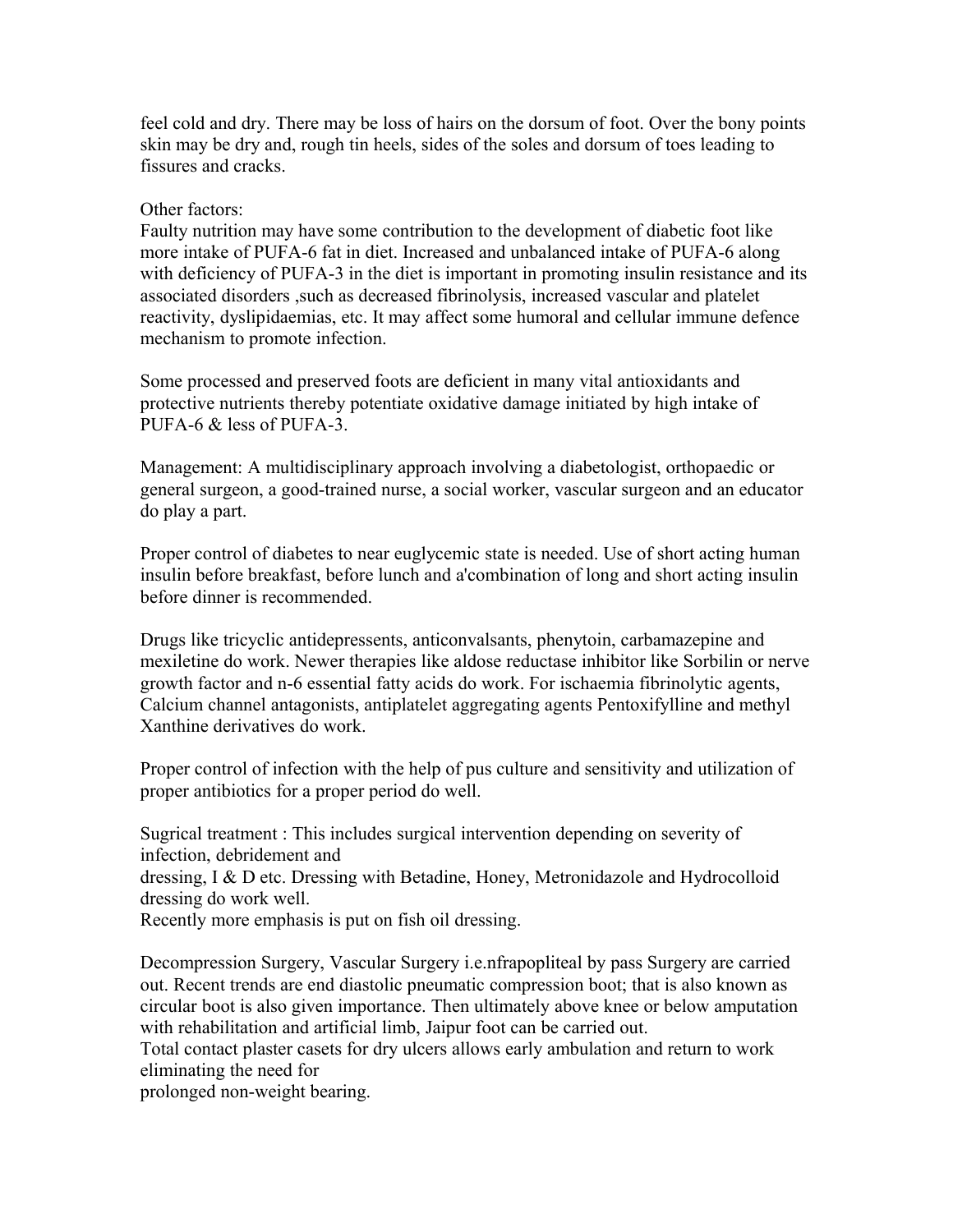But prevention of foot problems is better than treating the established complications. All patients who are high risk should undergo a basic foot care training by an educator or a trained nurse.

Trivial trauma like shoe bite, injury while cutting nails or trimming corns is best to be avoided as that causes the

begning of this problem. So the aim of treatment lies in prevention, early detection and treating the situation and prevention of recurrence.

Good hygiene, avoiding bare foot walking, daily inspection of feet for cracks or other injuries which have passed unnoticed, careful pedicure also help in avoiding foot probelms. Dryness if you find should be overcome with cold cream or petroleum jelly. Avoiding unfitting shoes is a must.

One most important thing to be noted is the economical burden on family, state  $\&$  nation

## **NEW DRUGS COLUMN LEFLUNOMIDE**

## **Dr.G.H.Dumra & Dr.V.J.Patel Dept. of Pharmacology, Smt. NHL MMC, Ahmedabad: 6**

LEFLUNOMIDE: (A new drug for Rheumatoid arthritis) Leflunomide is a new disease modifying antirheumatoid drug in pipeline for the treatment of rheumatoid arthritis. It is an isoxazole derivative. Its active metabolite A771726 causes reversible inhibition of dihydro-orotate-dehydrogenase, an enzyme which is required for de novo synthesis of pyrimidine -ribonucleotide uridine monophosphate (r-UMP). Thus, leflunomide causes decrease in the level of r-UMP which in turn inhibits proliferation of activated lymphocytes and offers clinical relief to the patient. Apart from this primary action other mechanisms are also responsible for its effectiveness. Leflunomide is effective by oral route and has plasma half-life of about 15-18 days.

ADVERSE EFFECTS: It is a well-tolerated drug. Gastro¬intestinal effects like dyspepsia, diarrhea, and nausea are most common. Other adverse effects like reversible alopecia, hypertension, weight loss, respiratory infections. and increase in serum hepatic amino-transferases have been reported.

CONTRAINDICATIONS: Contraindicated in pregnant females and to be discontinued in male patients wishing to father a child. Phase-3 clinical trials have reported significant improvement in terms of reduction in tender joints, swollen joints, morning stiffness duration, ESR, levels of C-reactive protein and patient pain assessment. Radiological changes show that leflunomide slows disease progression.

Dosage: Loading dose of 100 mgs for 3 days, followed by 10-20 mgs daily. Therapeutic effects of leflunomide is seen within 4-weeks. Now-a-days as there is trend of starting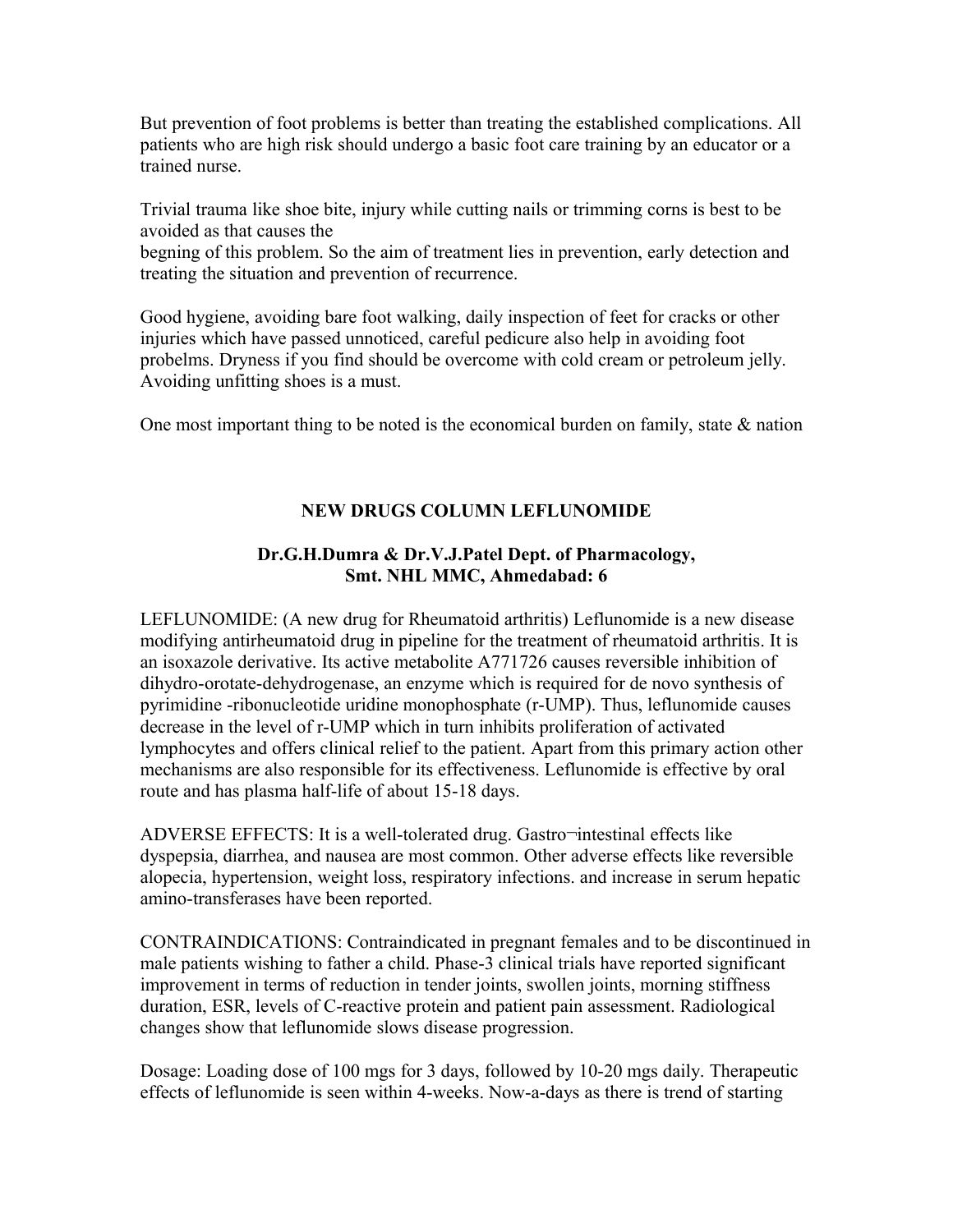early aggressive therapy with disease modifying anti-rheumatoid drugs, this drug which is soon expected to be available in India, offers new hope for rheumatoid arthritis patients.

#### References:

1. Silva HT, Morris RE, "Leflunomide and malononitrilamides". American Journal of Medical Sciences 1997;313:289-301.

2. Prakash A, Jarvis B. Leflunomide; a review of its use in active rheumatoid arthritis.Drugs, Dec. 1999,58 (6), p-1137-64, ISSN-0012-6667 3. Fox R I, Herrmann M L, Frangou C G, Wahl G M, Morris R E, Strand V, Krischbaum B. J. Mechanism of action of leflunomide in rheumatoid arthritis;Clinical immunology, Dec. 1999, 93(3), p-198-208, ISSN 1521-6616. 4. Breedveld F.C, Dayer J.M. Leflunomide; mode of action in the treatment of rheumatoid dieases. Annals of the rheumatic diseases. Nov. 200059(11) p-841-9 ISSN-0003-4967.

#### **PARECOXIB: (A newer COX-2 inhibitor)**

#### **DR.N.R.AGRAWAL & DR.V.J.PATEL DEPT. OF PHARMACOLOGY, SMT NHL MMC, AHMEDABAD**

In the present time use of selective cox-2 inhibitor (e.g. Celecoxib, Rofecoxib) has increased dramatically, so as to avoid the adverse effects caused by COX-1 inhibition (like GIT side effects), which always remained a problem with the usage of non-selective inhibitors like aspirin and other NSAIDS.

PARECOXIB is a recent addition to the existing selective COX-2 inhibitors. Parecoxib (sodium) is available as an injectable preparation, to be used IV or IM. Rapidly hydrolysed by liver to active product VALDECOXIB.It is to be used in dose of 20-40 mgs IV/IM. It is well tolerated with a few side effects.

S/E- Nausea, headache, backache, dizziness, abdominal pain, vomiting, tachycardia, somnolence, pruritus,

abnormal breath sounds have been observed.

Parecoxib is found to be effective in .postoperative conditions like Dental pain, Gynaecological, Orthopedic and Surgical cases.

Clinical trials have shown that IV Parecoxib 20-40 mgs has greater analgesic activity as compared to IV morphine 4 mgs and similar to 30 mgs IV ketorolac. Parecoxib administration IV 40 mgs for 7 days produced fewer gastric erosions/ulcers as compared to ketorolac.

Reference: 1. Druas 2000. VOL-61. NO-8, 1019-1229

## **CASE REPORTS "ANNULAR PANCREAS"**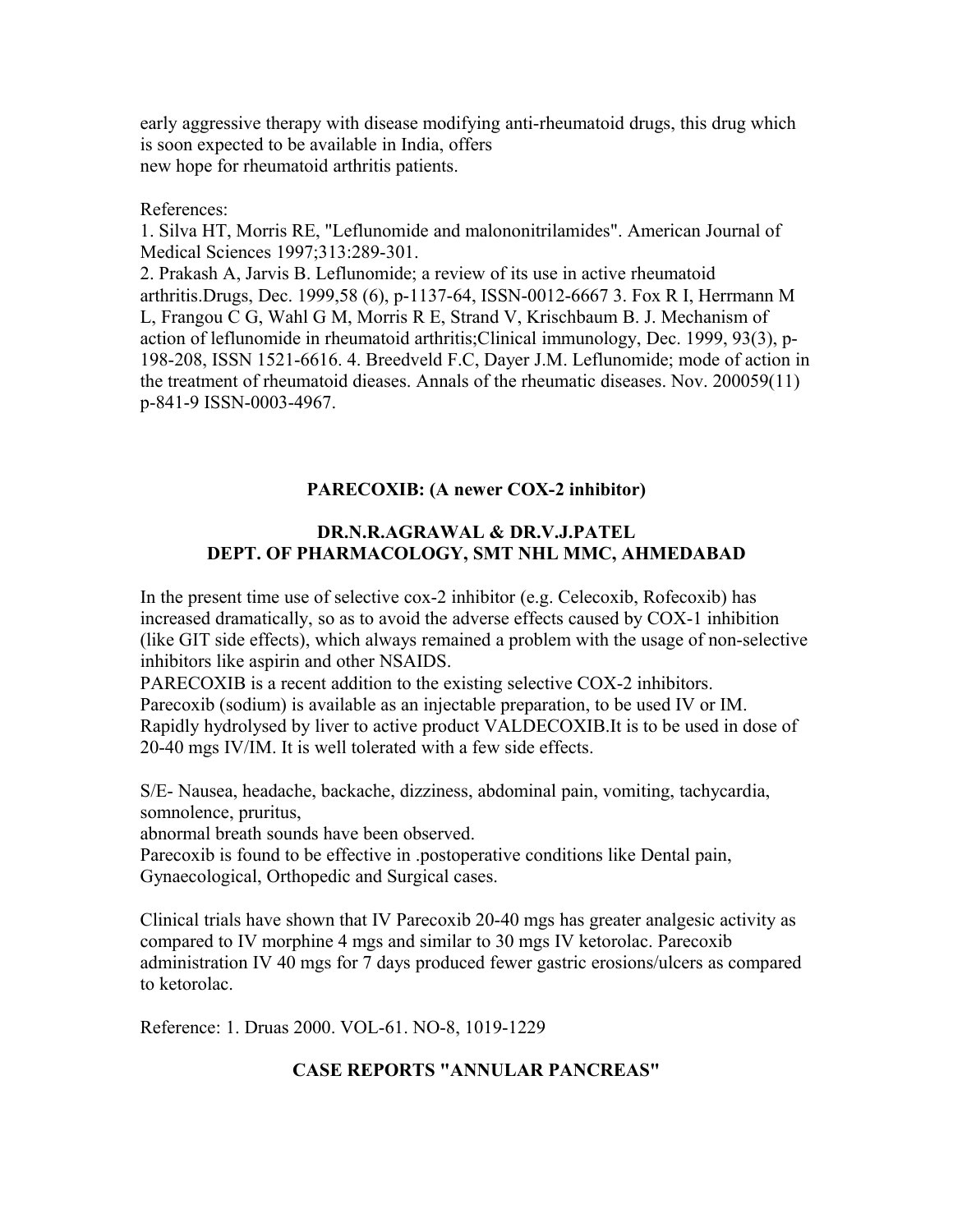## **Dr. A. K. Pathak, M.S., Prof. & H.O.D. Of Anatomy Smt. N.H.L. Municipal Medical College, Ahmedabad : 380006.**



Annular Pancreas is a rare congintal amomaly due to defective fusion of its two developmental components ventral and Dorsal buds. The incidence of the anomaly is of the rate of 1:2500. The abnormality was detected as difficulty was encountered by students in clearly identifying various parts of duodenum.

A patient aged 62 yrs. died in Medical ward due to severe hemoptysis. His body was send to Dept. of Anatomy. While carrying out dissection had difficulty second part duodenum, t h e c a r e t u I complete pancreatic

routine students in identifying o f and head of pancreas on dissection a ring of tissue was found encircling the narrow second part of duodenum. The portion of duodenum proximalto the ring was much ditated. The main duct was seen opening in its normal site. Bile duct was seen passing through the tissue forming part of the ring. Other congenital amomalies of the gut were not detected.

## **Histology**

Microscopic examination of the pancreas tissue forming the ring showed normal pancreatic tissue.

The annulas encrircles the second part of duodenum its part is narrower than posterior. It is drained by an anterior

duct which may communicate with the main duct or less commonly accessory duct of pancreas. Some times bile

duct passes through the ring of pancreatic tissue. The specimen showed uniform ring of pancreatic tissue

with considerable narrowing of second part of duodenum. Dissection to bring out duct system in ring showed anterior duct opening in main duct. The encircled portion of the duodenum was very narrow.

It is rare chance to see the anomaly in a living person and especially in a cadaver. Inspite of severe narrowing the second part of duodenum the patient had no obstructuctive symptioms. He died due to Bilateral Pulmonary tuberculosis

# **TWO LOBES SPLEEN**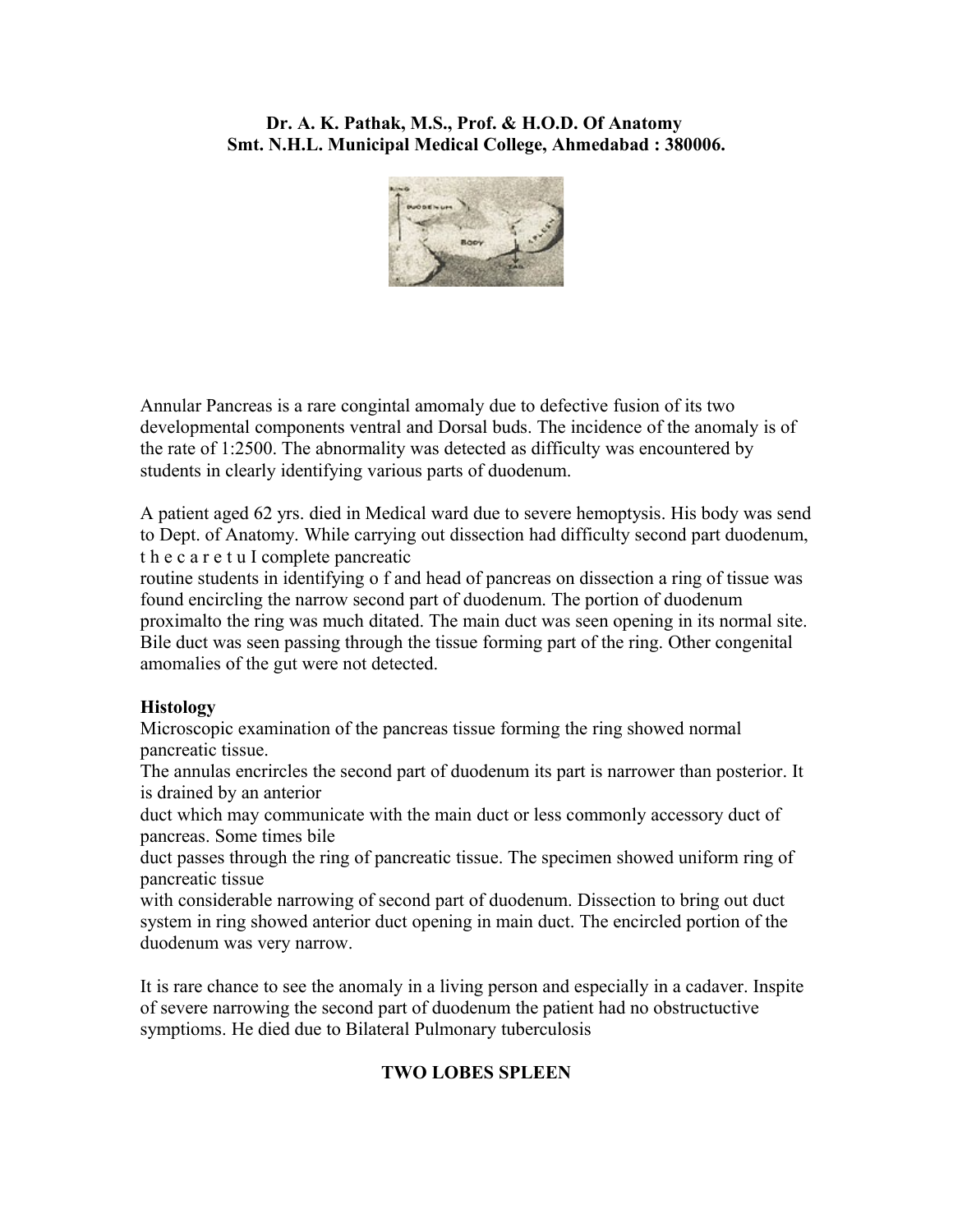

Dr. Bharat DTrivedi, Asso. Professor, Anatomy, M.S. (Anatomy) M.S. (Surgery), LL.B. Smt. NHL Municipal Medical College, Ahmedabad :6.

An unusual pesentation of the spleen was found during the routine dissection in a male cadaver of old age Indian origin Gujarat Region. Nprmally diaphragmatic surface is convex smooth. The superior border separates the diaphragmatic surface from the gastric impression. It is usually convex upward and is end by one or variable depth, the lobulated spleen in early lobulated spleen mark near its lateral two notches of The notches indicate character of the fetal life. The earlier character of the disappear, but is indicated by the presence of notches on its upper border in the adults.

The spleen is subject to various anomalies of development including complete agenesis, multiple spleen and persistent lobutation. The variation in relation with two lobes spleen can be explained in the basis of embryology. The spleen may retain its fetal lobulated form or there may be deep notches on the diaphragmatic surface and inferior border in addition to this usually present on the superior border.



# **OBITUARY**

# **TRIBUTE TO LATE DR. K.C. DAVE Ex Prof & Head, Pharmacology Deptt.**

Prof. Dr. K..C.Dave , one of the pioneer member of Academy of applied basic of medical science is no more with us physically. However, his spirit will always be there with us in all our endeavours aimed at improving education in our institute.

Prof. Dr Kfishnakant Chhabilal Dave was born on 12 th NOV 1938 in Kotda village of Kutch. His ambition to become a doctor grew with him as he saw his father, an Ayurvedic Practitioner serve his village people with his healing touch. A bright student, he obtained MBBS degree in 1961 from B. J. Medical College Ahmedabad with a few medals to his credit. Then joining M. P. Shah Medical College, Jamnagar, his progress continued with B.Sc [Medical] in 1964 followed by M.D, [Pharmacology] in 1966. After working as Assistant Professor for six years at Jamnagar he joined our College as Professor & Head of Pharmacology Department in 1972 and continued till August 2000 till he retired. .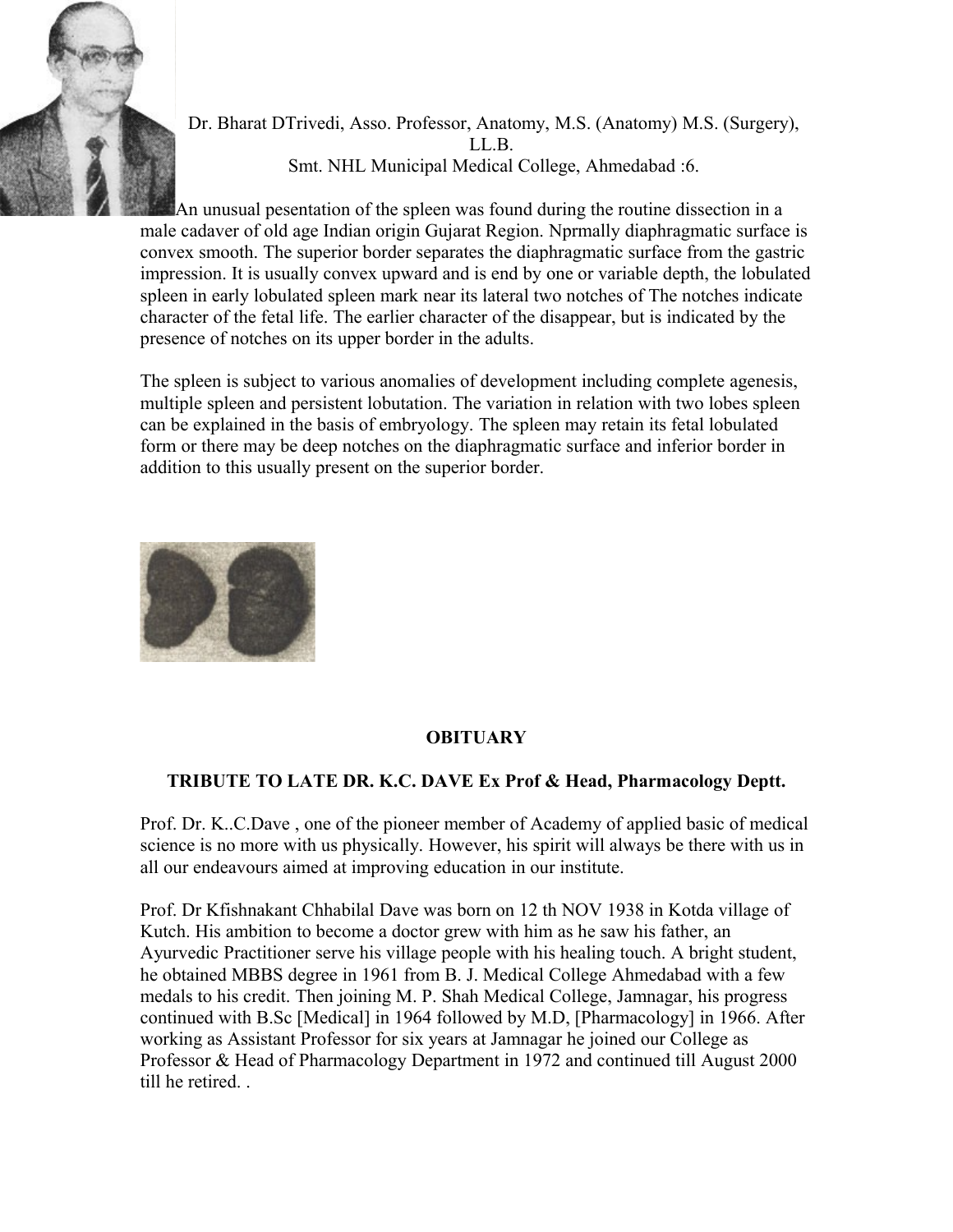During his tenure of 28 yrs, Pharmacology Department has developed to the level to be considered one of the best departments in our college by the students. He was an excellent teacher with great insight in use of teaching techniques. He has guided several students for M .D (Pharmacology), PhD (Pharmacology) and M.Sc (Medical).

As a pharmacologist, his peers in different colleges of Gujarat and also in other states respected him. He has large number of publications to his credit in national and international journals. He has participated in several symposia, workshops and meetings organized by I MA, ICMR etc. He has given talks on All India Radio on topics like Pharmacology & Essential Drugs in Gujarati language, increasing awareness in lay persons. Gujarati Vishvakosh had invited him to an article on Drug Misuse, Abuse and Addiction.

He established a Nuclear Medicine Centre in the VS.Hospital and was Professor and incharge of the Center till he retired.

His interest in education deepened with involvement as a coordinator of Educational Technology Group of NHL Municipal Medical College from 1990, later named as Medical Education Unit.

Under his guidance and the leadership of Dr K. J. Nanawati, additional Dean, the Educational Technology Group conducted 10 workshops covering about 190 teachers of our college.

The 11thworkshop was held in August 2000 with 20 participants when the activities of Medical Education Unit were renewed under leadership of our Dean Lt. Col. Dr. A.R.N.Setalvad. Apart from this, other activities were regularly carried out like, orientation programmes for first and second MBBS and for intejns. He has been honoured with many Memberships & Fellowships and was awarded with Vijay Ratna' in November 1995 by the International Friends Society of India, New Delhi. He also led this Institute as Dean in 1998-99.

This multifaceted man was also a good orator, a poet, a writer, a flute player, involved in all artistic facets of life and very sensitive to different aspects of human being  $\&$  life.-He breathed his last on 11th November 2000 at Surendranagar, following an inspiring lecture he delivered at the orientation programme for first MBBS entrants at C.U.Shah Medical College, Surendranagar, where he had joined as Professor & Head after retirement. He is survived by his wife, a son and a daughter. With his passing away this world has lost a great Pharmacologist, Educator and above all a great human being.

May his soul inspire us in all our educational endeavours. Dr Varsha J Patel, Prof. & Head (Pharmacology Deptt)

## **LATE DR. RAJANKUMAR D. BHATT**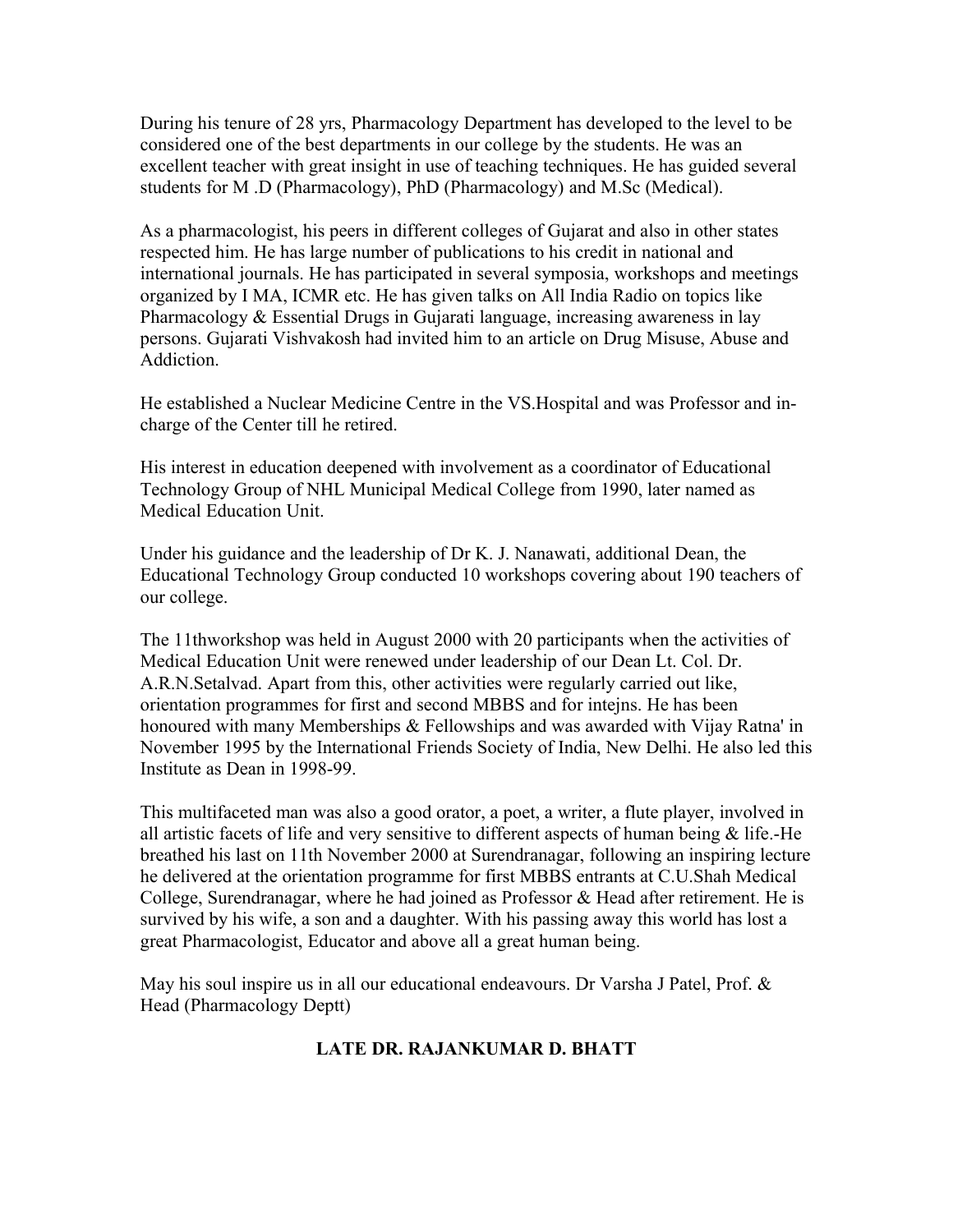

Dr. R. D. Bhatt, Pioneer member of the academy and Associate professor of Physiology, Smt. NHL Muni. Medical Cellege, Ahmedabad was born on Dt: 29/08/1949 and passed away in the afternoor of Dt: 04/02/2001 at the age of 52. He obtained his MBBS, MD (Medicine) and MD (Physiology) degree from this

institute. He started his carrier as Junior lecturer of physiology and became Associate professor of physiology. He was a very popular teacher among the medical students. He was also a professor incharge of Gymkhana of NHL medical college. During his tenure in Gymkhana, the Gymkhana activities flourished a lot. Wide verities of extracurricular activities (out door and indoor) were observed and enjoyed by the students under his leadership. Because of his outstanding noble nature and academic knowledge, large number of graduate and post graduate students of this and other medical institutes were seeking his advice and guidance for their carrier. He was one of the member of editorial committee of Academy of applied basic medical sciences. The academy is deeply grieved by his untimely demise.

Dr. Jyotiben Deokule Chair person Acadamy of applied basic medicine sciences.

## **MESSAGE OF WHO – 2001**

# **Mental Health - Stop exclusion, Dare to care**

Dr. Jay K. Sheth - Junior Lecturer, Dept. of P&SM World Health Day is celebrated every year by the World Health Organization on 7th April with one World Health Day Theme to focus attention of international community on a specific aspect of public health issues of worldwide concern. World Health Day 2001 is a global advocacy activity dedicated to mental health issues with the theme "Mental Health - Stop exclusion, Dare to care"

The message is one of concern and hope. It incorporates two universal messages: 1. All societies need to focus on a reduction in the treatment gap of mental health disorders. Meaningful knowledge has been gained on many problems. The benefits of this knowledge have yet to reach all populations, particularly the underprivileged. Thus the emphasis is on "Provide better care; ensure access to care, insist on equity in care." 2. The pervasive effects of social exclusion resulting from stigma and discrimination and the out-dated nature of many mental institutions, prevents people in need from seeking treatment. Less exclusion, less discrimination is emphasized to help those afflieted and their families to lead better and more productive lives and encourage those in need to seek treatment.

Mental health is an integral component of Health as it is defined by WHO that "Health is a state of complete physical, mental & social well being and not merely an absence of disease of infirmity which enabled him to live a socially & economically productive life." With a balanced mental disposition, one is more effective in coping with the stresses of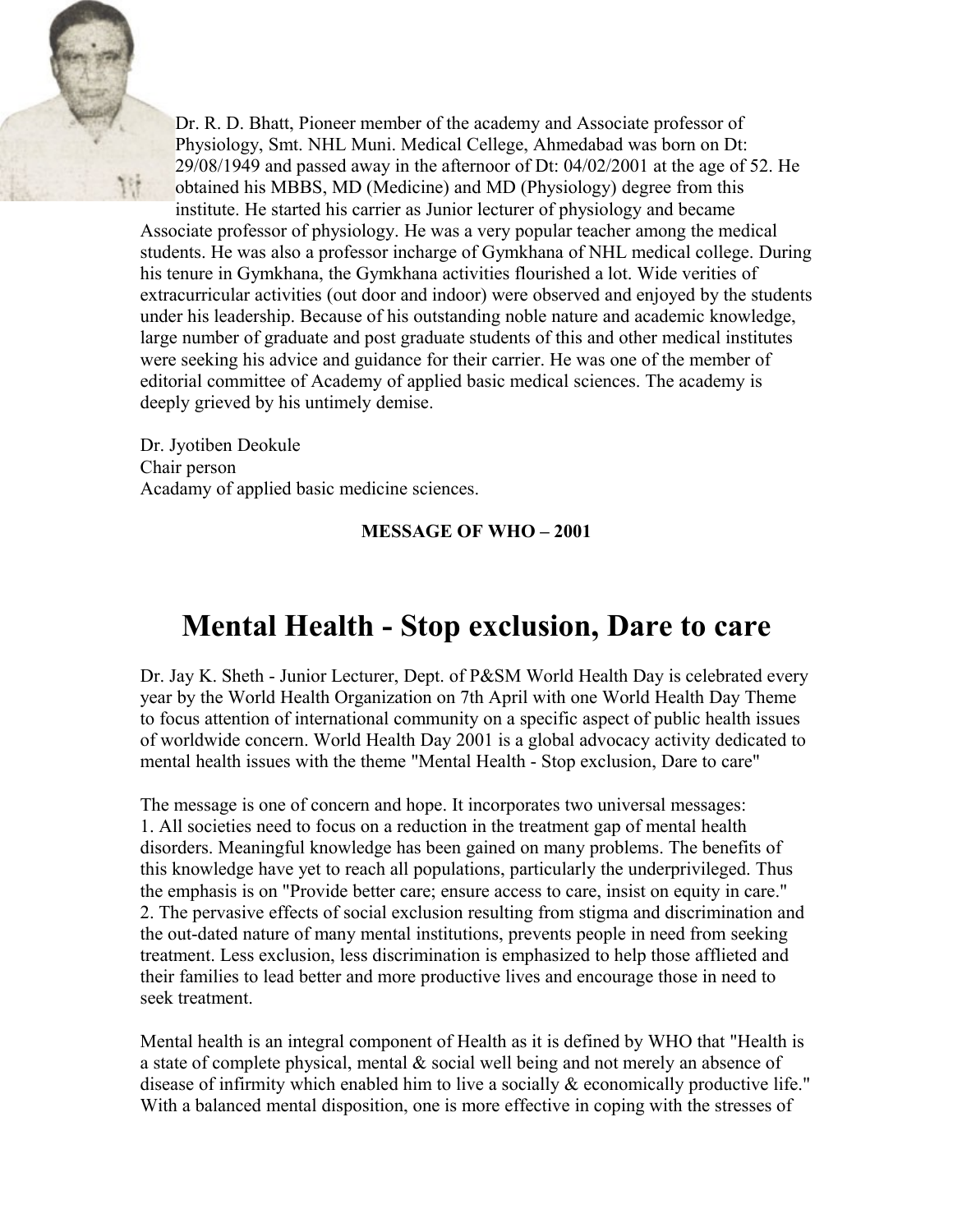life, can work productively and fruitfully, and is better able to make a positive contribution to the community. The prime objective of the theme is to impact public opinion and stimulate debate on how to improve the current condition The prime objective of the theme is to impact public opinion and stimulate debate on how to improve the current condition of mental health around the world. No country and no person is immune to mental disorders and their impact in psychological, social and economic terms is very high. Of every four people who turn to the health services for help, at least one is troubled by these disorders, which are often not correctly diagnosed and thus not treated. We have solutions to treat many disorders and to permit persons with mental/brain disorder to become functioning members of the community. Yet, societies still raise barriers to both the care and the reintegration of people with mental disorders. The plan is to highlight the key concerns of care and exclusion as demonstrated by a limited number of disorders: depressive disorders, schizophrenia, Alzheimer's disease, alcohol dependence, epilepsy and mental retardation: The selected disorders are representative worldwide of the gap between available means of intervention and their application for both mental and neurological disorders.

The road ahead is long. It is littered with myths, secrecy and shame. Institutions that violate basic human rights, stripping one's dignity through inhumane care'still exist today. Yet we feign ignorance or actively ignore this fact & perpetuate a vicious cycle. This may be because we do not have sufficient data to begin addressing the problem. An estimated 400 million people alive today suffer from mental or neurological disorders or from psychosocial problems. Suicide is seen as a relief. As estimated 1 suicide death takes place every 40 seconds in the world. Five out of the ten most disabling disorders are psychiatric in nature. Majority of people with depression do not receive adequate treatment. There is no justification in ethics, science or society to exclude persons with a mental illness or a brain disorder from our communities. There is room for everyone.

Many countries are engulfed in conflict and civil strife with a large number of refugees and displaced persons resulting in an adverse impact on the mental health and well being of the affected populations. Wars and disasters contribute to the growth of psychological and socio-economic burden. Family disruption and other family related stressful events contribute to anxiety, depression, different psychosomatic disorders, phobias and posttraumatic stress disorders.

When the problem is psychiatric people don't know how to react because they can't see anything. But just because you can't see someone's pain, it doesn't mean they don't need your care and support. Atleast something can be done for all such patients. The facts show us that persons suffering from a mental illness or a brain disorder can not only improve but also contribute to society. Increased attention should be given to psychosocial interventions aiming to ensure that after treatment the patients can independently function at home and in society. If the families have been educated, supported & helped to teach how to help the mentally ill person the story of mentally ill persons would have been different. Now is the time to speak out so that families can know that they are not alone, that they have nothing to be ashamed of.